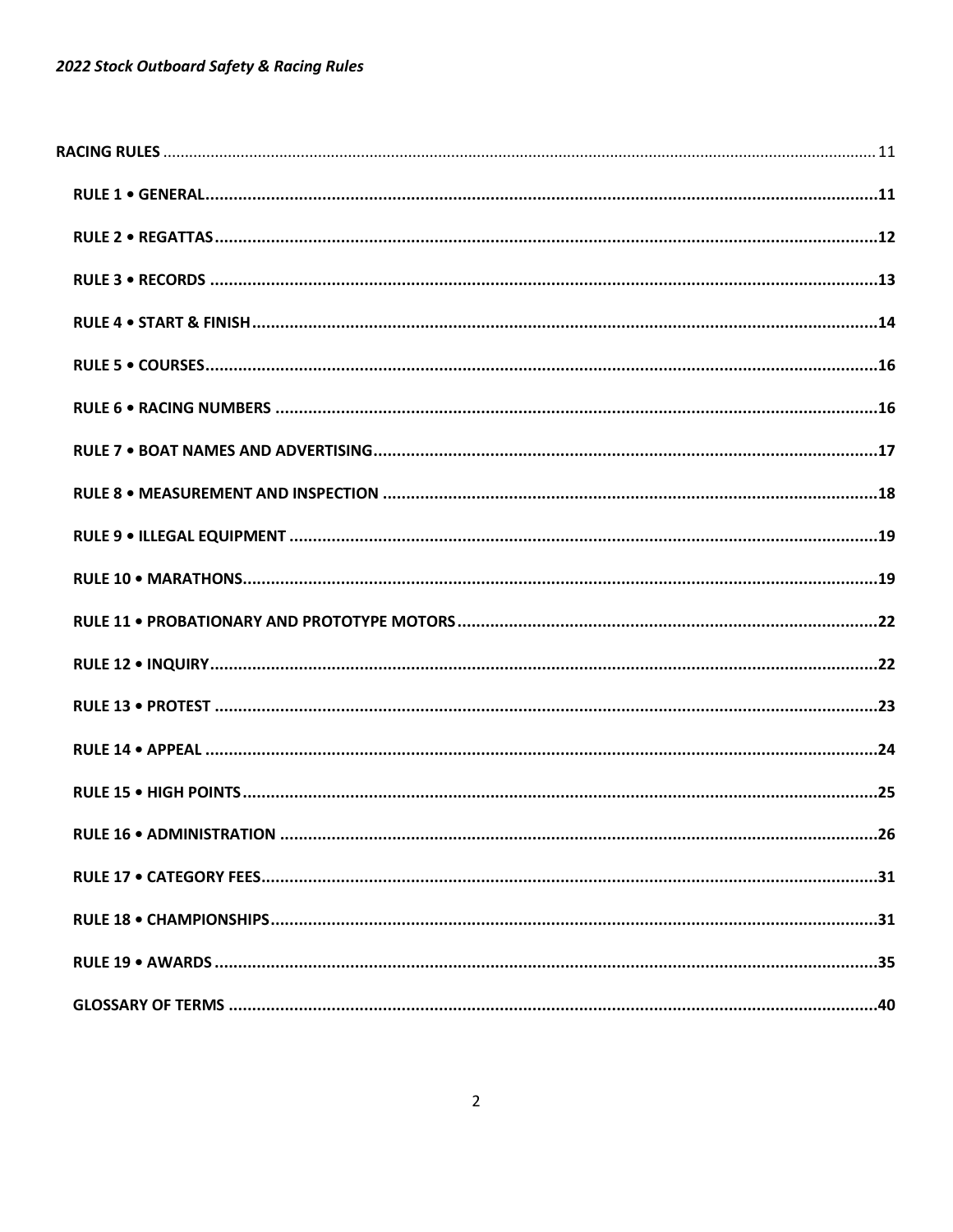# **Stock Outboard Mission Statement**

Stock Outboard Racing is a form of affordable, amateur, outboard powered racing, achieving maximum recognition and reasonable awards for successful competitors. Our objective is to have competitive equipment, commercially available to all competitors on an equal basis. We wish to promote this sport on a national level and support it on a local level, giving safety a foremost consideration.

We will achieve this mission by:

- Having a clearly defined set of rules. However, the General Racing Rules shall prevail in all situations not specifically covered in the Stock Outboard rules.
- Legislating up-to-date safety equipment, requirements, rules and standardized interpretation.
- Having fair, impartial and trained judges and officials.
- Cooperating with engine manufacturers to meet our mutual goals and needs.
- Effecting a competent inspection procedure to avoid any unfair advantages.
- Promoting the sport to encourage new competitors to join.
- Promoting responsibility and participation of all members.
- Stock Outboard will attempt good competition in all classes via a philosophy of allowing the motor of choice in each class to be the currently manufactured engine.

Every attempt will be made to keep our older engines reasonably competitive within the class through our class competition committees. Going into the future, our current SORC will honor the decisions of previous commissions to achieve stability in our category.

*The APBA Bylaws, General Safety Rules and General Racing Rules shall prevail in all situations not specifically covered in the Stock Outboard Safety Rules, Racing Rules and Technical Manual.*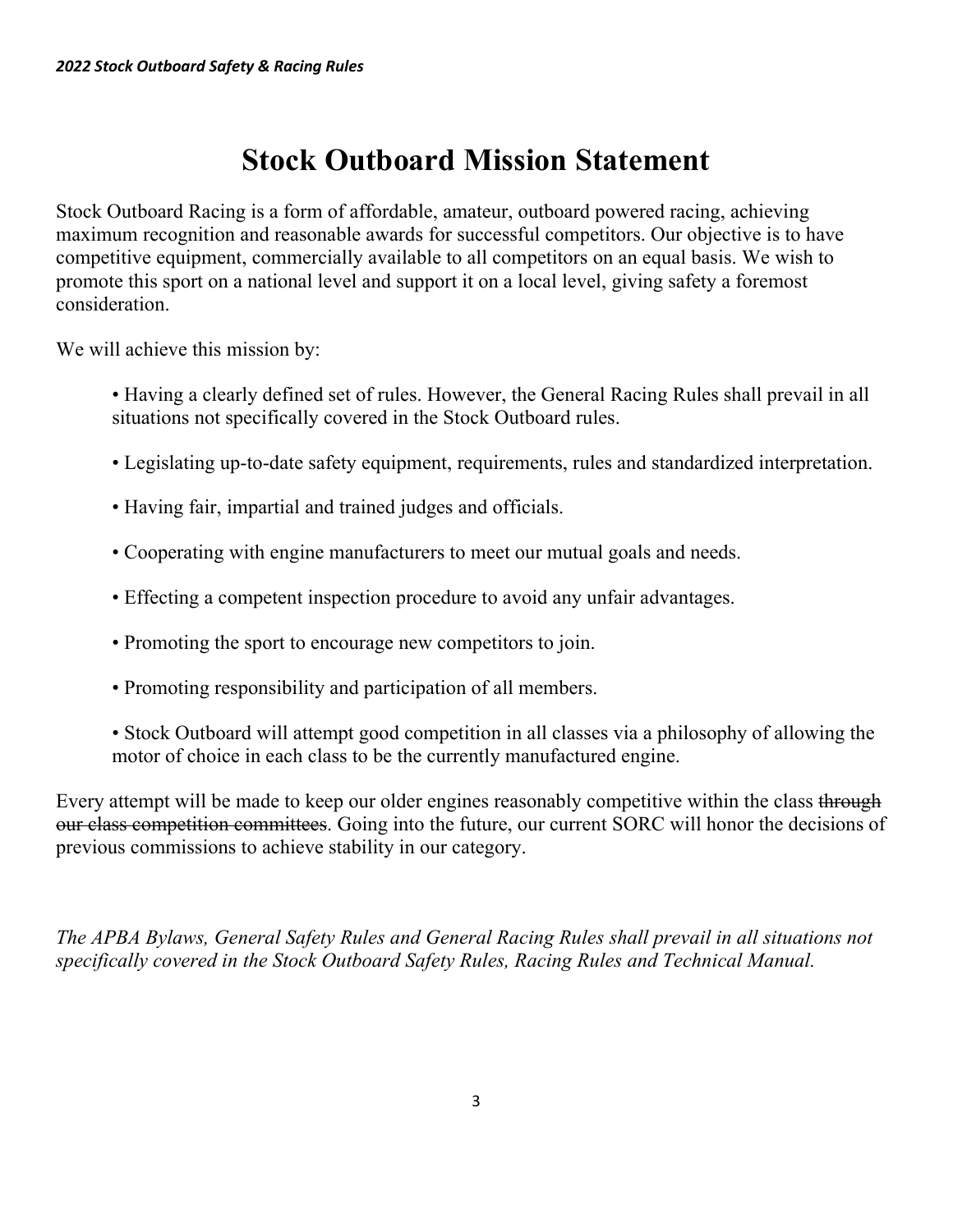# <span id="page-3-0"></span>**SAFETY RULES**

# <span id="page-3-1"></span>**SAFETY RULE 1 • NEW DRIVERS**

New drivers must, for ten  $(10)$  races, place a white cross  $(X)$  on their helmets, with the stroke of the X to be a minimum of 2 inches wide. The cross must extend from the front tip up over the top of the helmet to the back rim of the helmet, and from the left ear up over the top of helmet to the right ear. A new driver is any APBA member in good standing who has never driven a registered outboard powered boat in closed course competition heat racing. The new driver must be given an oral examination by the referee, assistant referee, or a person designated by the referee or assistant referee. The new driver must show knowledge of course racing rules before being approved to enter a race. Any new driver's first day of participation in competition must consist of at least one (1) heat of racing during a sanctioned event in which the new driver will drive in a position at the rear of the pack and be observed by the Referee and course officials. If the driver is not cleared for "open competition" at the end of that heat, he/she shall run an additional heat in the same manner until cleared by the Referee.

# <span id="page-3-2"></span>**SAFETY RULE 2 • EQUIPMENT**

1. To prevent ingestion of water in the engine, all carburetors shall have a spray shield. Carburetor spray shields are not required for rear-facing carburetors or kilo straightaway time trials. Hull cowlings and canopies may serve as spray shields as long as they extend over the carburetor(s). In classes where engines are required to use a factory cowling, said cowling shall constitute a spray shield.

2. Engine cowlings will be securely attached to prevent loss during competition. Cowlings which come loose or fall off during a heat will result in disqualification. This shall not apply to boats which have flipped, or which have been struck by another boat during that heat. Under no circumstances shall an engine supplied with a motor cowling be run without its cowling. A violation of this rule will result in a disqualification from the heat. In marathon racing an entry will not be disqualified, but a two-minute penalty will be added to the entries time. The marathon entry must start the race with the cowling securely attached.

3. All boats must have an operational steering system. Steering cables must be attached to the steering bar with fully enclosed interlocking hooks; or by use of clevis and bolt, said bolt to be secured with cotter pin or wire. "S" hooks are specifically prohibited. Two cable clamps will be required at both terminations of the steering cable. Springs in the steering are permissible as long as they are looped with steering cable and clamped with two (2) steering line clamps. Steering cable anchors must be bolted to the boat.

4. Any boat's plastic windshield or cowling must have a protective molding on the exposed edge.

5. All boats must have an automatic device to close the throttle and completely close the carburetor slide or butterfly when the throttle is released. All engines must be equipped with full carburetor slides or butterflies and must shut down when the throttle is released. All unrestrained drivers must have a tether-activated ignition cut off switch that is mounted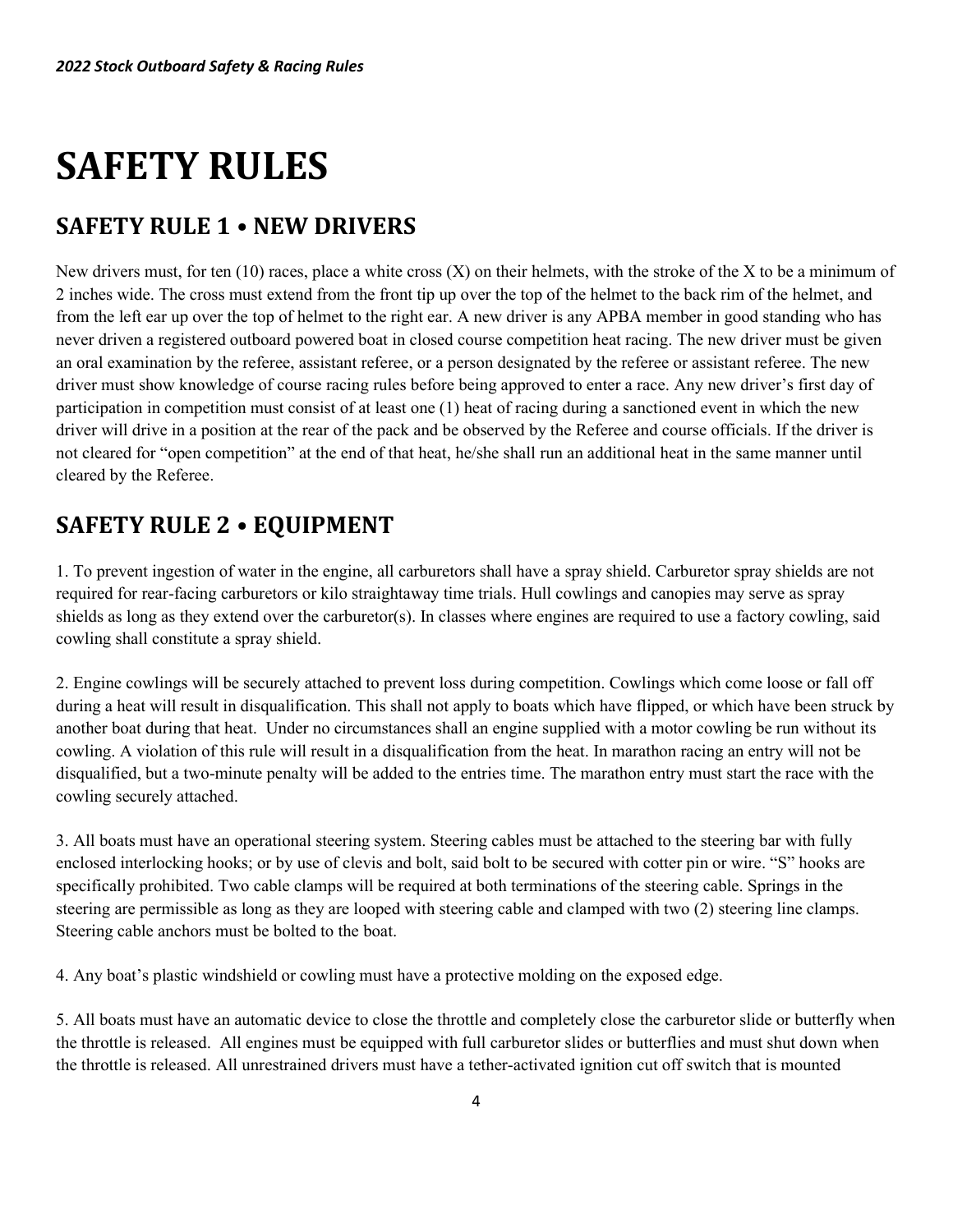#### *2022 Stock Outboard Safety & Racing Rules*

forward of the driver and accessible from the normal driving position. When activated, the switch must cut off the ignition to all cylinders of the engine. The tether must use a minimum length cord, which at full extension from the switch may not come within 12" of the top of the transom. The tether must be attached to the life jacket or wrist while racing. Taping of either cap or tether in a manner which interferes with the functional operation of the ignition cut-off switch is prohibited. In a standing or LeMans start, the tether must be attached to the driver before the engine is started.

6. Drivers must wear life jackets, helmets, eye protection and cut-resistant, wrist-length sleeves and cut-resistant, anklelength pants at all times while on the water for the purpose of driving racing equipment. In closed course racing, when stopped on the course, the driver's helmet may be removed when no other racing craft are underway anywhere on the course. The helmet may be removed once the driver has boarded a rescue, turn or tow boat. The helmet may also be removed by drivers of stalled boats during out-and-back or point-to-point marathons. All drivers must also wear impact/flak jackets, which may be worn separately or incorporated into the life jacket. The impact/flak material, whether in a separately worn impact/flak jacket or incorporated into the life jacket itself, will provide full coverage of the front and back of the torso. The intent is to provide impact/flak coverage of vital internal organs. The referee or inspector has the right to prohibit the use of any helmet or life jacket that he/she determines to be potentially unsafe.

7. If corrective lenses are required for a person to drive an automobile, they will also be required while operating a race boat.

8. A permanently fixed fin or fins may be used on the hull. No boats raced may have a fin or mounting hardware that protrudes beyond the chine (shear line) of the hull where mounted.

9. All flywheel type self-energizing ignition systems with external exposed rotating magnets must have a 360° guard of sufficient strength and design to completely contain the magnets should breakage occur.

10. On the OMC A motors, a safety wire must be in place on the steering bar-powerhead bolts. (unless locking nuts are used)

11. The driver must be able to exit the cockpit without moving or removing any windshields, canopies or cockpit cowlings.

12. Engines must remain firmly clamped and/or bolted to the transom at all times.

13. Hulls used in classes may not utilize the following: hull surfaces that are adjustable while underway, fins that are adjustable while underway, water brakes and trim that is adjustable while underway.

14. An annual technical inspection of all boats is required prior to sanctioned testing and/or competition. A sticker shall be affixed to any boat that meets all safety requirements. Such approval expires each October 31.

A. There shall be a mandatory inspection of racing equipment and safety equipment (helmet, life jacket, etc.) at the first race attended and at the National Championships each year. A sticker shall be affixed to each boat that passes inspection. If a boat returns to inspection after the completion of a race with a valid inspection sticker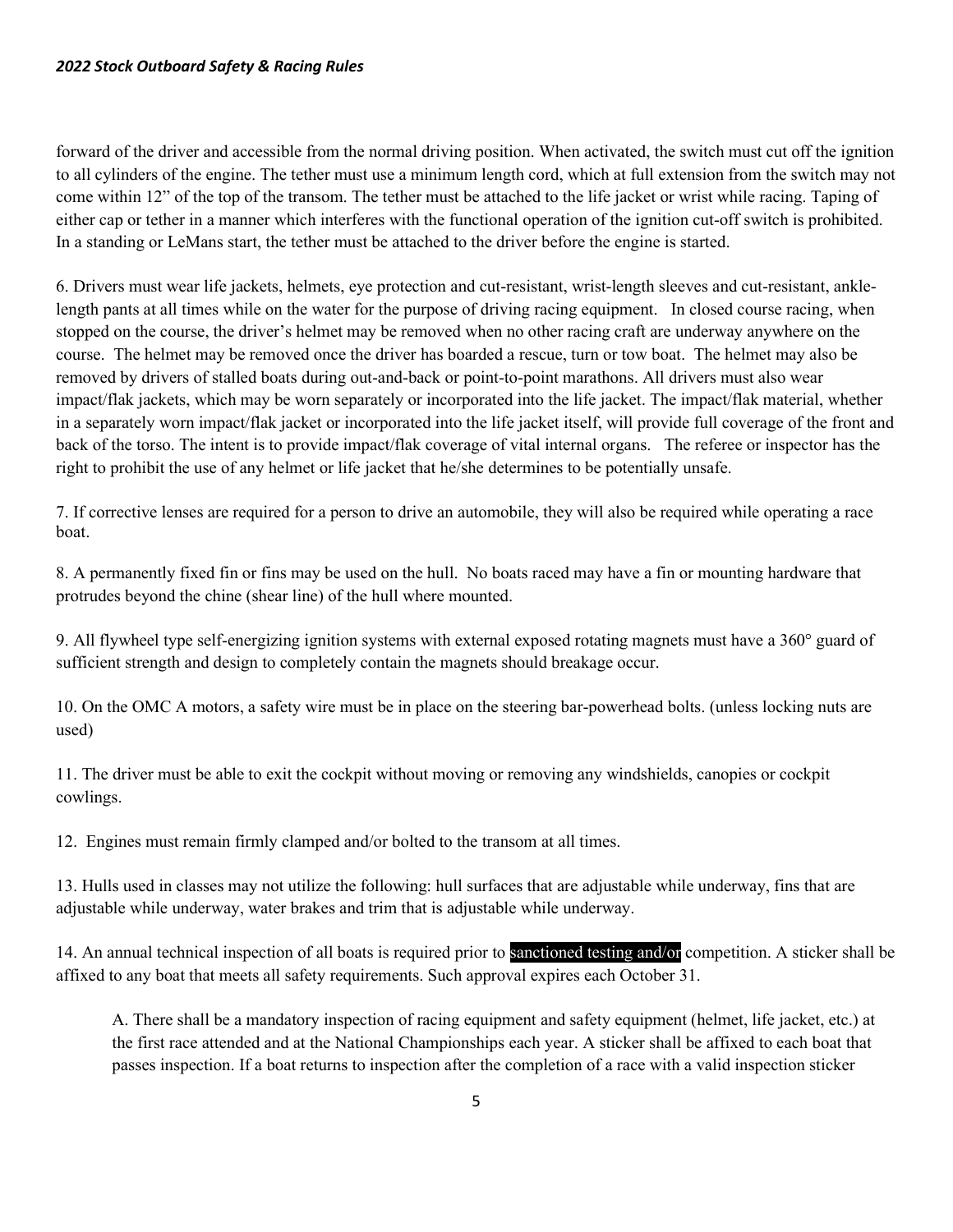(local for local race, national for Nationals) it cannot be disqualified for a non-speed advantage safety violation. A warning shall be issued. The violation shall be corrected before the boat is allowed to race again.

15. Hydroplane Pickleforks and Cockpit Noses – On all hydroplane hulls the foremost points of the pickleforks shall have a minimum radius of 1" in one view. This minimum radius shall extend at least 45 degrees to both sides of the foremost point. At 90 degrees to this radius conforming view, the points on the picklefork will have a minimum thickness of 3/4" on the inside of the sponson and an outside picklefork dimension 1/2". (See diagram)

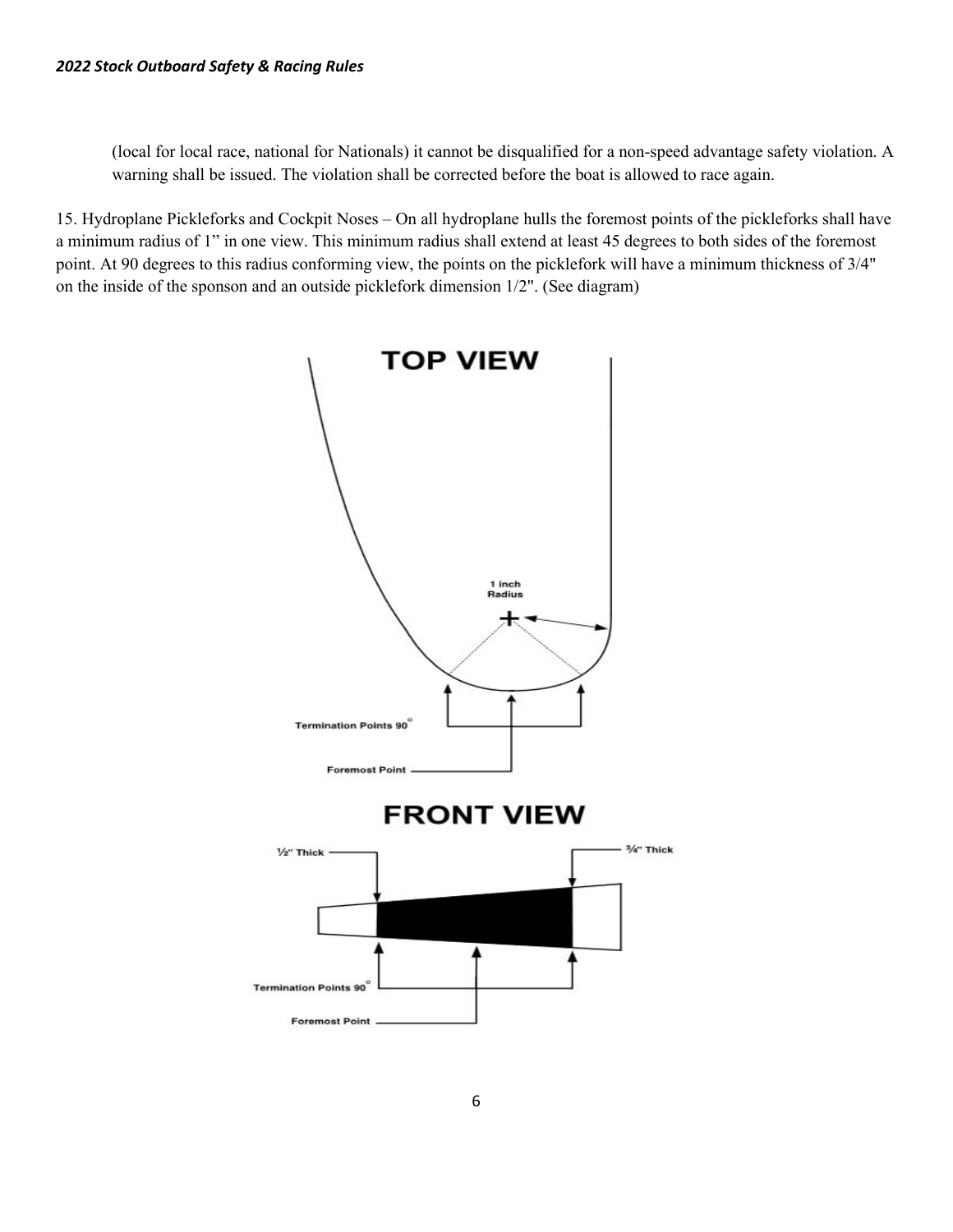A. On boats equipped with breakaway pickleforks and breakaway cockpit noses that meet a laminate thickness of no more than 1/16'' or 1.5 mm, the breakaway part must contain no material other than the outer shell. The boat must also provide a way for inspection. The collapsible section must be a minimum of 3" and have a bulkhead at the start of the non-breakaway part of the sponson.

### <span id="page-6-0"></span>**SAFETY RULE 3 • ENGINE MOUNTING HEIGHTS**

1. The following classes have limitations on where the engine's prop shaft may be mounted. The prop shaft location shall be the vertical distance between the center of the prop shaft at its aft end, and the "planing surface" (as defined under Hulls in the Technical Manual). The measurement of the engine height shall be "as raced" with the engine turned straight (prop shaft in-line with the fore-aft centerline of the boat). This rule does not apply to boats running in Kilo Trials except for the 300SSH class.

| <b>CLASS</b>    | <b>ENGINE</b>              | <b>DEPTH</b>        | <b>CLASS</b> | <b>ENGINE</b>                    | <b>DEPTI</b>       |
|-----------------|----------------------------|---------------------|--------------|----------------------------------|--------------------|
| <b>ASR</b>      | Sidewinder 15s             | $1 - 3/8"$          | ASH          | Sidewinder 15s                   | $1 - 3/4$          |
|                 | Mercury or OMC             | 1"                  |              | Mercury or OMC                   | 1"                 |
| 15SSR           | Sidewinder 20s             | $1 - 3/4"$          | 15SSH        | Sidewinder 20s                   | $1^{\prime\prime}$ |
| w/ side fin     | Hot Rod 15ci               | $1 - 3/8"$          |              | Hot Rod 15ci                     | $1/2$ "            |
| 15SSR           | Sidewinder 20s             | $1 - 3/8"$          | 300SSH       | Yamato 302, 321 & 331            | $1 - 3/8$          |
| w/o side<br>fin | Hot Rod 15ci               | 1"                  | <b>BSH</b>   | Sidewinder 20s & Yamato 80       | $1/2$ "            |
| <b>BSR</b>      | Sidewinder 20s / Yamato 80 | 1"<br>$\frac{1}{2}$ |              | Mercury 25xs                     | 1"                 |
|                 | Mercury 25xs               | $1 -$<br>3/8"       | 20SSH        | Yamato 80, 102, & 302<br>(tower) | $1/2$ "            |
| 25SSR           | Yamato 102, 302, 321, 331  | 3/4"                |              | Yamato 321 & 331 (tower)         | 3/4"               |
|                 | Mercury 25xs               | $1 - 3/8"$          | <b>CSH</b>   | Yamato 102, 302, 321 & 331       | 3/4'               |
|                 | Sidewinder 20s             | 1"                  | <b>DSH</b>   | Mercury or Mariner               | 0"                 |
| <b>CSR</b>      | Yamato 102, 302, 321, 331  | 3/4"                |              | Tohatsu                          | $1/2$ "            |
| <b>DSR</b>      | Any legal                  | 3/4"                |              |                                  |                    |

| <b>CLASS</b>    | <b>ENGINE</b>              | <b>DEPTH</b>            | <b>CLASS</b> | <b>ENGINE</b>                    | <b>DEPTH</b>    |
|-----------------|----------------------------|-------------------------|--------------|----------------------------------|-----------------|
| ASR             | Sidewinder 15s             | $1 - 3/8"$              | <b>ASH</b>   | Sidewinder 15s                   | $1 - 3/4"$      |
|                 | Mercury or OMC             | 1"                      |              | Mercury or OMC                   | 1"              |
| 15SSR           | Sidewinder 20s             | $1 - 3/4"$              | 15SSH        | Sidewinder 20s                   | 1 <sup>''</sup> |
| side fin        | Hot Rod 15ci               | $1 - 3/8"$              |              | Hot Rod 15ci                     | $1/2$ "         |
| 15SSR           | Sidewinder 20s             | $1 - 3/8"$              | 300SSH       | Yamato 302, 321 & 331            | $1 - 3/8"$      |
| v/o side<br>fin | Hot Rod 15ci               | 1"                      | <b>BSH</b>   | Sidewinder 20s & Yamato 80       | $1/2$ "         |
| <b>BSR</b>      | Sidewinder 20s / Yamato 80 | $1"$ /<br>$\frac{1}{2}$ |              | Mercury 25xs                     | 1 <sup>''</sup> |
|                 | Mercury 25xs               | $1 -$<br>3/8"           | 20SSH        | Yamato 80, 102, & 302<br>(tower) | $1/2$ "         |
| 25SSR           | Yamato 102, 302, 321, 331  | 3/4"                    |              | Yamato 321 & 331 (tower)         | 3/4"            |
|                 | Mercury 25xs               | $1 - 3/8"$              | <b>CSH</b>   | Yamato 102, 302, 321 & 331       | 3/4"            |
|                 | Sidewinder 20s             | 1"                      | <b>DSH</b>   | <b>Mercury or Mariner</b>        | 0"              |
| <b>CSR</b>      | Yamato 102, 302, 321, 331  | 3/4"                    |              | Tohatsu                          | $1/2$ "         |
| <b>DSR</b>      | Any legal                  | 3/4"                    |              |                                  |                 |

2. In ASH the difference between the prop shaft location, as measured at the aft end of the prop shaft, and the foremost end of the gear case and the planing surface, as measured at the split line of the gear case, shall not exceed 1/2".

3. In 300SSH, the engine may not be tucked more than ½". Since there is no gear foot center line, a common kick out checking tool will be used that can be attached to the prop shaft. Two measurements are required to determine the amount of tuck.

A. The trailing edge of the boat bottom (planing surface) to the top of the tool.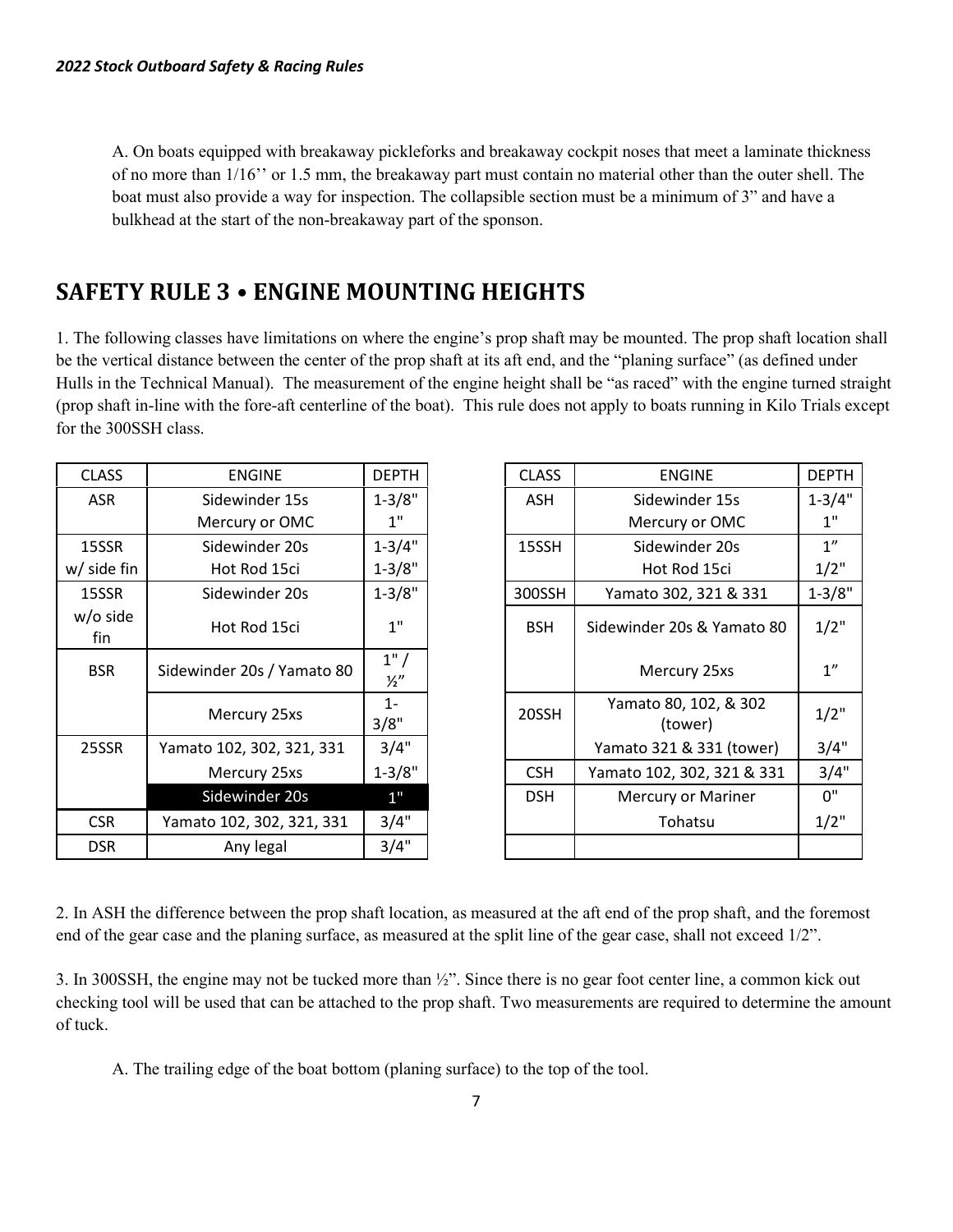B. The boat bottom (planing surface) to the top of the tool measured  $11 \frac{1}{2}$ " forward from the trailing edge. By subtracting those two measurements, the maximum allowable difference between these two measurements is  $\frac{1}{2}$ .

C. An inspector is also permitted to use a digital angle gauge if desired. The maximum amount of tuck allowed will be 2.54 degrees.

D. In situations where there is a tunnel built into the bottom of the boat, the measurement will be made by bridging the tunnel with a straight edge to show the lowest wetted surface of the bottom. E. Also, the leading edge of the gear foot (nose cone) may not be closer than 5" to the trailing edge of the bottom of the boat.

F. Consequently, the procedures and/or tools used by the Inspector to measure these restrictions shall be deemed the procedures and/or tools for the day.

**For both ASH and 300SSH** - The planing surface is defined as the lowest wetted surface of the hull at the aft end of the boat forward excluding air traps. The previous definition of "air trap" above shall not be construed to include any wetted surface, which obviously does not serve the purpose of trapping air. Consequently, the procedures and/or tools used by the Inspector to measure these restrictions shall be deemed the procedures and/or tools for the day.

## <span id="page-7-0"></span>**SAFETY RULE 4 • OPERATION**

1. Locked throttles are prohibited while getting on plane, while milling and in competition. The throttle can only be locked while starting the engine and until the driver assumes their driving position in the cockpit and begins to accelerate. While getting on plane, drivers must keep their hand on the throttle and one foot in the cockpit. No driver may assume a driving position, which requires that he/she remove his/her hand from the throttle. A foot throttle may be used in lieu of a hand throttle, but it must be operated in the manner described for hand throttles. While racing, one knee must remain below the top of the cockpit at all times, unless the driver is in a sitting position. The Referee and Race Committee will make the final decision regarding driving safety issues.

2. No motor shall be started when affixed with a propeller, nut, washer or pin — any part of which is out of the water unless it is handheld over the water prior to a launch. Boat stands are permitted for this function only if they are specifically designed as launching stands. For the purpose of testing or warming up, motors with propellers affixed may be started under the following conditions: The boat must be on a secure stand or dolly with the bow pointing directly towards shore, and adequate warning must be given to participants nearby prior to startup. Engines must have at least half of the propeller in the water. Violation of this rule will result in the driver's disqualification for the remainder of the day from the class in which the infraction occurred. This prohibition shall not apply during the five minutes immediately preceding the start of a race using a "jetty" or "modified Lemans" start.

3. OVERLAP - When there is less than one boat length of open water between a leading boat and a following boat, an overlap is established. In a position of overlap, the following rules shall apply:

- A. The front boat shall not alter its course across or into the established path of the rear boat.
- B. The outside boat must give the inside boat room to clear any course marker.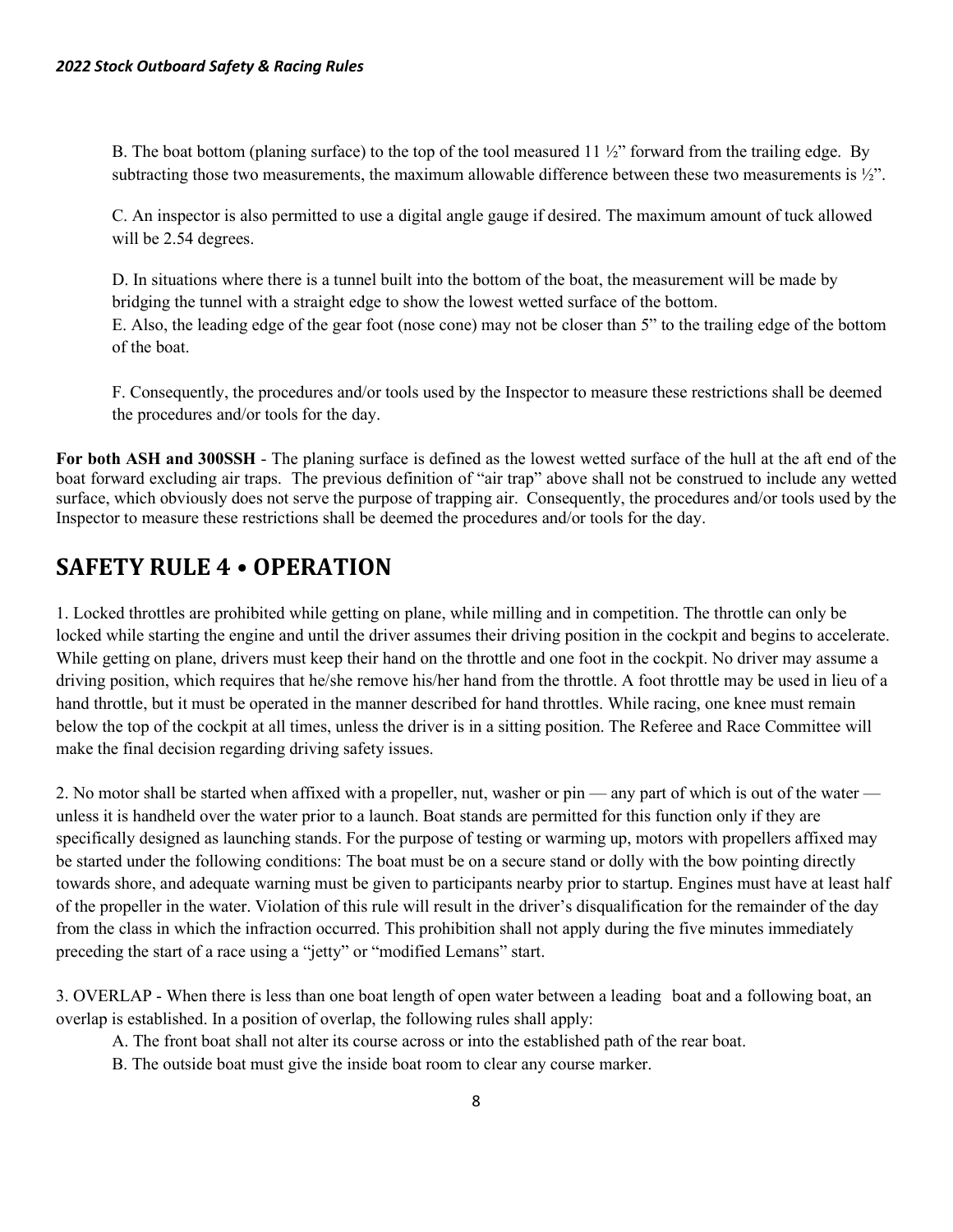C. Any violation of the overlap rules listed above will result in the disqualification of the offending driver for the heat.

4. BEARING AWAY - A boat shall not bear out of her course so as to hinder another in passing to starboard or port.

5. Drivers shall not drag their feet, legs, hands, or arms through the water to aid in turning.

6. No driver shall leave the pits after the one-minute signal has been given. Violation of this rule will result in a disqualification for the day from the class in which the infraction occurred.

7. Any driver who is off plane at the start of the race or during the race and pursues a position on the racecourse in an unsafe manner shall be disqualified for the heat.

## <span id="page-8-0"></span>**SAFETY RULE 5 • ACCIDENTS/FLIPS**

1. Turn judges, race committee, referee, or assistant referee have the authority to stop a heat. The driver or drivers responsible for the stoppage of the heat will not be scored.

# <span id="page-8-1"></span>**SAFETY RULE 6 • COURSES**

A. At the closed course national championships, the distance from the starting line to the entrance buoy of the first turn shall be at least 1,000 feet. If, due to extenuating circumstances, it is not possible to meet this criterion, the race committee must have approval by the majority of commissioners present to waive this rule.

B. At championship events, an additional buoy must be placed above the 500' buoy that must be rounded in the approach to the start. requiring boats to go in a straight line. The distance from this buoy to the 500' buoy must be an additional 500'. If, the event is unable to meet the dimension requirements the race committee must have approval prior to the event from the Commission. If, due to extenuating circumstances, it is not possible to meet this criterion, the race committee must have approval by the majority of commissioners present to waive this rule.

## <span id="page-8-2"></span>**SAFETY RULE 7 • AGE REQUIREMENTS**

1. The age minimum requirements by class shall be as follows. Age shall be determined by the birth date.

- Age  $14 ASR$ , ASH & 300SSH
- Age 15 15SSR, 15SSH & 20SSH
- Age 16 BSR, BSH, CSR, CSH, DSR & 25SSR
- Age 18 DSH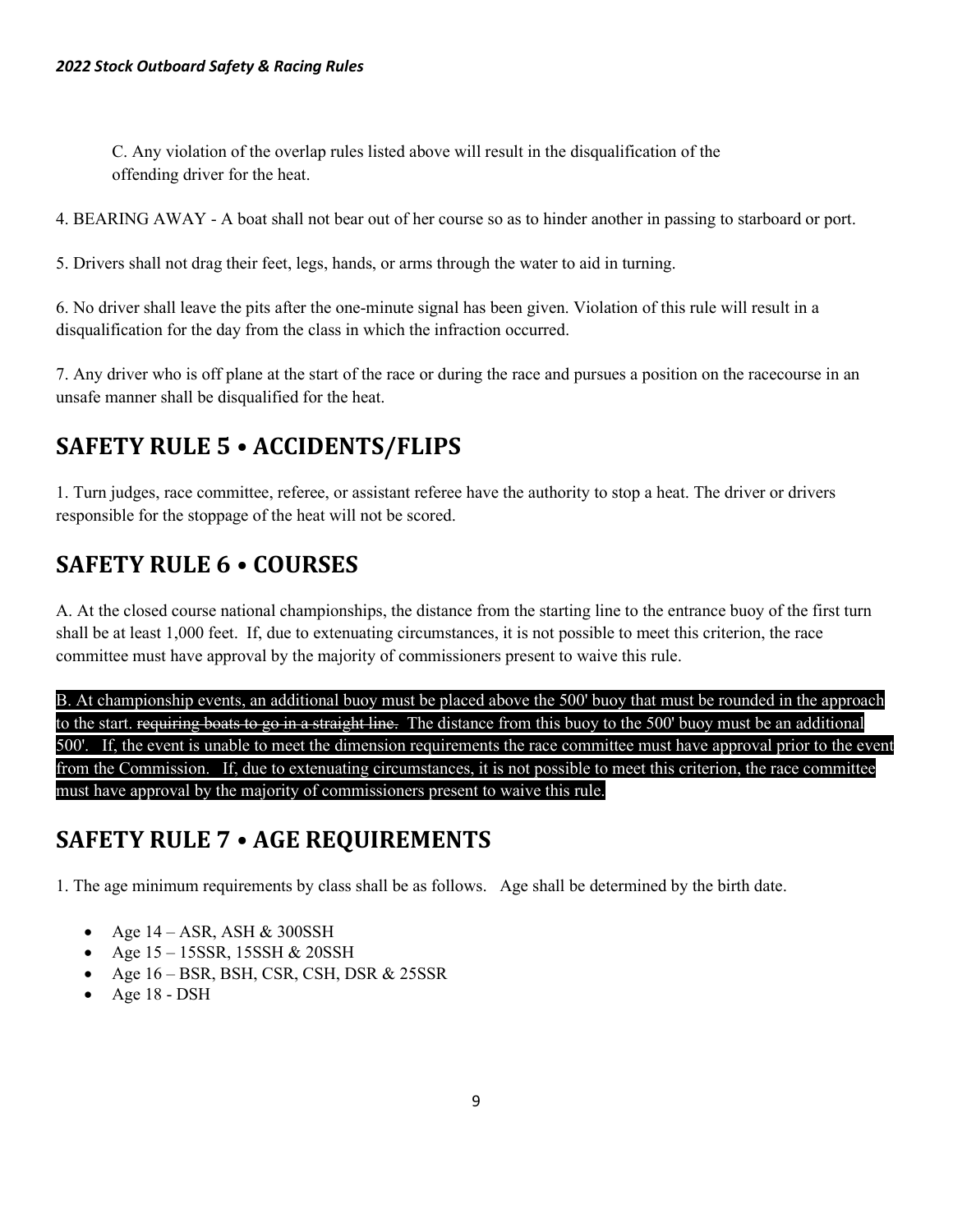# <span id="page-9-0"></span>**SAFETY RULE 8 • VIOLATION CRITERIA**

Any violation of a safety rule: a safety rule of a non-speed advantage nature: unless otherwise specified, shall result in a yellow card being given to the driver.

# <span id="page-9-1"></span>**SAFETY & RESCUE TEAM CRITERIA**

# <span id="page-9-2"></span>**SAFETY RULE 9 • PERSONNEL AND STAFFING**

1. When any race boat is on the course, each rescue boat on the water shall have personnel on board consisting of a boat operator and at least one other person.

2. Alcohol and non-prescribed drugs are prohibited on any rescue boat. Caution should be exercised to ensure that prescribed medications do not alter the rescuer's ability to perform his/her duties.

3. The Race Director, Referee, or Assistant Referee shall have the discretion to place a rescuer off duty if he or she determines that the rescuer is not performing effectively or is endangering their own or others' safety.

4. Rescue boats should not have excessive personnel on board during the race. The number of individuals on board should be limited to the number required to carry out assigned functions.

# <span id="page-9-3"></span>**SAFETY RULE 10 • RESCUE EQUIPMENT**

- 1. At least one rescue boat is required at each regatta.
- 2. Each rescue boat must contain:
	- A. A personal flotation device (PFD) for each occupant.
	- B. Communication equipment sufficient to ensure adequate communication between rescue boats, turn judges, and the judge's stand.
	- C. A rigid body immobilization device such as a backboard or Stokes basket.
	- D. A fire extinguisher.
	- E. A device capable of cutting cut-resistant clothing.

# <span id="page-9-4"></span>**SAFETY RULE 11 • OPERATION PROCEDURES**

1. Rescue boats must always be on the racecourse while race boats are on the water. Rescue boats shall be operated in such a manner as to avoid creating wakes except under emergency response conditions. During emergency response conditions, the heat must be stopped.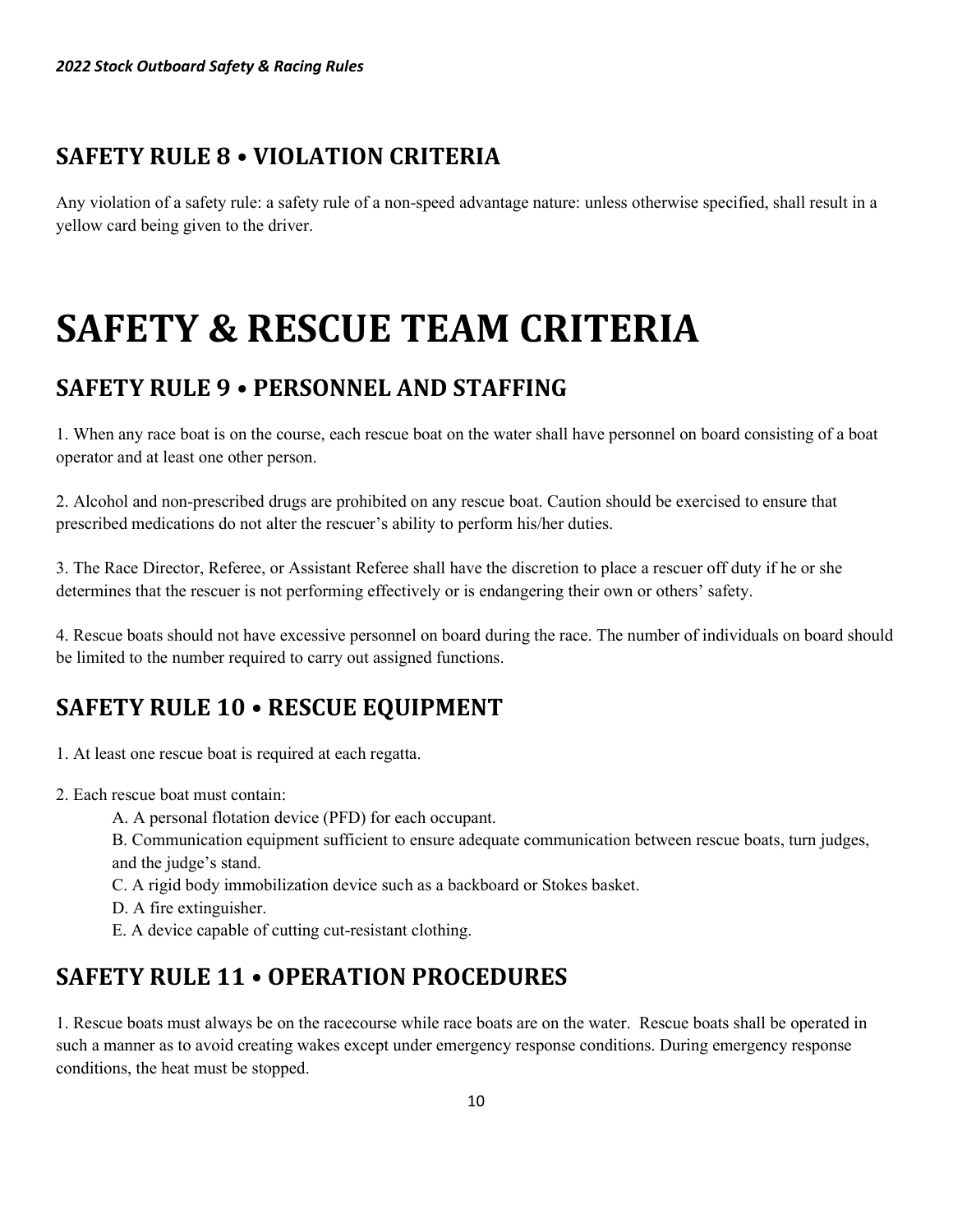2. Rescue boat personnel shall meet with the Race Director, Referee, Assistant Referee, or their designee for instructions prior to the beginning of each sanctioned event. All rescue boat personnel shall be instructed in the meaning of signal flags, driver hand signals, how to conduct themselves, their position on the course, what to watch for, and how to respond in case of emergency.

3. Rescue personnel shall immediately advise the judge's stand if, in their opinion, any unsafe course conditions exist.

4. All potentially injured racers shall be lifted from the water in as nearly a horizontal position as possible on a rigid body immobilization device.

5. The rescue boat operator has full responsibility for the safe operation of the rescue boat at all times. The safety of rescuers and racers is his/her responsibility. The operator should be aware at all times of potential hazards in the water, including racers and rescue personnel. Speed of transport of a patient to onshore care should be determined in concert with the rescue person in charge of the patient.

# <span id="page-10-0"></span>**RACING RULES**

## <span id="page-10-1"></span>**RULE 1 • GENERAL**

1. Racing shall be governed by the By-Laws of APBA. All rule changes shall be governed by By-Law Article XII, Section 12.7. Except for the changes of technical and racing rules which shall be acceptable until March 1 without going to ballot of the category members unless requested in the proposal.

2. Racing shall be conducted under the supervision of the category racing commission. Subject to the provisions of the bylaws of this association, the decisions of the commission shall be final in all matters pertaining to the interpretation of the rules for its classes. The commission shall serve as an appeal board for owners, drivers, referees, inspectors, and Race Committees. A technical committee may be appointed by the category chairman to advise the commission on all matters of a technical nature.

3. The driver is responsible for the actions of his/her pit crew and family. The driver shall be subject to disciplinary action for the actions of pit crew and family.

4. The commission shall have the power to review any and all paperwork resulting from its races and time trials and shall have the power to correct any errors up to 90 days after the event.

5. At the sponsor's request, drivers shall wear uniforms consisting of a minimum of long pants and shirts with racing identification. Such a request must appear on the race circular.

6. Any form of audio communication while underway is forbidden.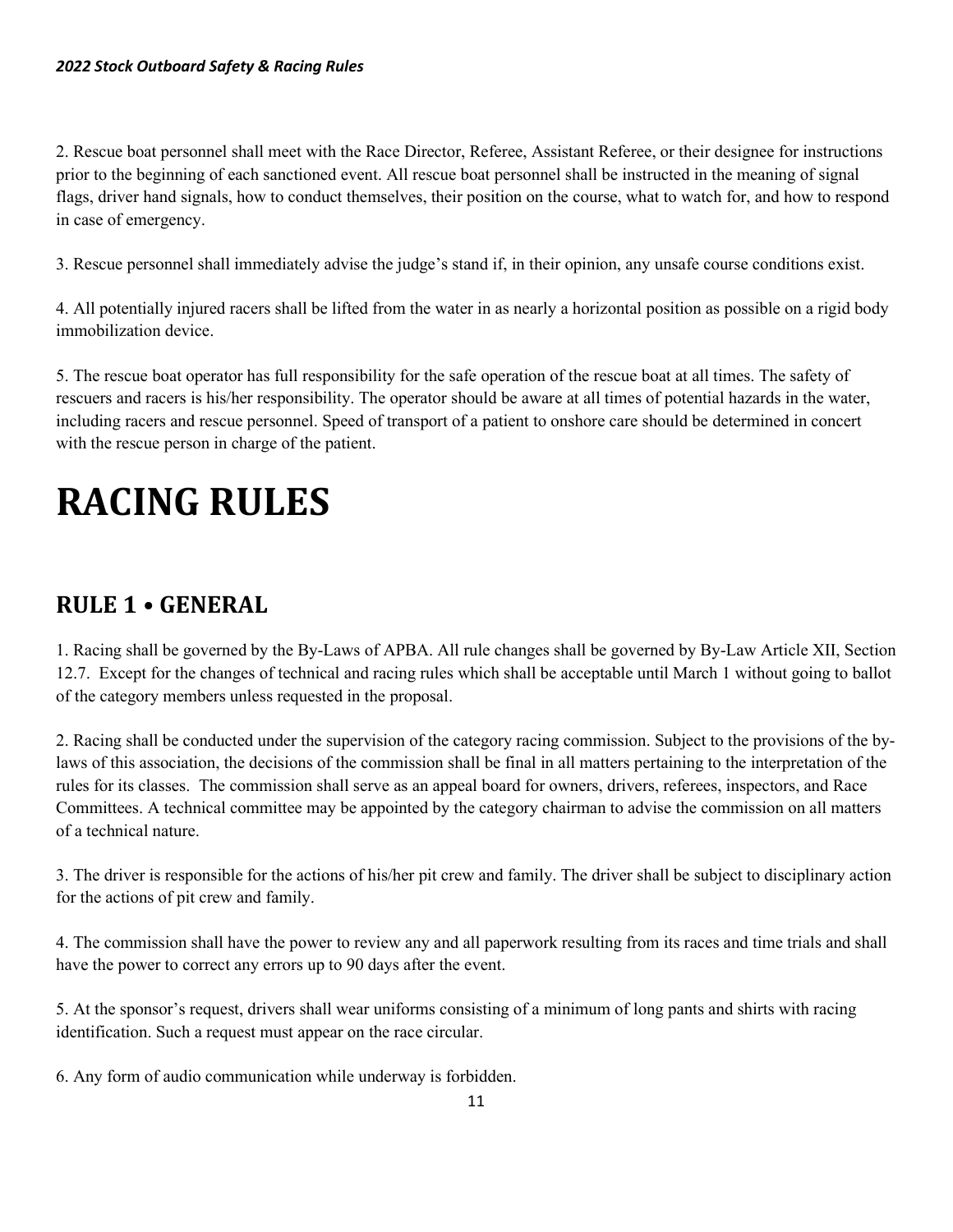7. Except for participants in marathons, no driver may receive outside assistance or supplies prior to the completion of a heat unless prior consent is given by the referee.

## <span id="page-11-0"></span>**RULE 2 • REGATTAS**

1. The Referee, Risk Manager, Scorer and Inspector must be chosen from the lists of Referees, Risk Managers, Scorers and Inspectors, approved by the appropriate category chair and region chair.

2. Any owner who permits a non-member to race his or her equipment in a sanctioned regatta shall be suspended for thirty (30) days.

3. In the event a driver cannot attend a Drivers' Meeting because of extenuating circumstances, it shall be the privilege of the Referee to permit the driver to be excused. Any driver who answers for an absent driver at the drivers' meeting shall be disqualified for the day.

4. The same boat and motor must be used in all heats of a race where points of a heat are counted in the final standings. It shall be legal to change engines between an elimination heat and / or final heats only if there is irreparable damage to the engine. However, the contestant must notify the Inspector, make proper notification and registration prior to the finals at the registration stand, and present both engines to the Inspector for inspection immediately following the final heat. It shall not be legal to change boats between elimination heats and/or final heats unless the boat is deemed damaged and unsafe by the Inspector or Referee. Drivers in different qualifying races or heats may not use the equipment previously used in qualifying for the same event.

5. At least one qualified turn judge approved by the Referee shall be required in each turn. All turn judges must be APBA members. The Referee will review the proper interpretation of the overlap rule prior to the start of the race. All overlap violations will be called by the turn judges and/or Referee. All disqualifications will be carefully reviewed by the Referee.

6. There shall be no entry step-ups in classes. Each class run at a regatta must consist only of boats eligible for that class. Classes may be combined but must be scored separately.

7. Boats shall race without handicap or time allowance, unless the race specifically is designated as a handicap race. No record made in a handicap race may be claimed as an official record.

8. Special races run under restrictions other than those embodied in these rules may be included in the program when announced as such in the race circular, but no official record shall be allowed for speeds in such races.

9. The race for each class shall consist of up to three (3) heats. The maximum number of boats competing in any heat shall be determined by the Referee after consulting with the racing Commissioners present. The maximum number of boats allowed to participate in any closed course heat shall not exceed twelve (12); this twelve (12) boat maximum does not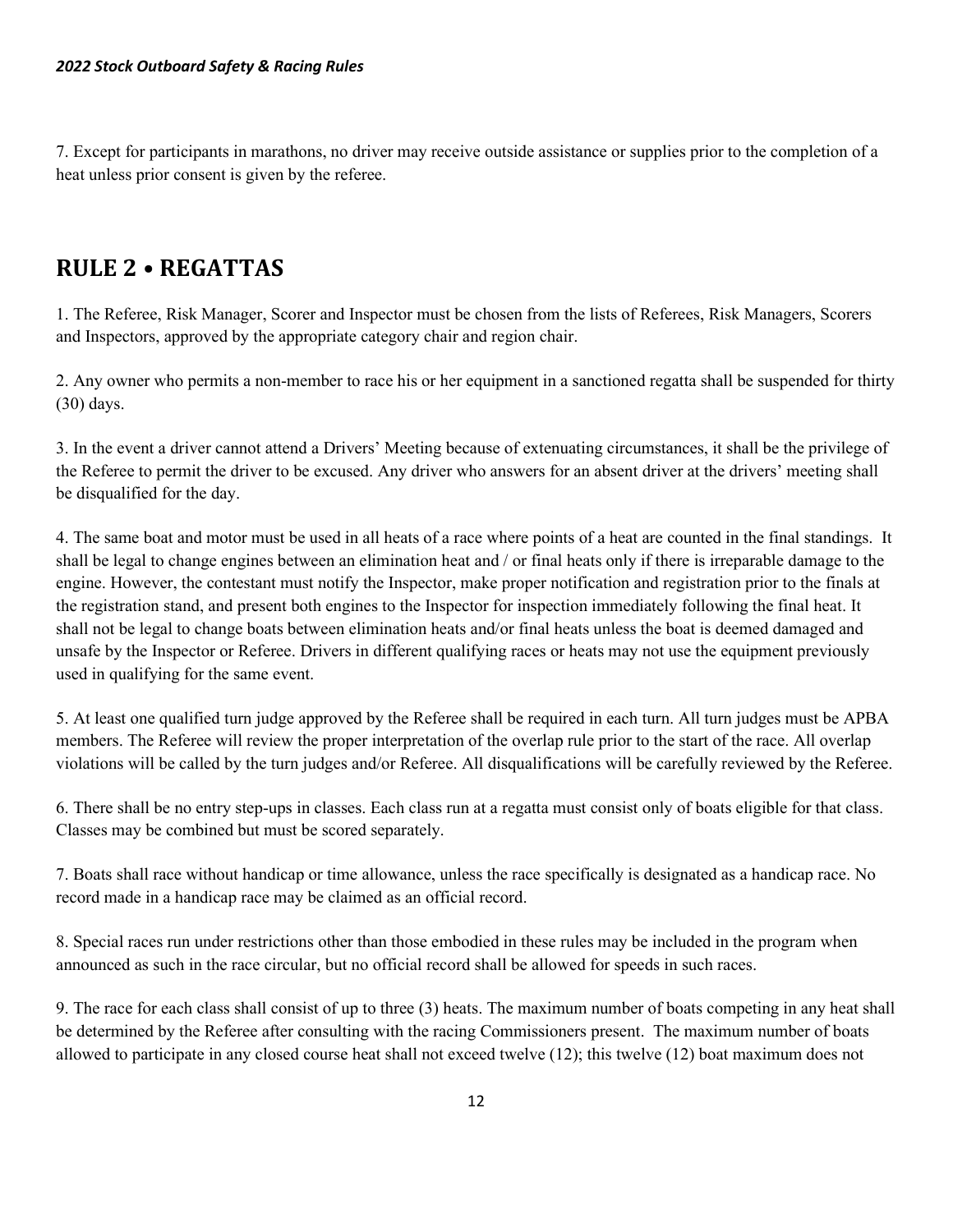apply to marathon races. Due consideration shall be given to safety at the particular course. The maximum number of boats need not be the same for every class.

10. If the total number of entries exceeds the number determined to be safe for the race, this number shall be separated into elimination heats by drawing lots. Secondary qualifying heat(s) may be run for all those entrants not previously qualified to fill the field to its announced maximum. In the event a secondary qualifying heat is run, no points will be awarded for the secondary qualifying heat. When elimination heats do not result in a full field for the final heat, the race committee shall fill the field by selecting additional boats in the following sequence:

A. Any event needing to hold eliminations shall use the following format: two (2) heat elimination and two (2) heat final. Eliminations will be scored as one race and the final scored as a separate race.

B. Boats which finished an elimination heat but not high enough to qualify, in order of least recorded time.

C. All other boats that were entered in the race except those previously disqualified from the class.

D. If the boats in the last group (B) overfill the field, the exact number is to be selected by lot.

11. If circumstances beyond the control of the Race Committee develop, they may run a one-heat race. This rule does not apply at the nationals where the category chair must give approval.

12. Each heat shall be a maximum of approximately five (5) miles and shall be a minimum of three (3) laps. However, the Referee is empowered to reduce the number of laps if, in his/her judgment, such action would be in the best interests of the race sponsor and the drivers.

13. It is permissible for the race committee to schedule and run an extra race for any class or classes it chooses on any single sanction so long as the same is published on the circular. All races must be scheduled for two heats. No more than three (3) races in any class can be run during a single sanction period.

## <span id="page-12-0"></span>**RULE 3 • RECORDS**

1. Competition records of five (5) miles shall be established on surveyed courses laid out in laps measuring one and one quarter (1-1/4), or one and two thirds (1-2/3) miles and recorded separately.

2. Three (3) mile records shall be established on a 3/4-mile course, 4 laps. The 3/4-mile course will be required to use the layout supplied by APBA National Headquarters. Classes may also establish competition records of three (3) miles on a surveyed course of one (1) mile per lap and recorded separately.

3. Except for straightaway records, in order for a driver to qualify for a record, there must be a minimum of four (4) bona fide starters in the heat.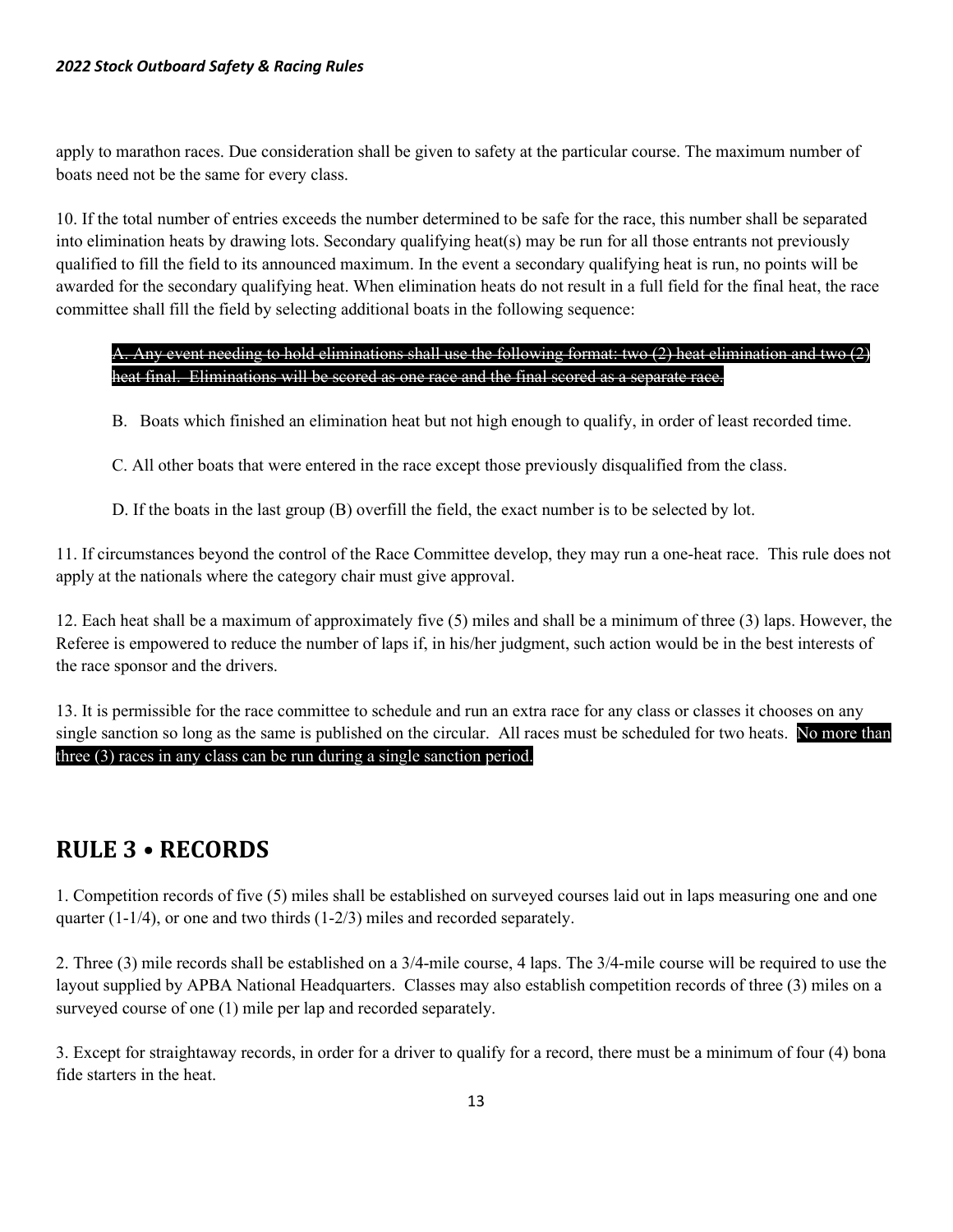4. Straightaway records shall be run over one (1) kilometer and one-quarter (1/4) mile courses. One-quarter (1/4) mile record events must be run in the same manner as kilometer records except with the one-quarter (1/4) mile distance, the entrant must run the equipment in "competition set-up".

5. There shall be no records for lap speeds.

6. If two records are established in the same class within a four-day period, the fastest record will be approved, regardless of the time difference between the two records.

7. Upon request, the appropriate commission will sanction and supervise time trials for any UIM racing class or classes. In such case, UIM rules will apply.

8. The highest speed attained in a class at each event which equals or betters the previous record speed multiplied by 1.003 shall qualify a driver for a record, provided the driver and the equipment meet all other requirements for that class.

9. All records were grandfathered in 2012. To establish a new record, the driver must establish a speed that is 95% of the grandfathered record. Once a new record for a particular course is established, it must thereafter be broken as set forth in the APBA General Racing Rules. Any record set at 95% of the old record would not be eligible for Hall of Champions "bonus" points.

10. In 300SSH, all straightaway and competition records will be in the competition set up. Straightaway record events that have less than three entries must have a minimum of three authorized 300 propellers to draw from. Also, it is not permissible to draw new propellers in between any of the six runs allotted unless they are deemed damaged by the Inspector. A new draw can only occur after a new registration is entered with the race committee for another six attempts. Drivers establishing the first approved record will not receive APBA Hall of Champions bonus points if qualified for the HOC.

### <span id="page-13-0"></span>**RULE 4 • START & FINISH**

1. At all races a preparatory signal shall be given three (3) minutes before the start of the heat and, at this time, at the judges stand, a green flag will be displayed. The race committee may extend the period prior to the start of the heat to four or five minutes for some or all classes if local conditions warrant. Additionally, at non-record and non-championship races a "short" three-minute period (less than three minutes) may be used when announced at Drivers Meeting and all boats entered in that heat are on the course, planed off and in the milling area.

2. There shall only be one (1) start per heat. Boats crossing the starting line during the last thirty (30) seconds before the start shall be disqualified; this time period may be shortened by the referee when local conditions warrant. Any boat passing the 500' marker during the last fifteen (15) seconds before the start is committed to the start and must maintain a straight line; this time period may be shortened by the referee when local conditions warrant.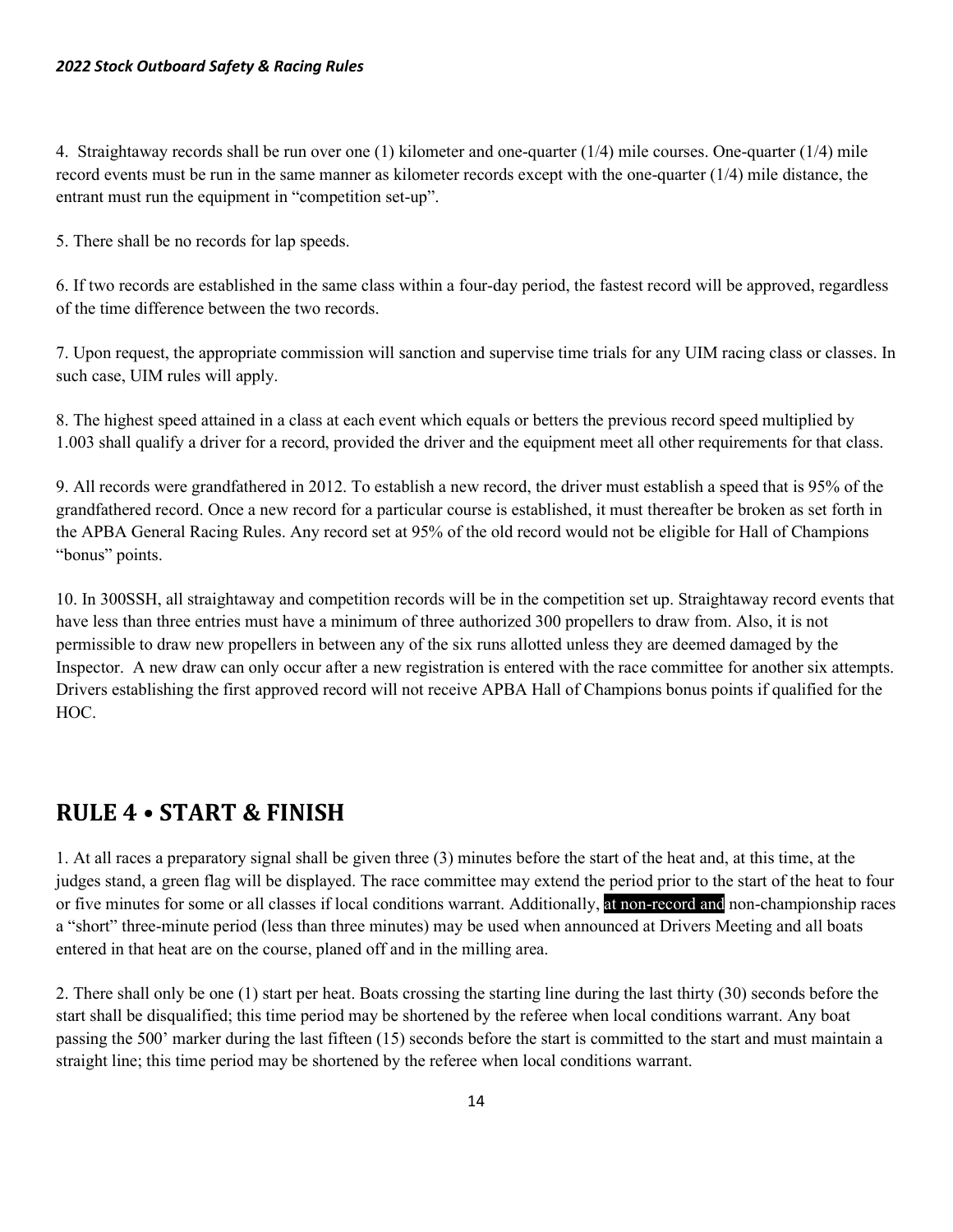#### *2022 Stock Outboard Safety & Racing Rules*

3. The start shall be final, even if there is only one (1) legal starter. In the event there is no legal starter, the heat shall be cancelled.

4. Except for championship closed course regattas, "jetty", "standing" or "modified LeMans" starts are permitted if so specified on the race circular. The contestants participating in this type of start will be assigned starting positions by lottery. Prior to the start signal, all engines will be stopped, and the boat attended by no more than three crew members. A preparatory starting signal will be given. A member of the race committee will start the race by waving a flag. Either a crew member or driver may start the engine. If the engine does not start on the first attempt, the crew members may receive additional assistance.

5. Except for championship closed course regattas, "flag" starts are permitted if so specified on the race circular.

6. Legal starters clarification:

A. The first heat may be cancelled if fewer than 4 boats cross the starting line. If a previous heat in the race has been run you cannot cancel the heat.

B. If the first heat has started with at least 4 boats but then must be rerun, the heat must be rerun even if only one boat starts the heat.

C. If a previous heat (first heat) has been run the second heat should be cancelled only if no bona fide starters cross the starting line or if all boats are disqualified.

7. The referee may call for the restart of a heat under the following circumstances:

A. if officials or their equipment have performed in error,

B. if officials have failed to record those boats jumping the gun, or

C. due to the stoppage of the heat caused by an accident or other on-the-course issue. Should a restart be required due to a stoppage, all boats that are responsible for the stoppage of the original heat, or any restart of the heat, may not participate in any restart. All other drivers entered in the original heat, including gun jumpers, may participate in any restart. Drivers who committed a driving infraction (other than jumping the gun) may not participate in any restart. This rule is in effect from the time boats entered in the original heat leave the pits until a winner is established.

8. For an entry to be scored, an entry must finish as a result of engine power. Marathon racing is excluded**.**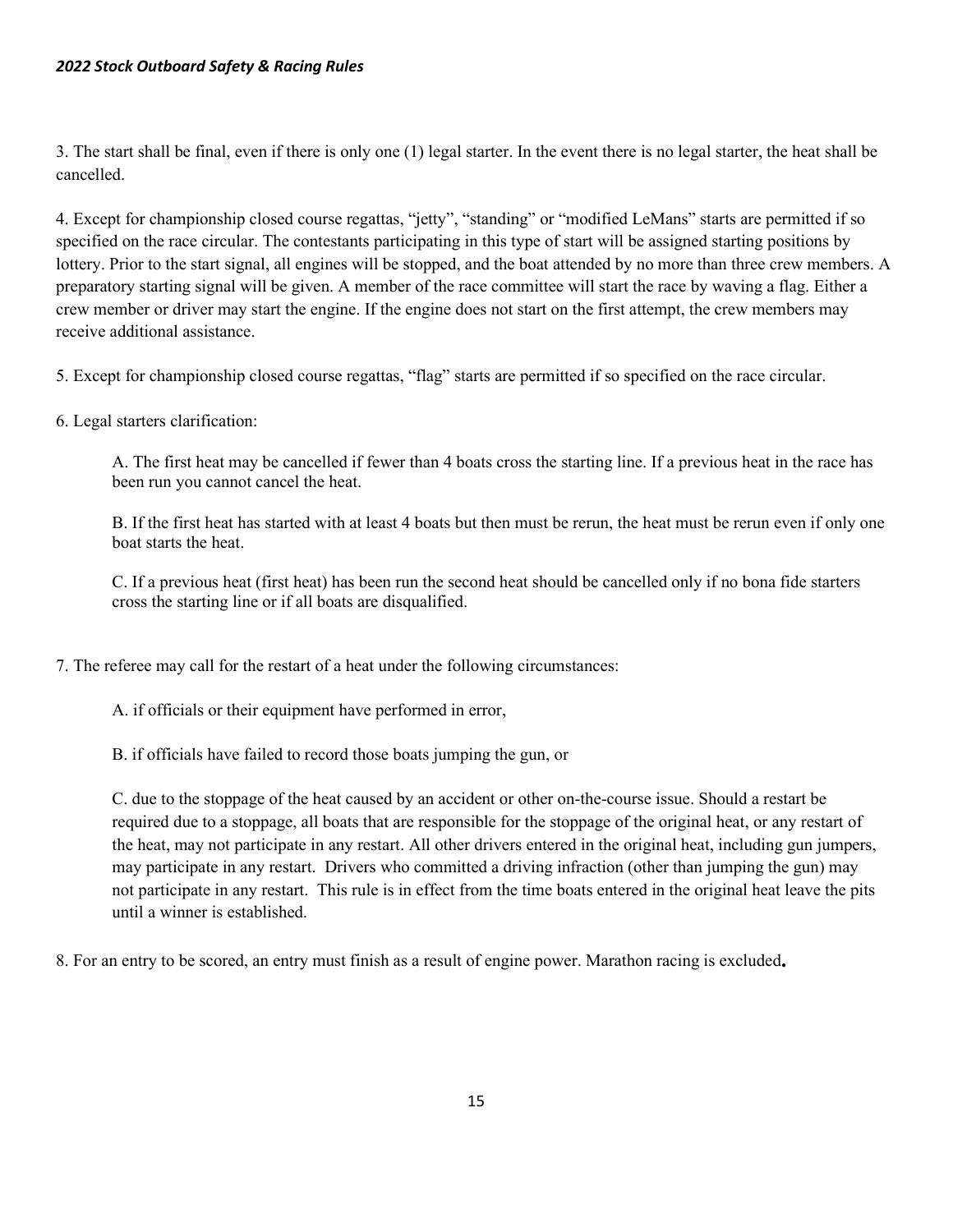# <span id="page-15-0"></span>**RULE 5 • COURSES**

1. Floats used for finding anchors or ropes are not racing bouys.

2. Entries that damage or dislodge an anchored buoy shall be disqualified for that heat.

3. The starting line must be marked with two (2) anchored buoys. One of these starting buoys serves as an inside course marker, the other serves as the outside course marker.

4. When not otherwise specified, all anchored bouys shall be passed on the driver's left-hand side. Any contestant who misses an anchored bouy may continue in the heat, provided the contestant returns to the anchored bouy and passes it in the proper manner and then continues his course. Running an extra lap shall not constitute a fair turn.

## <span id="page-15-1"></span>**RULE 6 • RACING NUMBERS**

Each racing member owning a boat or boats shall annually request National Headquarters to assign him/her a racing number for each category raced. This number, or numbers, shall be valid for the current membership year. The racing member will use these numbers on all boats of all classes which he or she may enter in given category's races. The racing number shall consist of a letter designating the geographic section of the country where the owner resides and an assigned number. The assigned number shall range from 1 to 999. The official racing number must be displayed on both sides of the boat in accordance with the following procedures:

1. Hydroplanes shall be affixed with vertical numbers on both sides of the boat. Numbers must be a minimum of six (6) inches in height and one (1) inch stroke where space permits and shall be black on white or white on black; The background must be solid. There shall be at least one (1) inch background border around each number and letter, where space permits. There shall be a minimum of one (1) inch spacing between each number and letter, where space permits.

2. Runabouts must be affixed with numbers that are black on a solid white background or white on a solid black background. The figures and letters must be at least 6 inches in height and the stroke must be at least 1 inch wide, where space permits. There must be at least 1 inch of background around the number, where space permits. There must be a minimum of one (1) inch spacing between each figure and letter, where space permits. Numbers must be affixed to both sides of the boat.

3. Marathon entries must also have a class designation affixed to both sides of the boat. The location of the class designation must be aft of the racing number and fore of the transom of the boat. Class designation characters must be a minimum of 4 (four) inches in height and 3/8" stroke. Characters shall be black on white or white on black. The background must be solid. Class designation characters shall be capital letters as follows: "A" for ASR, "B" for BSR, "C" for CSR, "15" for 15ssr, "25" for 25ssr, and "D" for DSR.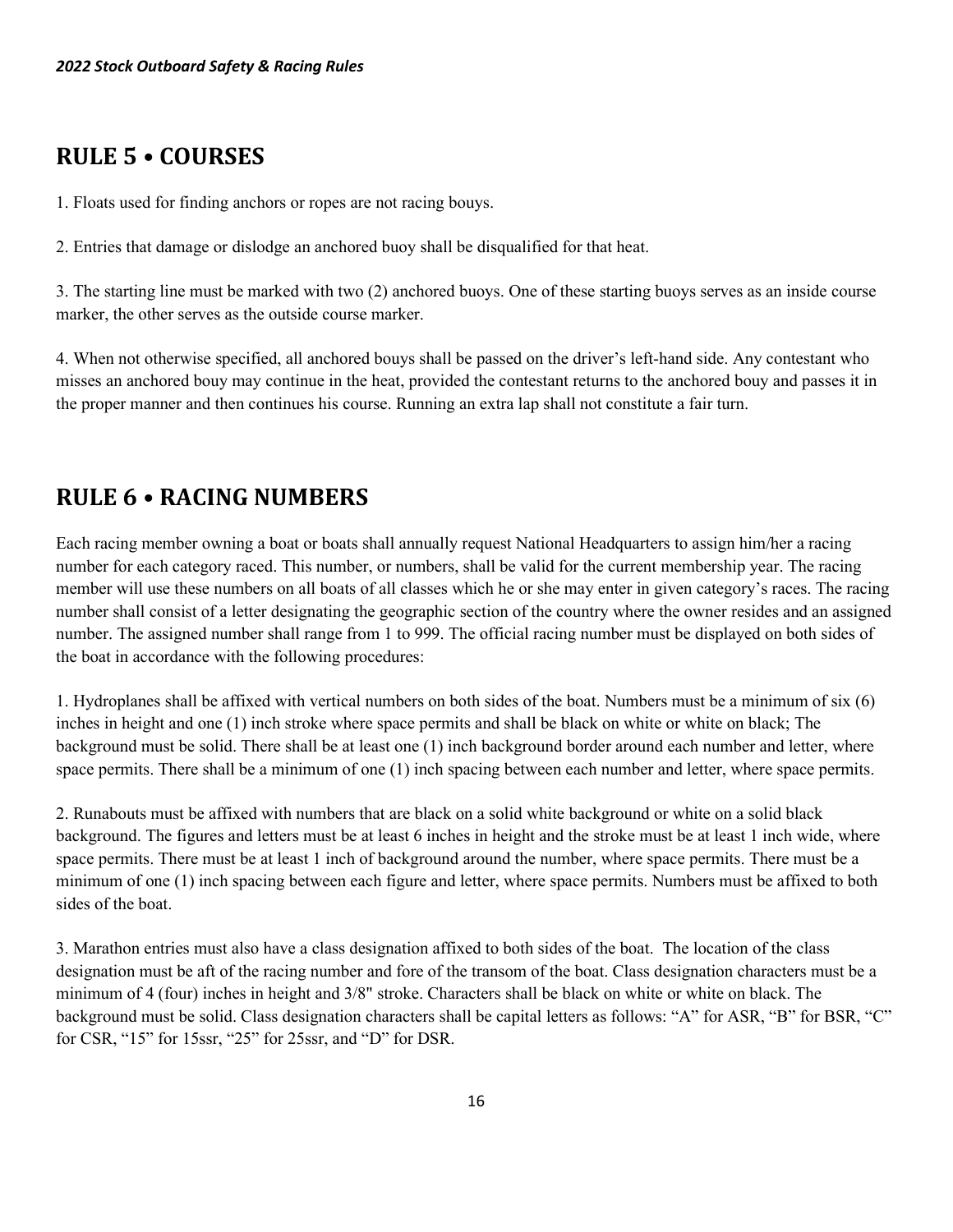#### *2022 Stock Outboard Safety & Racing Rules*

4. It shall be the driver's responsibility to make the numbers and characters legible. The numbers and characters must be so displayed as to be clearly visible at all times and shall be securely attached in such a manner that they will not be lost or defaced during a race. The race committee shall have the power to warn, or disqualify without previous notice, any driver who races with improper or illegible numbers and characters.

5. A temporary number, such as an "X" or "I", may be used. However, only one (1) regatta will be allowed without a regular number properly displayed on the hull.

6. In the event one owner enters two boats, both of which carry his/her assigned racing number in the same race, it shall be the owner's responsibility to affix a temporary identifying mark to his/her second entry to assist the scorers in identifying the drivers. The identifying mark shall be in the form of the letter "I", following or preceding the official racing number. If the owner enters three boats in the same race, the third entry shall have two such identifying marks following or preceding the official racing number, and so forth. Such temporary marks are for the use of the local headquarters or race committee and have no official standing at National Headquarters.

7. No one will be allowed to compete in a regatta without a letter designation and number displayed on the hull.

| $\mathsf{A}$ | Maine, New Hampshire, Vermont                           | L | Louisiana, Mississippi, Arkansas               |
|--------------|---------------------------------------------------------|---|------------------------------------------------|
| B            | Massachusetts                                           | M | Michigan                                       |
| C            | California, Nevada, Arizona, Hawaii                     | N | New York                                       |
| <b>CE</b>    | Eastern Canada: Ontario, Quebec, and Maritime           |   |                                                |
|              | Provinces                                               | O | Oklahoma                                       |
| <b>CP</b>    | Central Canada: Alberta, Saskatchewan, Manitoba         | P | Pennsylvania                                   |
| <b>CW</b>    | Western Canada: British Columbia                        | Q | Delaware                                       |
| D            | Connecticut, Rhode Island                               | R | Oregon, Washington, Idaho                      |
| E            | Virginia, West Virginia, Maryland, District of Columbia | S | Ohio                                           |
| EC           | Ecuador                                                 | т | Texas, New Mexico                              |
| F            | Florida, Georgia, Alabama                               | U | North Dakota, Wyoming, Montana, Colorado, Utah |
| G            | Minnesota, South Dakota                                 | ν | Illinois                                       |
| Н            | Indiana                                                 | W | Wisconsin                                      |
|              | not used                                                | X | Iowa, Nebraska                                 |
|              | New Jersey                                              | Υ | Kansas, Missouri                               |
| К            | Kentucky, Tennessee                                     | Z | North Carolina, South Carolina                 |

8. The following letters indicate the residence of the boat owners. The letter is to be on the right of the number.

## <span id="page-16-0"></span>**RULE 7 • BOAT NAMES AND ADVERTISING**

The APBA reserves the right to review boat names and advertising displayed on member's boats, and may refuse to issue boat numbers to any applicant if a boat carries advertising or a name which is obscene or might be of such a nature as to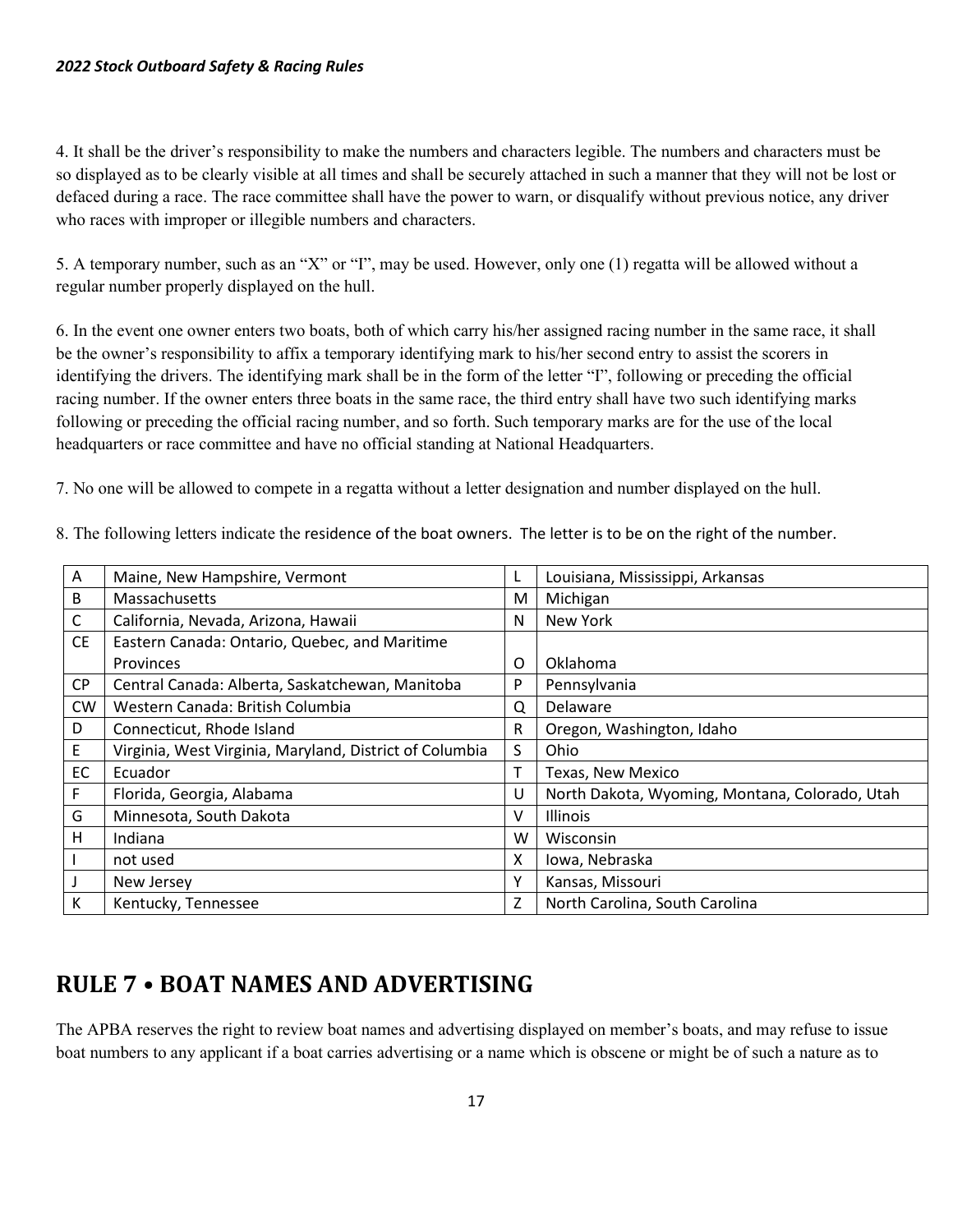cause embarrassment and cast any discredit on the sport of powerboat racing. A Race Committee may refuse entry to any contestant who violates the letter or spirit of this rule.

# <span id="page-17-0"></span>**RULE 8 • MEASUREMENT AND INSPECTION**

1. Motors, hulls and other equipment subject to these rules shall be inspected by the Inspector, and a report of any violation of rules and regulations submitted at the earliest possible moment to the Race Committee for action. Except as noted below, it shall be up to the discretion of the Inspector, under the direction of the Referee, as to the extent of the inspection conducted.

2. Racing equipment shall be available for examination previous to the race and if found not in compliance with any governing rule or regulation, unsafe, unseaworthy, or unmanageable, or if the owner or driver has failed to live up to the spirit or letter of the rules, the Race Committee may rescind the entry. Correction or substitution may be permitted if made previous to competing in the race, but the start shall not be delayed to allow compliance. Dismantling of motors before racing shall not be required.

3. The Inspector shall have the power after the finish of any race to order any contestant to dismantle his or her motor for inspection and measurement.

4. Each winning motor and each record-claiming motor and such others as may be designated by the Race Committee shall be inspected. Except for championship regattas, or at regattas where a special inspector has been assigned by the commission, the Referee or Inspector may waive inspection of any motor as long as no APBA or UIM records are at stake. Motors used to set records or win national championships shall be disassembled and completely inspected by the official inspector per the instructions in the technical manual.

5. The driver shall be responsible for the condition of the motor and hull as raced. Errors on the part of the manufacturer, boat builder, mechanic, or previous owner shall not excuse non-compliance with the rules.

6. For the purpose of national high points, equipment disqualifications will be scored as one race with zero points.

7. Upon refusal of inspection procedures at any regatta, said driver will be disqualified. Upon refusal of inspection procedures at championship or record-attempt regattas, said driver shall be suspended for a period of one year for unsportsmanlike conduct.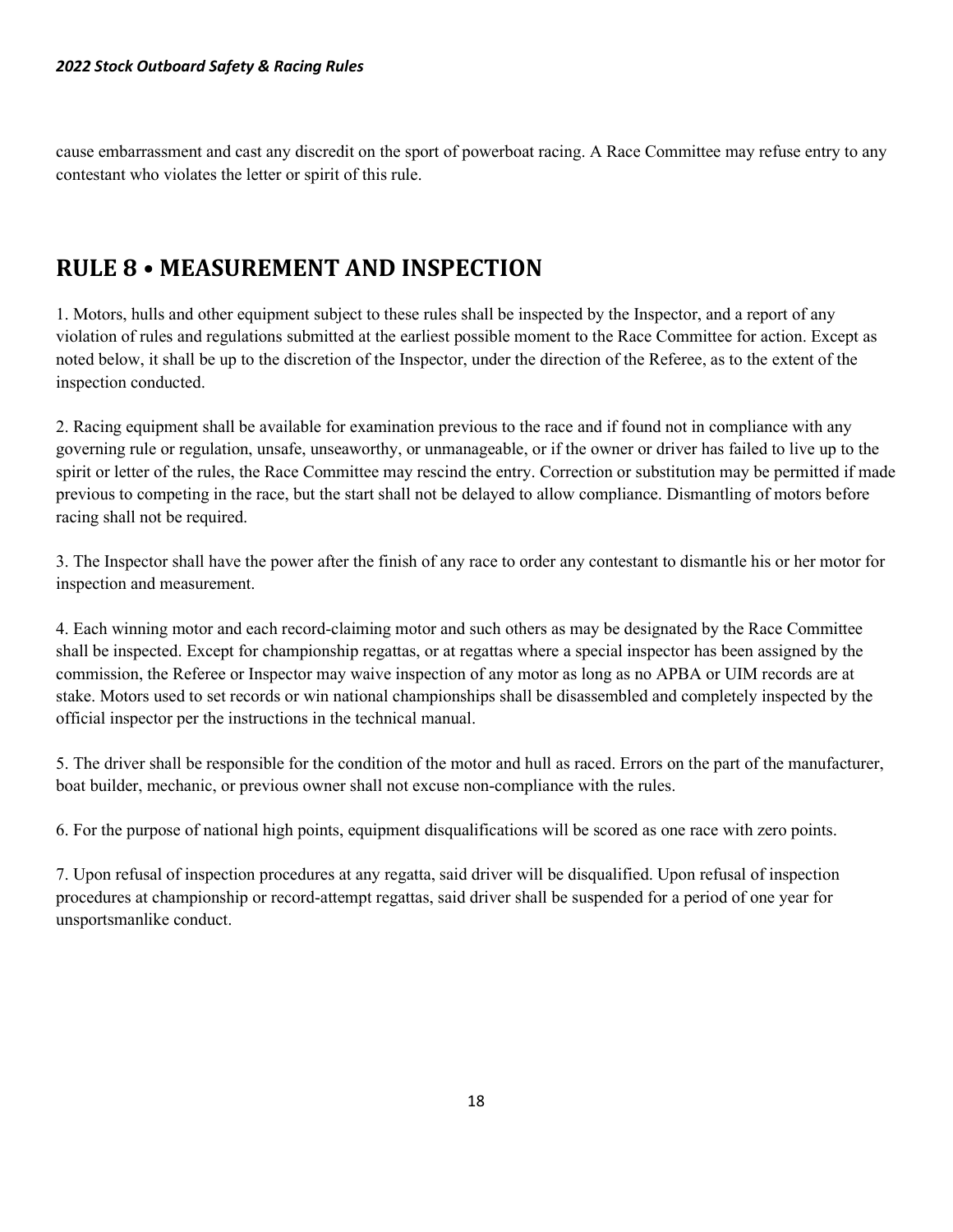## <span id="page-18-0"></span>**RULE 9 • ILLEGAL EQUIPMENT**

1. Any driver who races a motor or hull that does not meet with specifications as quoted in these rules, will be disqualified and warned. Except for disqualifications for fuel, engine height or minimum racing weight, a second disqualification for the same offense in the same class within a six (6) month period will result in the automatic suspension of the driver for one (1) year from the date of the second disqualification. Note: Violations of a non-speed-advantage nature are covered in General Racing Rule 18.

## <span id="page-18-1"></span>**RULE 10 • MARATHONS**

#### **Definition:**

Marathon racing shall be defined as a race that lasts longer in both time and distance than a closed course race.

1. The race may consist of one or two heats. Each heat shall not be less than 20 minutes or 15 miles in length from start to finish.

2. If the race consists of two heats, they may be on successive days and the winner in each class shall be determined based on total points scored in the two heats.

3. In the event of a tie, the winner of the tie shall be determined on the least amount of time in the two heats combined.

4. There shall be no more than two races held within a single sanction period.

5. Classes may be run separately or together at the discretion of the race committee.

6. Classes shall be scored separately and must consist of four (4) different bona fide starters or more per class to qualify for national points in at least one heat.

7. No claims for records will be entertained.

8. Three different types of marathon racing is permitted.

A. Lap marathons, where multiple laps of the entire closed course are visible from the judges stand. The only exception will be an island(s) or other obstruction(s) that lie within the racecourse.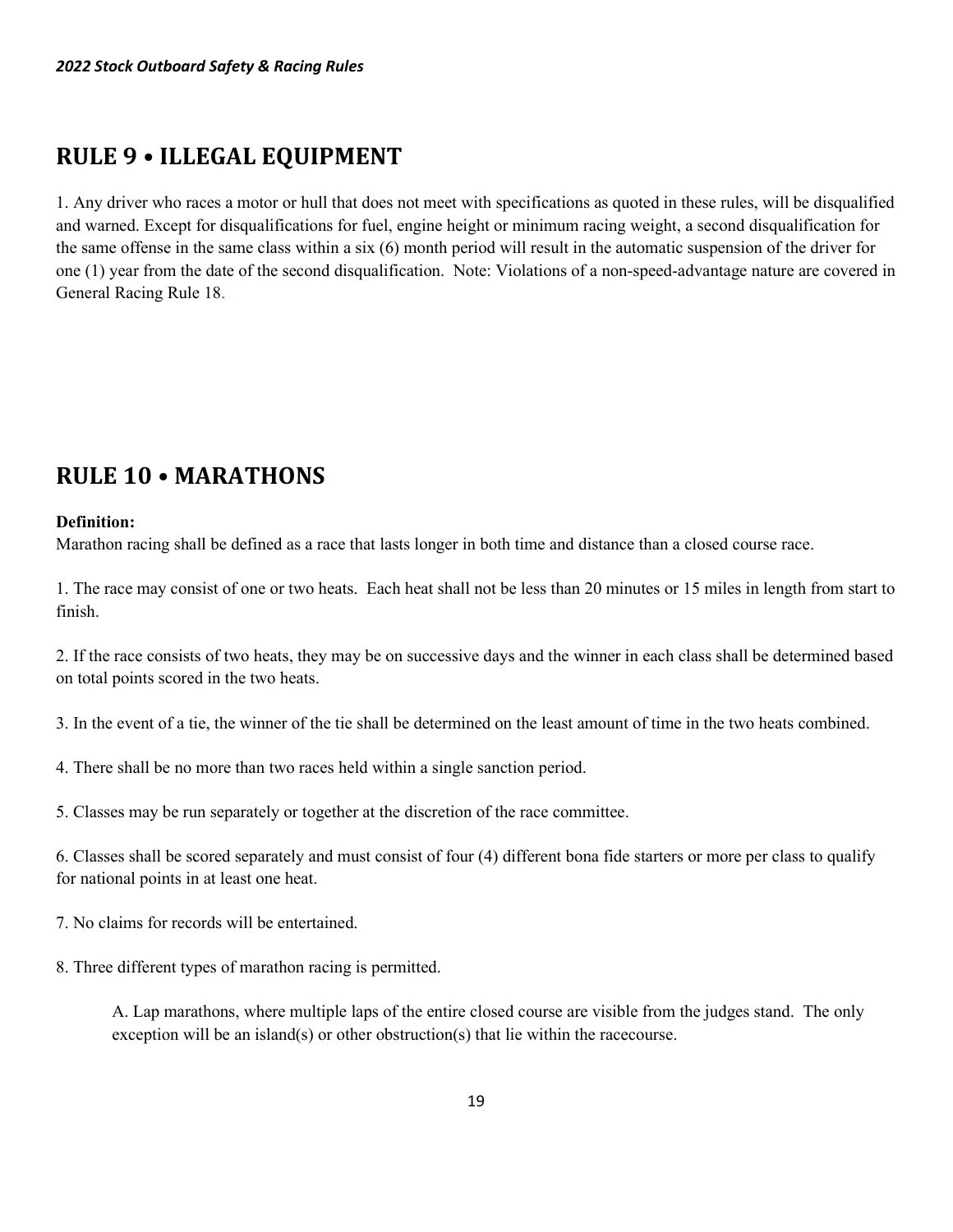B. Out and back marathons are essentially a very long lap that are not viewable from the judges stand in most portions.

C. Point to point marathons, where the race begins and ends at different locations at least 15 miles apart.

#### **Starting:**

9. The following four types are permissible:

- A. Jetty (dock)
- B. Standing start (modified lemans)
- C. Flag (pace boat or stationary)
- D. Clock (flying start)

10. During a flag or clock start of a race, a driver can vary his course between the 500-foot buoy and the starting line as long as the driver abides by the overlap rule.

11. An entry has not officially started the race until it crosses the starting line.

12. The location of the starting line and finish line will be defined by the referee at the driver's meeting.

13. In a jetty or standing start, any entry leaving the starting grid prior to the official start shall be considered the same as jumping the gun in a flag or clock start even if the starting line is in a different location than the starting grid.

14. Any entry jumping the gun will be penalized one (1) lap in a Lap marathon and ten (10) minutes in an Out-and-Back or a Point-to-Point marathon.

15. In the event of a restart, any entry jumping the gun will be penalized once. In general, each entry shall be penalized once for each gun jump.

#### **Equipment:**

16. There will be no change of engine and/or hull between heats unless one or both is damaged beyond repair in the opinion of the inspector.

17. In the event that the second heat is held on the second day and the inspector has deemed the engine and/or hull used in the first heat is unable to compete:

A. A driver may use another engine and/or hull to be able to compete in the same class that was originally entered.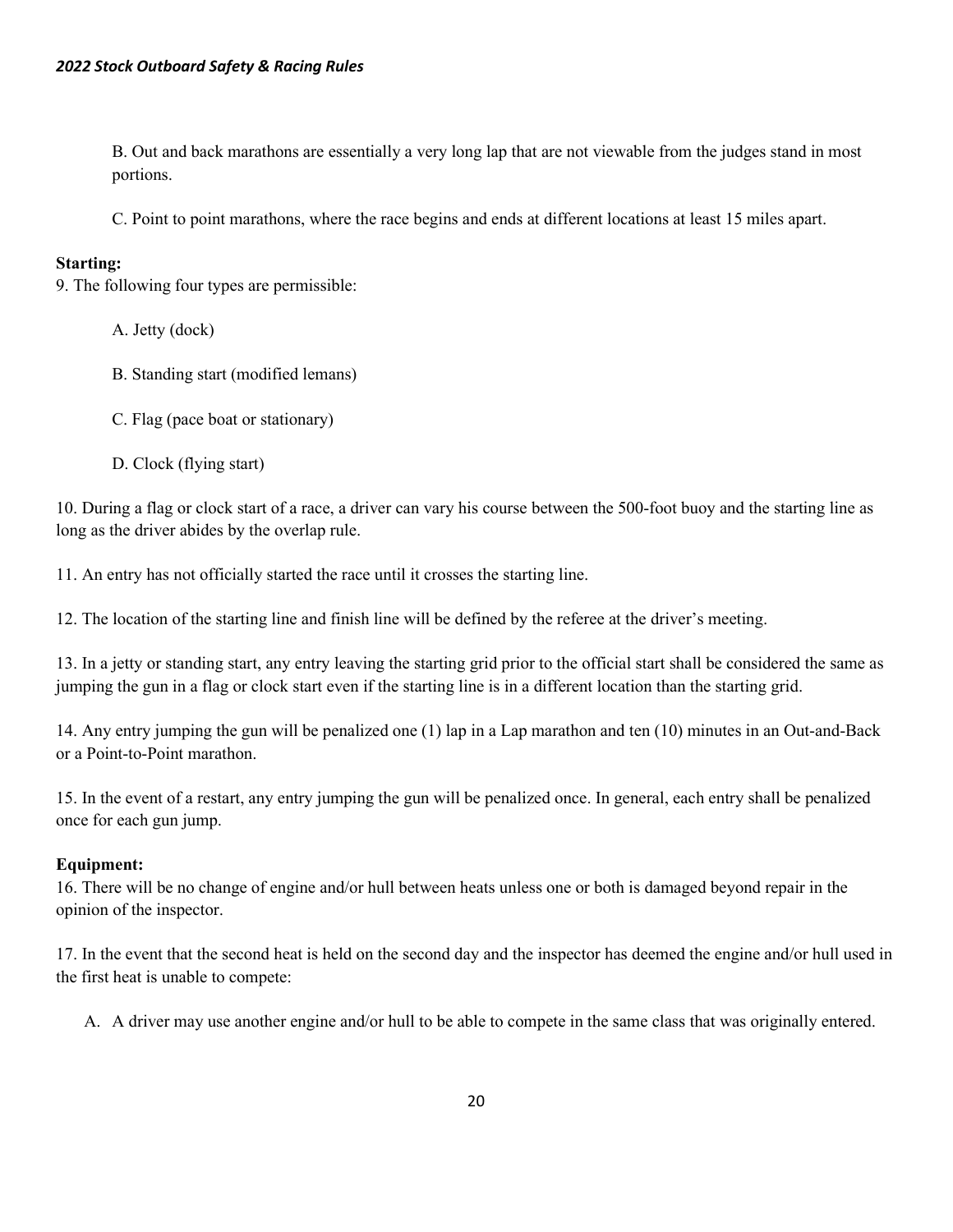B. A driver may enter a different class with another engine and/or hull as long as the full entry fee is paid at registration.

18. If the engine and/or hull is changed, but not damaged, without the permission of the inspector, the points for the first heat shall not be counted in the overall standings.

#### **Lap marathons:**

All rules previously stated in this section apply and shall include:

19. It is permissible for an entry to start late, as long it does not adversely affect other entries.

20. Any entry that has not crossed the starting line prior to the lead boat in that class finishing the second lap will not be considered a legal starter and will not count in the total number of entries. The number of entries crossing the starting line before the lead boat in that class has completed the second lap, shall determine the number of bona fide starters in either heat of the race.

21. Any entry sinking, dislodging or damaging a buoy will be penalized one lap.

22. All entrants must complete 75% of the established course or time length in a lap marathon in order to attain points in the heat or race. The 75% point must be announced during the drivers meeting.

23. In the event a boat starts the heat but does not finish it, that boat shall be scored in the next available position behind all other boats which have finished the heat in that class as long as the 75% rule is met.

24. Driver(s) causing a stoppage of the race will be disqualified.

25. In the event that multiple boats drop out on the same lap or being put to the bottom of the scoring sheet, each boat will receive the average of the sum of the tied positions. This rule only pertains to lap marathons and as long as the 75% rule is met.

26. Points shall be awarded based on when the lead boat in each class has crossed the finish line at the end of the allotted period or upon completion of the final lap as described on the race circular or at drivers meeting.

27. Each entry shall finish the lap they are on and shall be awarded points in their respective class based upon their position as they cross the finish line.

#### **"Out and Back" marathons and "Point to Point" marathons:**

All rules previously in this section apply (except for "lap" marathons) and shall include:

28. Any entry sinking, dislodging or damaging a buoy will receive a ten (10) minute penalty.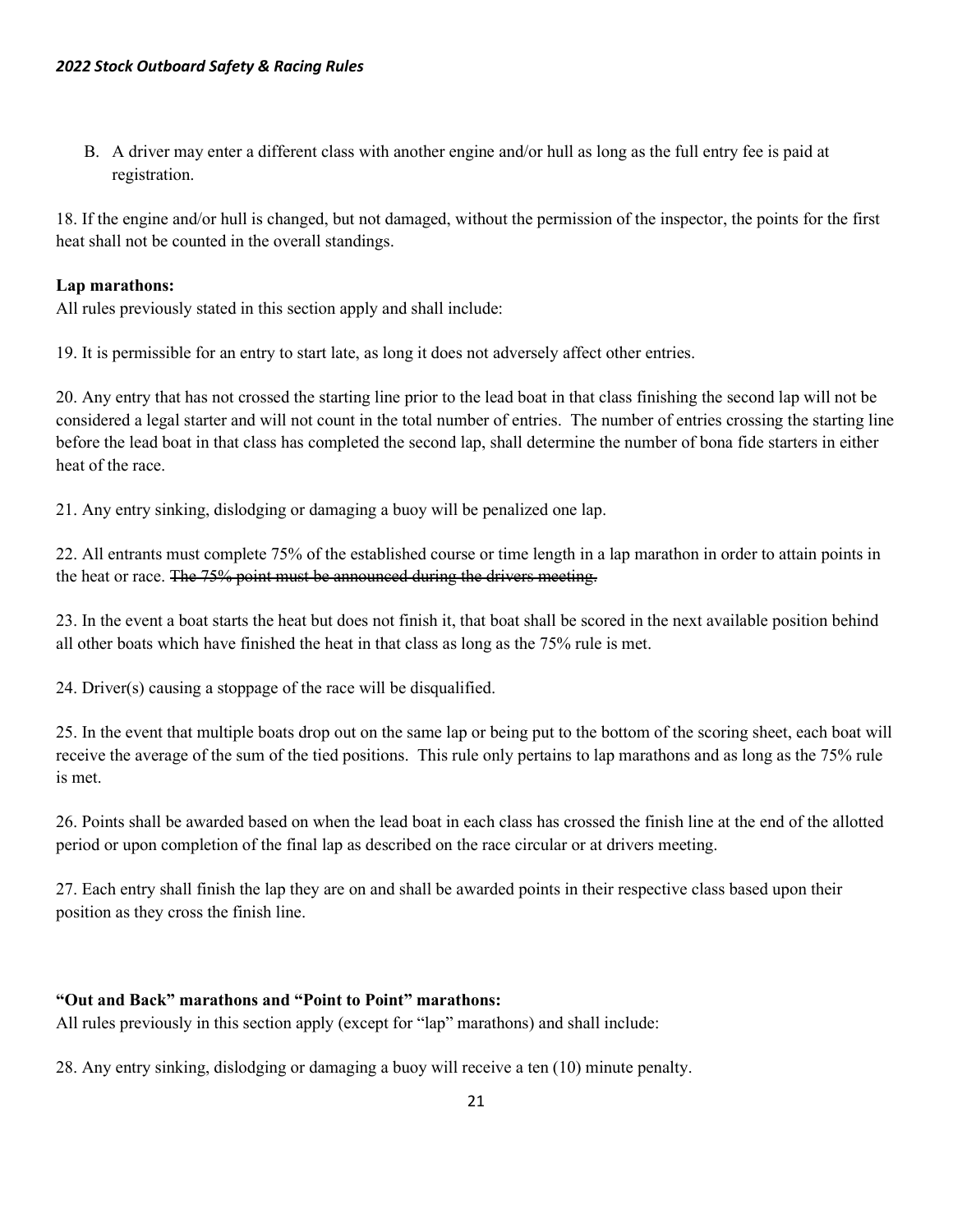29. Any entry that has not crossed the starting line prior to the deadline imposed by the race committee will not be considered a legal starter and may not participate in the heat unless the referee grants permission.

30. There must be a minimum of (3) three checkpoints established where boats are scored in the race and these locations will be announced at drivers meeting. All entries must go around all buoys marking the checkpoints.

31. There may also be "must make" buoys on the racecourse that will be announced at the drivers meeting.

32. Any entry missing a checkpoint buoy or must make buoy will be disqualified.

33. At least one person per checkpoint must be used to assist the race committee in the recording of the position of the boats that are racing in the competition. These persons may also be assisted by the recording of video. Points shall be awarded to the boats that cross the finish line in each class as stipulated on the race circular. The points awarded will not be official until the checkpoint scoring has been reviewed by the race committee and the technical inspection is complete.

### <span id="page-21-0"></span>**RULE 11 • PROBATIONARY AND PROTOTYPE MOTORS**

1. Probationary motors cannot be raced for national high points, records, or national titles.

A. Entries using probationary motors shall count in the boat total of four (4) for bona-fide entries at regular races.

B. Entries using legal motors shall receive the national high points instead of entries using probationary motors. That is, entries using legal motors shall receive national high points in their order of finish among entries using legal motors. The first entry with a legal motor receives first place national high points, the second entry with a legal motor receives second place national high points, and so on.

C. If elimination heats are required, and an entry using a probationary motor qualifies, the entry using the probationary motor shall move on to the finals.

D. Entries using probationary motors shall receive the prizes for their place of finish in a race.

2. Prototype engines may be raced in established classes with no points or prizes, at the discretion of the Race Committee.

### <span id="page-21-1"></span>**RULE 12 • INQUIRY**

An inquiry is a request to the officials from a driver for information, clarification of a decision, or interpretation of an occurrence on the racecourse. An inquiry must be made in writing to the designated drivers' representative and forwarded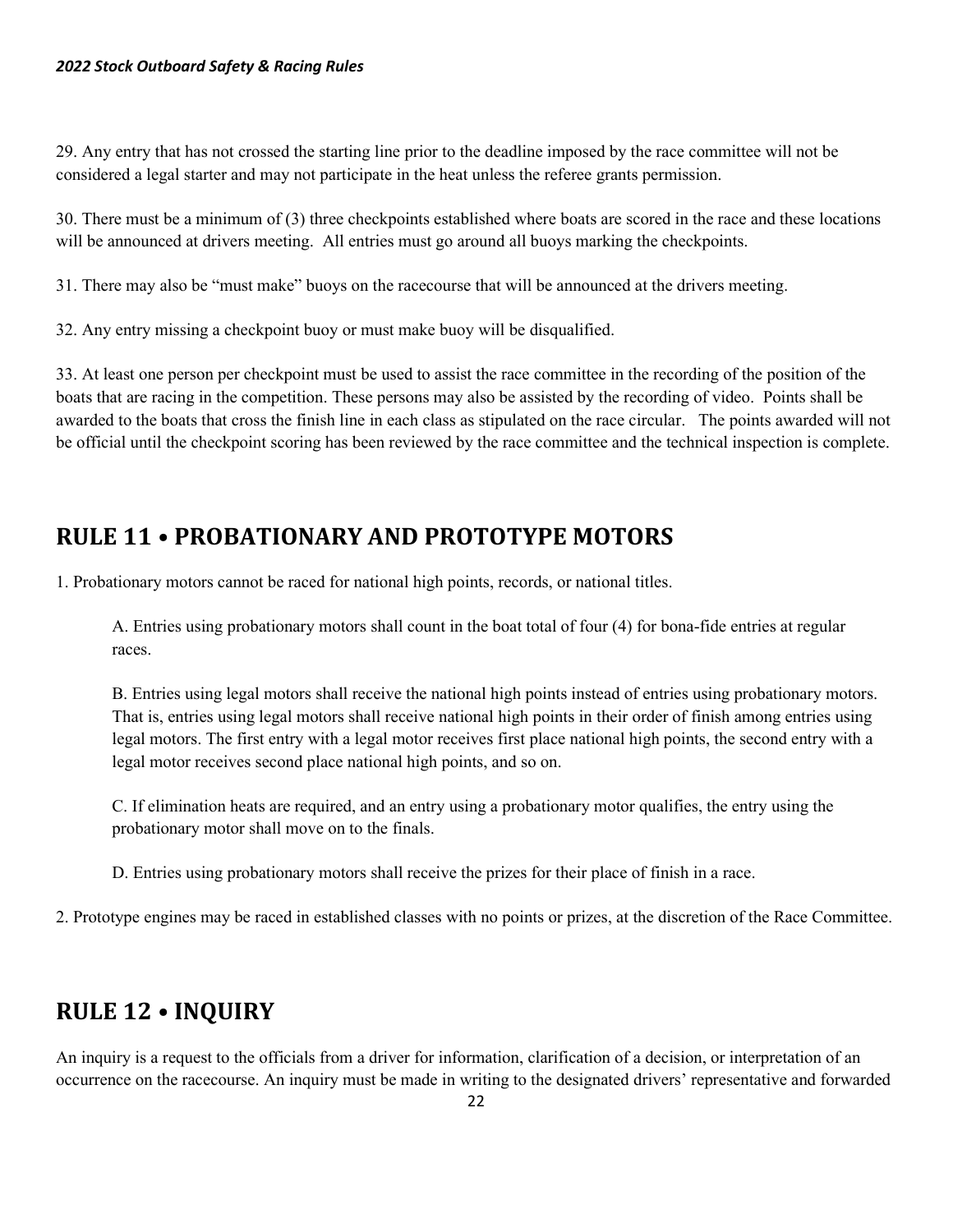to the proper official for a timely answer. A fee will not be charged, and it will be the responsibility of the inquiring driver to contact the drivers' representative for the race official's answer.

## <span id="page-22-0"></span>**RULE 13 • PROTEST**

A protest is a written statement by a driver or owner to the Race Committee alleging violation of the rules affecting their particular class.

1. Any driver may protest a violation of the rules by filing a written statement of the protest with the referee or assistant referee along with a one hundred-dollar (\$100.00) filing fee.

2. Protests involving the sanction or the manner in which the regatta is being conducted must be made within sufficient time to allow the alleged violation to be corrected. The Race Committee shall consider the protest and render a decision.

3. Protests involving the eligibility or legality of an entry must be filed in writing with the referee or assistant referee not later than one hour after the finish of the inspection in question, or one hour after the finish of the final heat of the day, whichever is later. Any driver wishing to file a protest after the final heat of the day has been completed must notify the referee or assistant referee of his or her intent to file a protest within fifteen (15) minutes of the time when the final class of the day clears inspection. The notification of intent to file a protest may be either written or verbal.

4. If a technical violation is alleged, the Inspector shall conduct an inspection of the equipment that is the subject of the protest and shall make a report to the Race Committee. The Race Committee shall consider the protest and render a decision. In such a case the Inspector shall be disqualified from voting on the ultimate question.

A. The owner of protested equipment must present the protested equipment to the inspector immediately upon request of the Referee. Failure to present protested equipment shall result in disqualification.

B. The inspector may impound components to determine their compliance with the rules.

C. When a protest of equipment is lodged at a non-championship regatta and facilities (or equipment) are inadequate for complete engine disassembly and inspection, the protested components may be taken into custody by the referee or a person designated by the referee for insured shipment to the nearest qualified inspector for evaluation. The cost of the shipment, inspection, and reassembly (if requested) shall be borne by the loser.

D. In the event the protest is filed against a 300SSH engine, the cost of the shipping, resealing, gaskets and reassembly by an authorized repair center shall be borne by the loser.

5. No member of the race committee shall take part in any decision in which they have a direct interest.

6. Any party to the protest may appeal an adverse ruling under this rule pursuant to Rule 14, Appeal.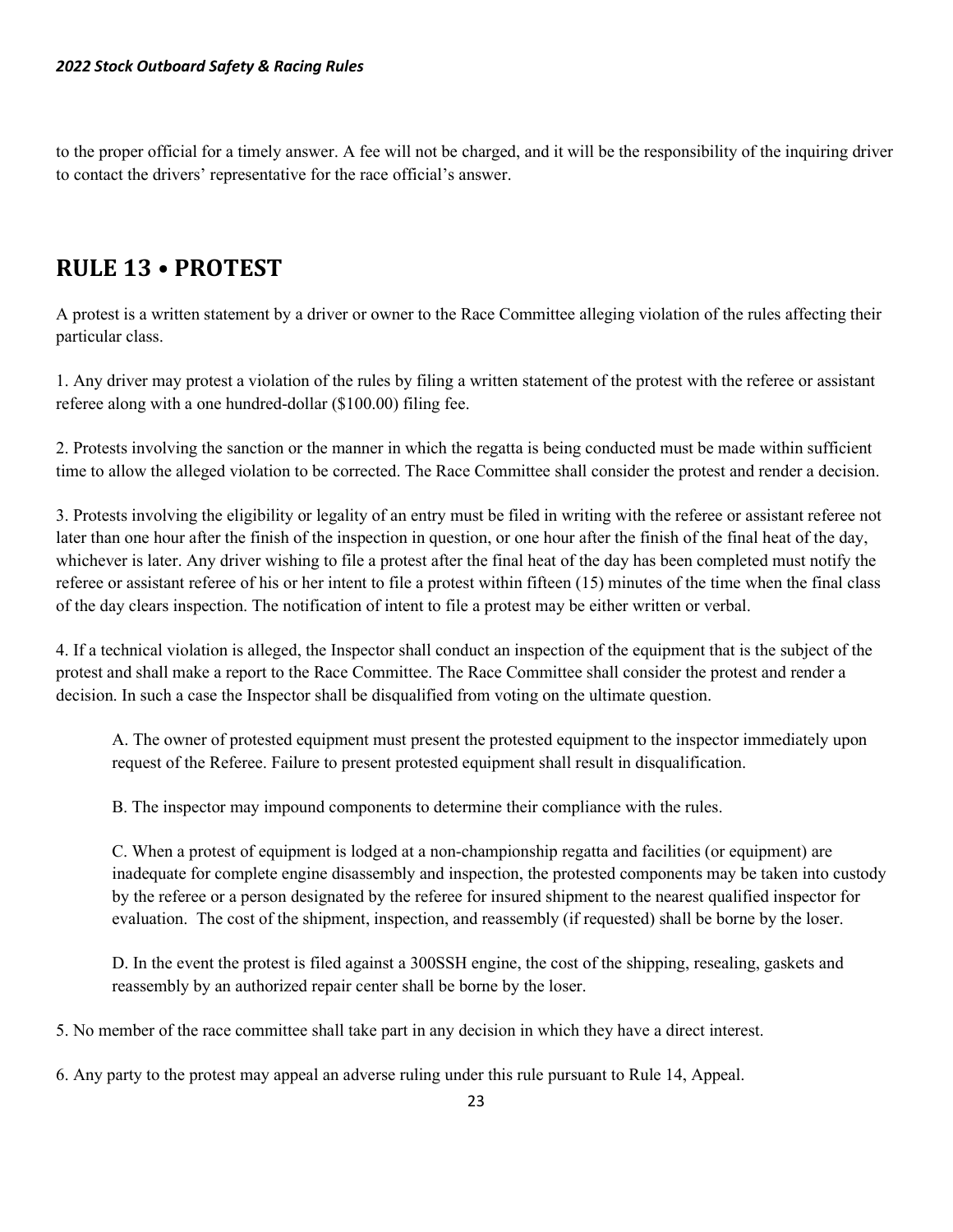## <span id="page-23-0"></span>**RULE 14 • APPEAL**

An appeal is a request by a driver or owner to the appropriate racing commission asking that a disqualification, or a decision that affects a driver, be reversed or changed. An appeal is a written statement that should be as detailed as possible. Written statements from witnesses may be attached to an appeal.

1. An appeal is made by filing a written statement with the Referee or Assistant Referee along with the appropriate filing fee. The appeal fee will be \$50.00. The \$50.00 required for a fuel appeal will not be refunded due to the cost of fuel testing.

2. Appeals must be in writing and filed within one hour of the adverse decision of the Race Committee or Referee, or one hour after the finish of the final heat of the day, whichever comes later. Any driver wishing to file an appeal after the final heat of the day has been completed must notify the Referee or Assistant Referee of his or her intent to appeal within fifteen (15) minutes of the time when the final class of the day clears inspection. The notification of intent to appeal may be either written or verbal.

3. When an appeal is filed by a participant, the racing commission shall hear the appeal and render a decision. Rule appeals at championship events will be decided by the commissioners present at that event. No member of a commission shall take part in a decision in which he/she has a direct interest.

4. If a technical violation is alleged, the Inspector shall conduct an inspection of the equipment that is the subject of the appeal and shall present a report to the appropriate decision-making body.

5. A copy of all appeals shall be sent by the referee immediately to the Chair of the SORC. Ten days will be allowed for postmark of evidence and testimony mailed to the Commission from all parties concerned.

6. A driver who appeals a suspension may continue to race until the appeal is decided upon by the appropriate decisionmaking body.

7. Decisions of the racing commission shall be based on the rules set forth for the APBA. However, because no set of rules can cover all contingencies, the decision-making body shall be guided by its own judgment of fair racing. In rendering such judgment, the decision-making body may avail itself of counsel from the referee. Subject to the provisions of the Bylaws of this association, all decisions of the racing commission shall be final.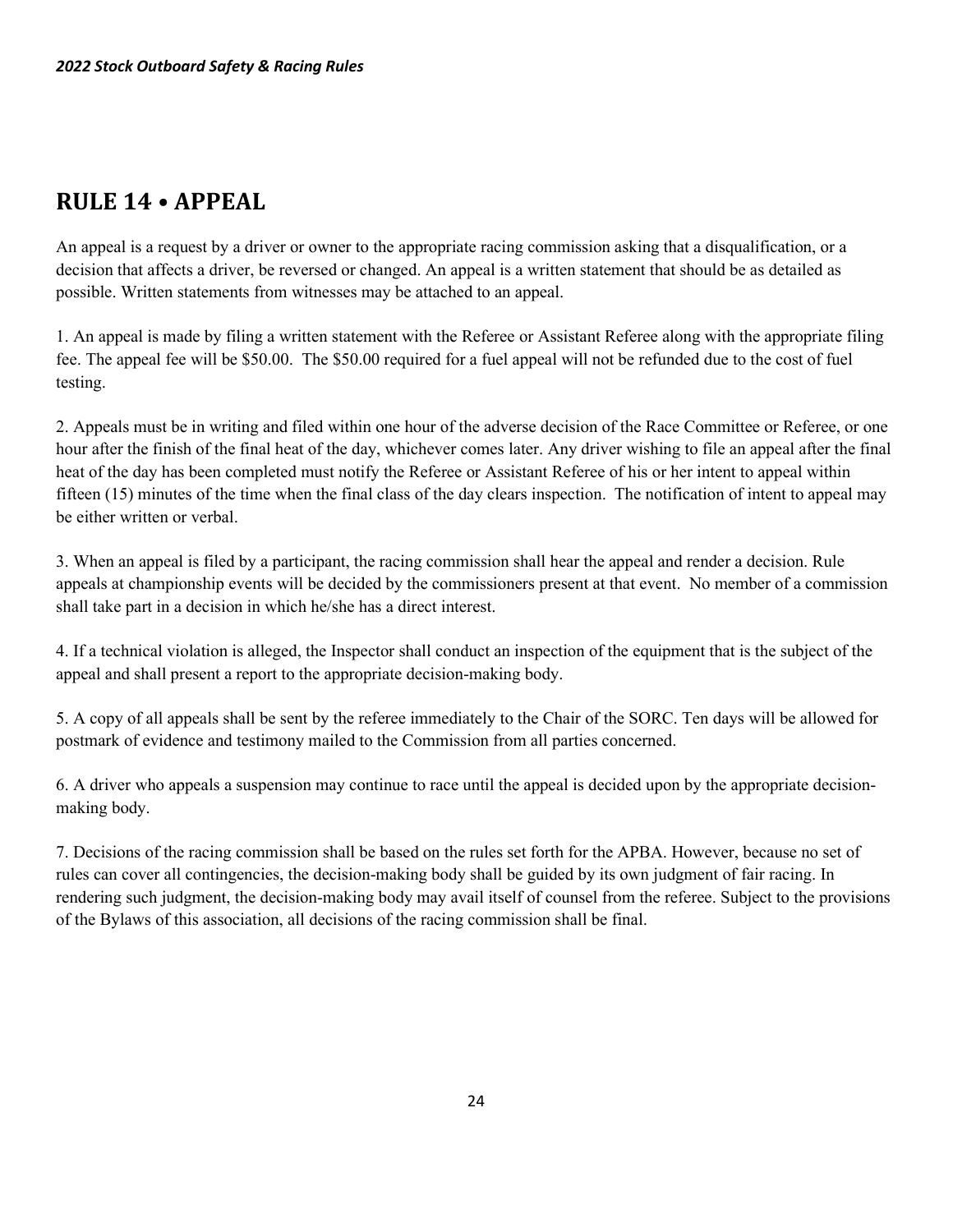## <span id="page-24-0"></span>**RULE 15 • HIGH POINTS**

1. For all sanctioned regattas, National Headquarters will tabulate points on a race basis to all drivers competing in sanctioned regattas as follows:

| Order of Finish | Regular        | Divisionals / E & W Championships | <b>Nationals</b>        |
|-----------------|----------------|-----------------------------------|-------------------------|
| $\mathbf 1$     | 400            | 800                               | 1200                    |
| $\overline{2}$  | 300            | 600                               | 900                     |
| 3               | 225            | 450                               | 675                     |
| 4               | 169            | 338                               | 506                     |
| 5               | 127            | 253                               | 380                     |
| 6               | 95             | 190                               | 285                     |
| $\overline{z}$  | 71             | 142                               | 214                     |
| 8               | 53             | 107                               | 160                     |
| 9               | 40             | 80                                | 120                     |
| 10              | 30             | 60                                | 90                      |
| 11              | 23             | 45                                | 68                      |
| 12              | 17             | 34                                | 51                      |
| 13              | 13             | 25                                | 38                      |
| 14              | 10             | 19                                | 29                      |
| 15              | $\overline{z}$ | 14                                | 21                      |
| 16              | 5              | 11                                | 16                      |
| 17              | 4              | 8                                 | 12                      |
| 18              | 3              | 6                                 | 9                       |
| 19              | $\overline{2}$ | 5                                 | $\overline{\mathbf{z}}$ |
| 20              | $\overline{2}$ | 3                                 | 5                       |

#### 2. HIGH POINTS

A.. The No. 1, followed by the letter designating the state, shall be given to the driver residing in each state or geographical section who accumulates the most points in any one class by hydro or runabout.

B. National High Point Championships shall be based on the total points scored from November 1st through the following October 31st in up to three (3) bonus point races plus the first group of regular races for a total of 14 races. If a contestant does not run one, or more, bonus point races, the point total shall include the next races to a total of fourteen (14). In each class the driver having the highest total points as defined in these rules shall be awarded 2-US in closed course racing.

C. All boats crossing the starting line in any heat of a race will be scored nationally as having competed. Boats not scoring any overall points will be credited nationally as having competed with zero points. An entry that has zero (0) points scored due to a DNF or DQ and is one of the first 14 races participated in will count towards the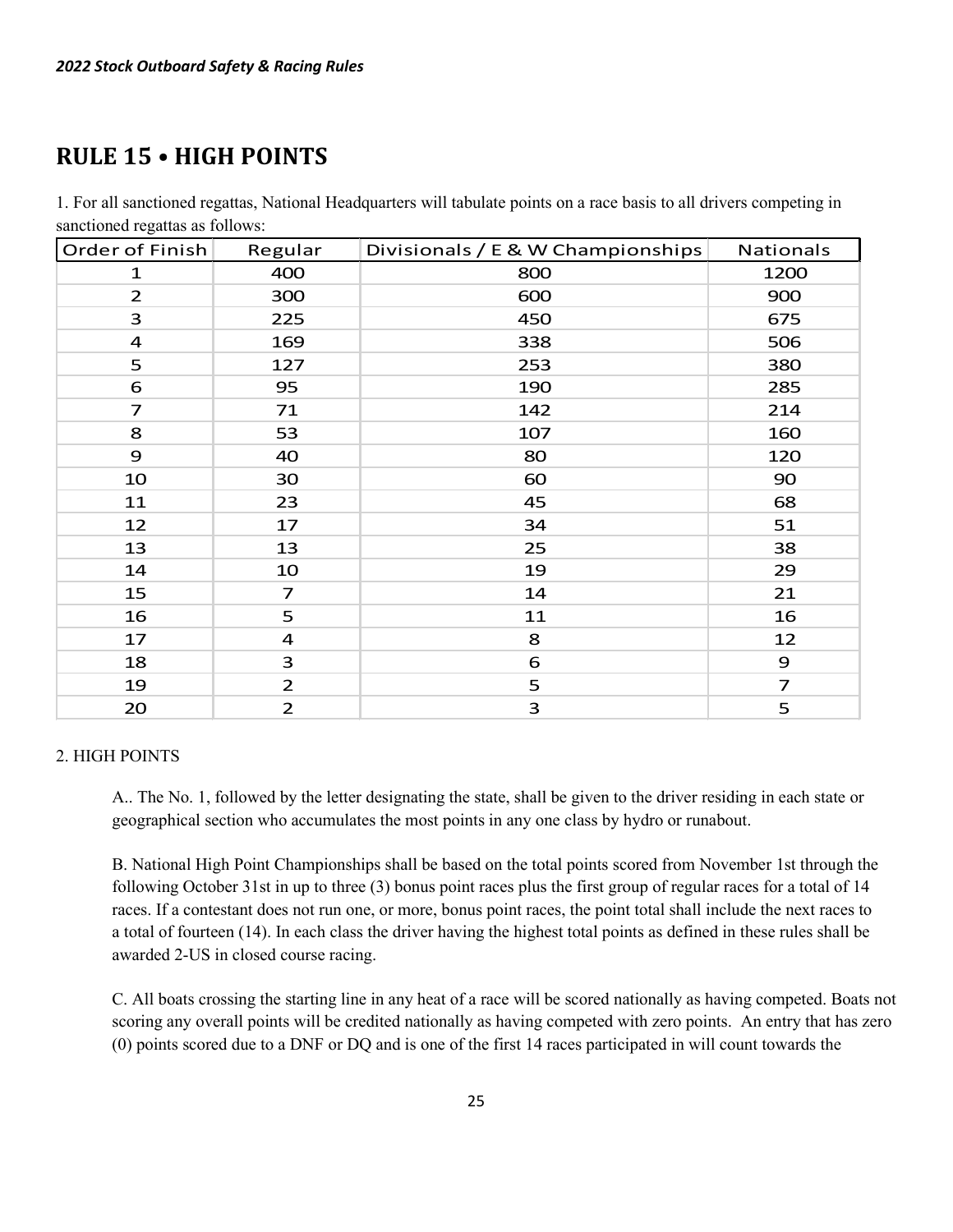computation of the high point total to determine the 2-US recipient. Disqualifications in elimination races will also be included. A DNS does not count towards the computation of the high point total.

D. Points scored in marathon events shall not be counted toward the closed course high point championships.

E. Marathon Racing

- i. Separate points for marathon racing will be tabulated on a national basis.
- ii. The driver earning the greatest number of points in each class may add the letters "US" in front of their current boat number for the following year.
- iii. The points shall be totaled from November 1st through the following October 31st.
- iv. To be considered a national high point championship, a driver must have competed in a minimum of five (5) sanctioned marathons in the class for which the points are being tabulated.
- v. All entries that have scored points in competition, will receive a minimum of one point overall in the national high point tabulation.

F. There must be a minimum of four (4) different bona fide entries crossing the starting line for a race to qualify for national high points.

G. A minimum of eight races is required to win national high point in closed course racing, excluding marathon high points.

## <span id="page-25-0"></span>**RULE 16 • ADMINISTRATION**

1. Racing shall be conducted under the supervision of a Stock Outboard Racing Commission (SORC). The decisions of the SORC shall be final in all matters pertaining to the administration and interpretation of the rules for these classes. This commission shall serve as an appeal board for owners, drivers, Referees, Inspectors and Race Committee. One of the SORC's duties shall be the enhancement of membership and the promotion of the growth of Stock Outboard racing.

2. The SORC may declare that any racing class, shall be eliminated. Approval of a majority of the Commission members is necessary. Such class shall continue racing until October 31 following the date of approval whereupon said racing shall then be eliminated.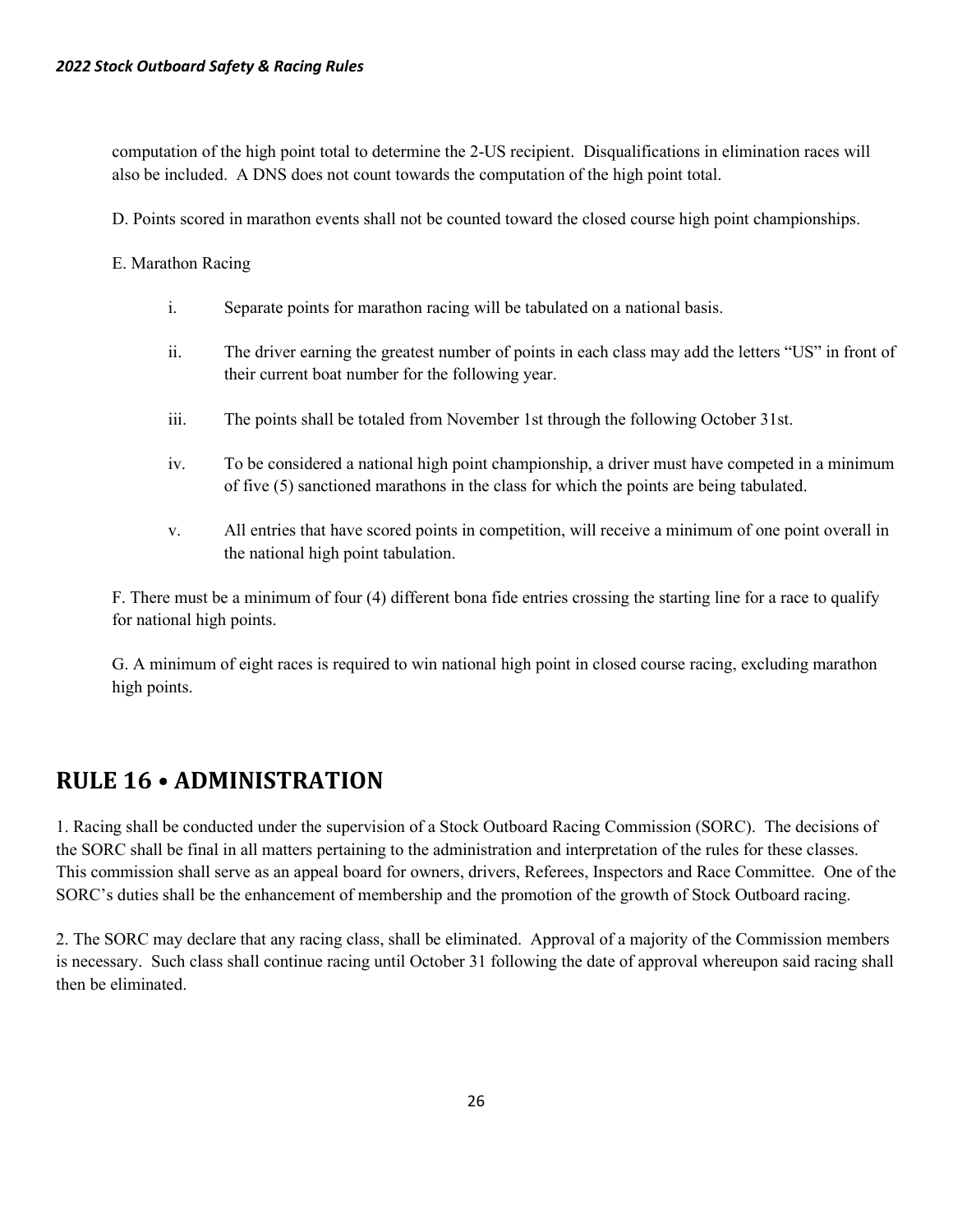3. NEW ENGINE APPROVAL; The procedure for approval of engines to be used in existing classes is as follows:

A. At any time, a party in interest may submit to the SORC a petition for approval of a new engine for use in an existing class.

- B. The petition for approval shall contain or indicate the following:
	- i. The class(es) within which the new engine shall be utilized;
	- ii. A description of the new engine including the name of the manufacturer, the displacement of the engine, and the horsepower rating;
	- iii. The estimated speed range for both the hydroplane and runabout class, if applicable;
	- iv. The estimated new cost for the engine;
	- v. Whether or not modifications of the engine of any kind will be required for racing; (Note: this shall include whether the engine is submitted as a complete outboard motor, including powerhead and lower-unit, or whether the engine is submitted as an incomplete motor which shall have an aftermarket racing foot or lower-unit, etc. installed);
	- vi. The approximate availability date for the engine;
	- vii. The approximate number of engines which are or shall be available for purchase;
	- viii. The expected time period such engine shall be available from the manufacturer;
	- ix. The estimated parts-availability;
	- x. Whether or not any currently approved engine(s) shall be eliminated from use or shall have any technical changes made;
	- xi. The name(s) and signature(s) of the individual(s) submitting the petition.

C. Contemporaneously with the filing of the petition, the proposed technical specifications for the engine and, if applicable, for the boats which shall be utilized with the engine shall be submitted to the SORC.

D. Upon receipt of the petition for approval, the Chairman shall submit the same to the SORC or a committee thereof for consideration within ten (10) days.

E. The SORC shall thereafter consider the petition. The SORC may approve the engine for a class other than the one(s) proposed in the petition.

F. The SORC shall consider, among other factors, the following:

- a) The availability of the engine and parts;
- b) The cost of the engine;
- c) The expected speed range for the class(es);
- d) Whether or not any existing engines shall be eliminated or obsoleted;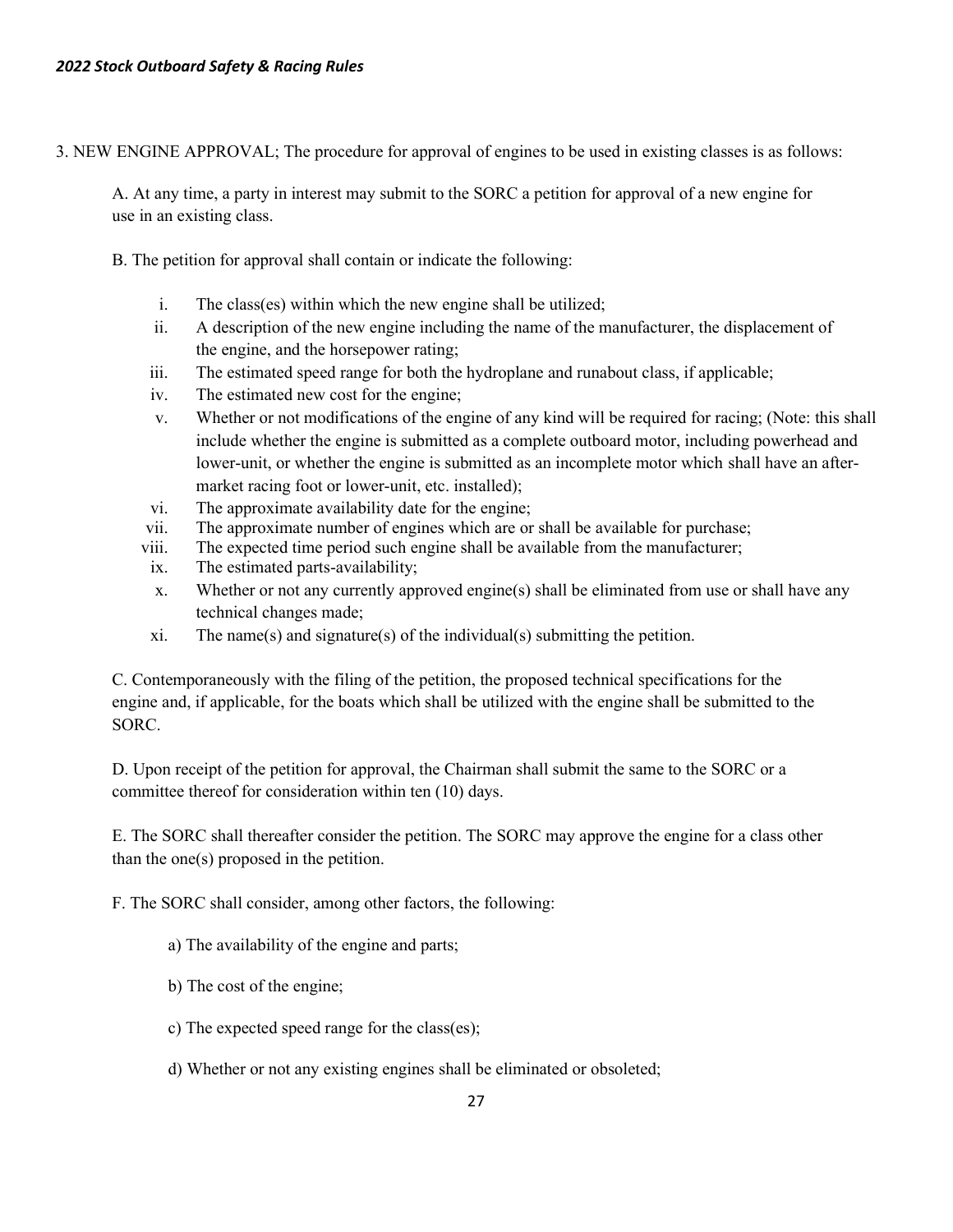- e) The impact upon the existing membership;
- f) The potential success of the use of the proposed engine;
- g) The extent to which the engine must be modified for racing purposes;
- h) Whether or not the engine can reasonably be considered a Stock Outboard engine.

G. The SORC may hold hearings, make requests for information and do any other act reasonably necessary for the proper consideration of the petition.

H. Once the SORC or a committee thereof has duly considered the petition for approval, the full SORC shall vote for approval or disapproval of the petition.

I. The SORC may poll the members of the class(es) within which the motor is proposed to be incorporated or the full Stock Outboard membership for input. However, the final decision for approval or disapproval of the petition shall be made by the SORC.

J. If the SORC approves the petition, the motor shall be eligible for competition 45 (forty-five) days after the date of approval unless such date falls between May 1 and September 1. In the latter case, eligibility shall commence September 1. The petition shall be deemed approved if the SORC does not disapprove the petition within forty-five (45) days from the filing of the petition or if the SORC does not notify the petitioners within the same time period of the date that the decision shall be made.

K. Additionally, the technical specifications and any other rule change shall become effective at the date the proposed motor becomes eligible for competition.

L. If the SORC disapproves the petition, the Chairman shall notify the petitioners of this decision within fourteen (14) days.

M. If the petition is disapproved, a petition for approval of the same engine for use in the same proposed class(es) contained in the original petition shall not be filed within one (1) year from the date of the filing of the original petition.

4. NEW CLASS APPROVAL; The procedure for establishing a new class within the Stock Outboard Category shall be as follows.

A. At any time, a party in interest may submit to the SORC a petition for approval of a new class.

B. A new class is defined as a class which does not currently compete within the Stock Outboard Category and which utilizes a different motor make and hull size than any other class used within the Stock Outboard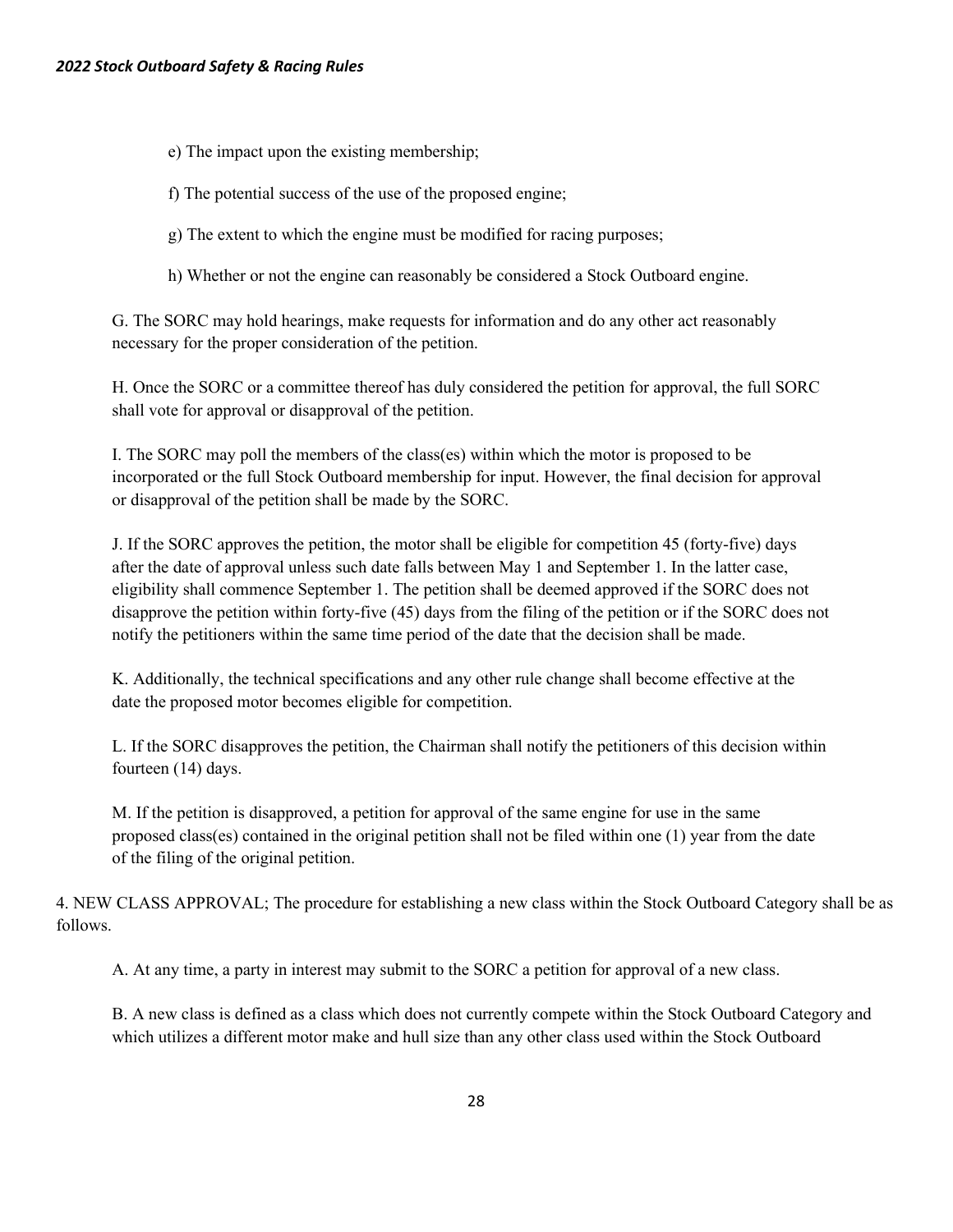Category, or which results from a class separation, whereby one existing class is separated into two different classes.

C. Class combinations, whereby two existing classes are combined into one class, are also governed by this paragraph.

D. The petition for approval shall contain or indicate the following:

- i. The name of the new class(es);
- ii. The motor which shall be utilized, including manufacturer and horsepower rating;
- iii. The estimated approximate speeds for the new class(es);
- iv. Whether a propeller-height restriction shall be utilized;

v. Whether an existing Stock Outboard class is proposed to be eliminated with the approval of this new class; and

vi. The name(s) and signature(s) of the individual(s) submitting the petition.

E. If an engine is proposed to be utilized in this new class which is not currently utilized within the Stock Outboard Category, then a petition for approval of a new engine must be filed with the SORC contemporaneously with the filing of the petition for approval of a new class.

F. Upon receipt of the petition for approval, the Chairman shall submit the same to the SORC or committee thereof for consideration within ten (10) days. The SORC shall thereafter consider the petition.

G. The SORC shall consider, among other factors, the following:

- i. The number of existing Stock Outboard classes.
- ii. Whether the proposed class exists in another APBA category.
- iii. Whether the proposed class can reasonably be considered a Stock Outboard class.
- iv. Whether an existing class shall be eliminated.
- v. The number of classes the Stock Outboard Category currently contains within the estimated speed range of the proposed class.
- vi. Whether the new class should more appropriately be incorporated into an existing Stock Outboard class.
- vii. The interests of the existing membership.
- viii. The prospects for success or failure of the proposed class.

H. The SORC may hold hearings, make requests for information and do any other act reasonably necessary for the proper consideration of the petition.

I. Once the SORC or a committee thereof has duly considered the petition for approval, the full SORC shall vote for approval or disapproval of the petition.

J. The SORC may poll the Stock Outboard membership for input; however, the final decision for approval or disapproval of the petition shall be made by the SORC.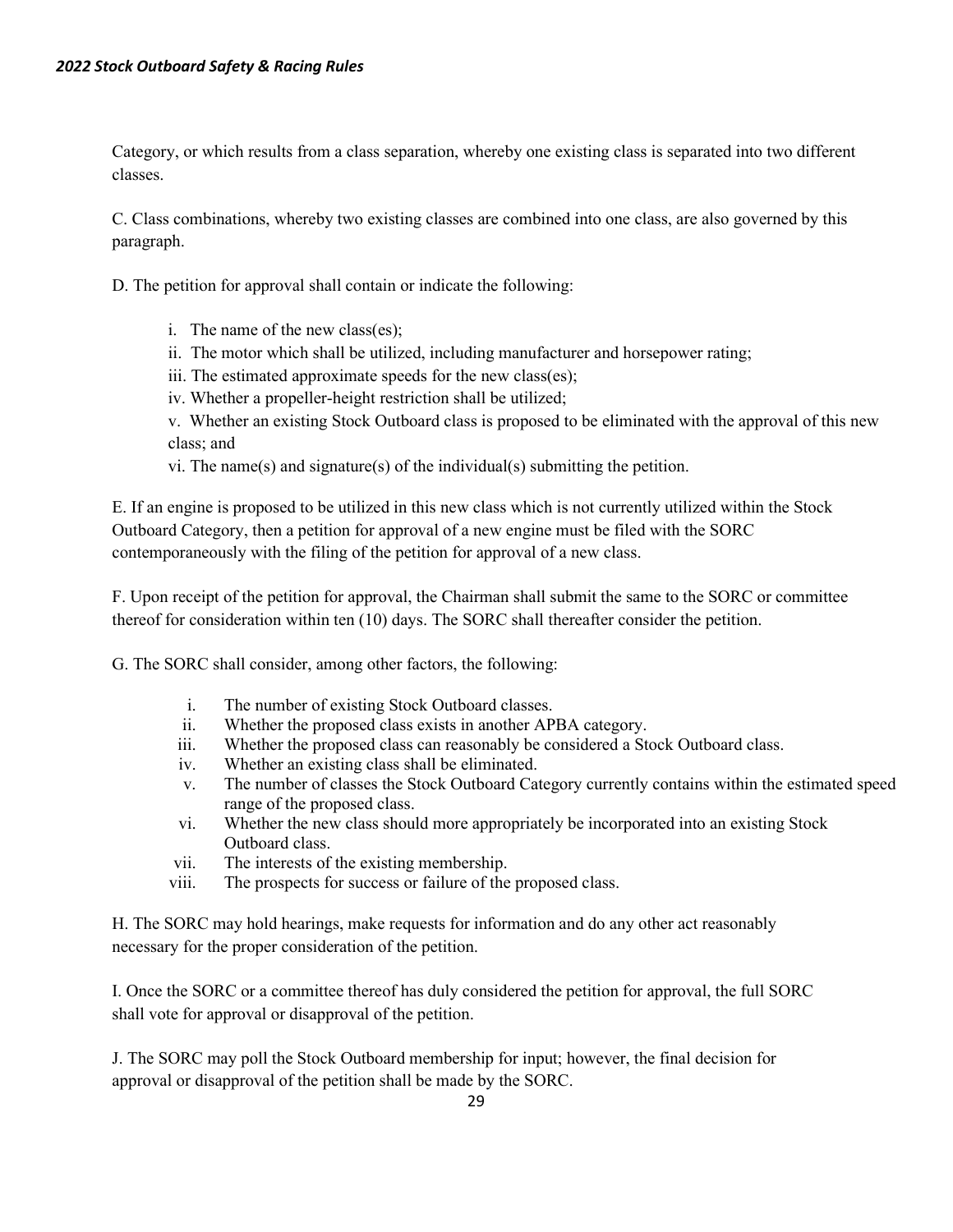K. If the SORC approves the petition, the class shall become eligible for competition 45 (forty-five) days after the date of approval unless such date falls between May 1 and September 1. In the latter case, eligibility shall commence September 1. The petition shall be deemed approved if the SORC does not disapprove the petition within forty-five (45) days from the filing of the petition or if the SORC does not notify the petitioners within the same time period of the date that the decision shall be made.

L. Additionally, any technical specifications or other rule changes necessary for the approval of the proposed class shall become effective at the date the proposed class becomes eligible for competition.

M. The proposed class shall not become eligible for competition until the same has been presented to and has received the approval of the APBA New Class Committee. However, said approval shall not determine the date of eligibility once the SORC has approved the petition.

N. Upon the date the proposed class shall become eligible for competition, use of the proposed class shall qualify for all of the rights of an existing class, including eligibility for national high points, championships and the establishment of competition records. There shall be no probationary period unless the SORC specifically establishes the same.

O. If the SORC disapproves the petition, the Chairman shall notify the petitioners of this decision within fourteen (14) days of the decision.

P. If the petition is disapproved, a petition for approval of the same class contained in the original petition shall not be filed within one (1) year from the date of the filing of the original petition.

#### 5. Motors which have been loaned, leased or given by a manufacturer or agent, as a subsidy or through subterfuge, to any individual for use in Stock Outboard racing events of any type, shall not be eligible for racing.

6. When an outboard manufacturer discontinues business and sells jigs, fixtures, patterns and manufacturing rights to all fishing and racing engines to another, the successor shall be recognized as a legal manufacturer of replacement parts for engines previously accepted for racing by the SORC.

7. The SORC may at its discretion declare motors non-stock whose manufacturers have failed, at the request of the SORC, to supply information and the necessary specifications for measurements of engines.

8. The Stock Outboard Technical Committee may recommend engine specifications, clarifications, or replacement parts to the SORC. The SORC shall have authority for approval of engine changes and specifications. At the written request of the manufacturer, the technical committee and the SORC may approve a replacement part. Replacement parts with specification changes will not be approved for racing between March 1 and November 1 for the respective racing year.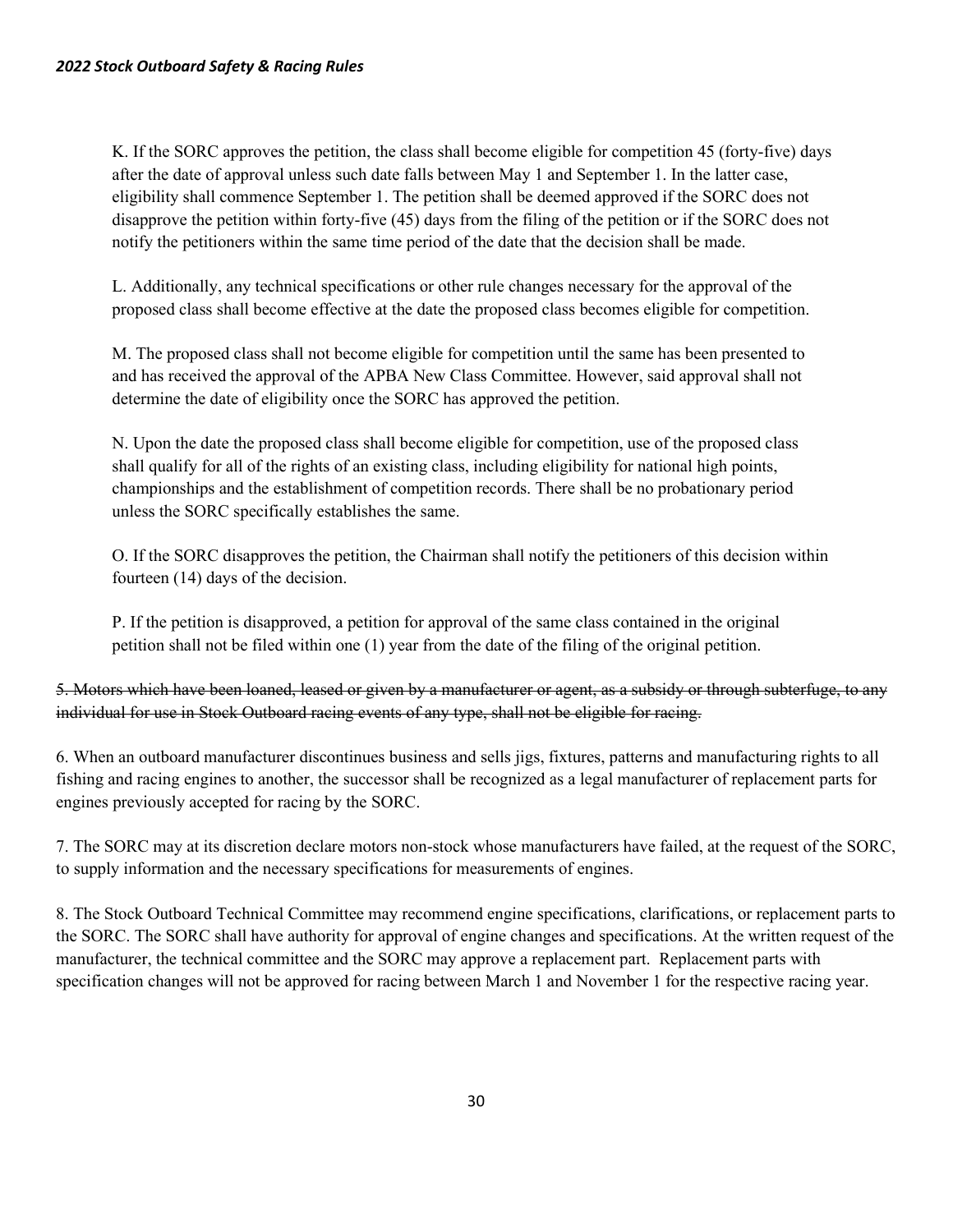## <span id="page-30-0"></span>**RULE 17 • CATEGORY FEES**

APBA Headquarters will collect a surcharge of \$10.00 from each racing member of the SO Categories. This money is to be used exclusively for the promotion of the racing category from which the surcharge was collected. Each category's funds will be administered by the category's commission.

## <span id="page-30-1"></span>**RULE 18 • CHAMPIONSHIPS**

#### 1. **General**

- A. During each racing year, Championship regattas shall be held for full racing members of the American Power Boat Association open only to APBA members.
- B. In closed course racing, there shall be one Divisional Championship in each geographic division, one Eastern Championship, one Western Championship and one National Championship.
- C. In closed course racing, there may also be one North American Championship awarded by the SORC for each racing class.
- D. In marathon racing, there may be one Divisional Championship in each geographic division and there shall be one National Championship.
- E. There shall be no other Stock Outboard event sanctioned within the same geographic Division on the same dates as a Stock Outboard National Championship race.
- F. Assignment of each Championship shall be made by the SORC so as to provide the best possible course.
- G. The boat and/or motor in which a driver qualifies in elimination heats or races shall be run in the finals unless, in the opinion of the referee and/or inspector, the boat or the motor shall have become damaged beyond repair.
- H. In the event of a motor technical disqualification after the finals, the offending driver(s) shall relinquish all prizes and points earned with the disqualified motor in any elimination races previously accumulated at that event.
- I. The Referee, Risk Manager, Scorer and Inspector must be approved by Stock Outboard Racing Commission before granting National Championship sanctions.
- J. At all closed course championships, all Stock Outboard classes will be eligible to compete.
- K. At all marathon championships, all Stock Outboard runabout classes will be eligible to compete.
- L. Scales at all Championships must be certified within the current racing year prior to the event by an authorized agent. Scales shall be in place for drivers' use one (1) hour before the start of the first race or qualifying heat. It shall not be possible to protest or appeal the accuracy of scales used.
- M. Bids for the Stock Outboard Summer Closed Course and Marathon National Championship's must be received by November 30th prior to the national meeting in which they are approved. This rule may be waived in the event where a conducting club must remove their bid and a new location is needed. In the event where the conducting club must remove their bid, that club will receive the first opportunity to bid for a new location. If the conducting club decides to give up their bid, the bidding process will be reopened.
- N. Probationary motors may not be raced at any championship events.
- O. At a championship event, the Stock Outboard Chairman will not be required to fulfill any duties of official capacity. However, the chairman may volunteer to assist in pit area duties when time permits.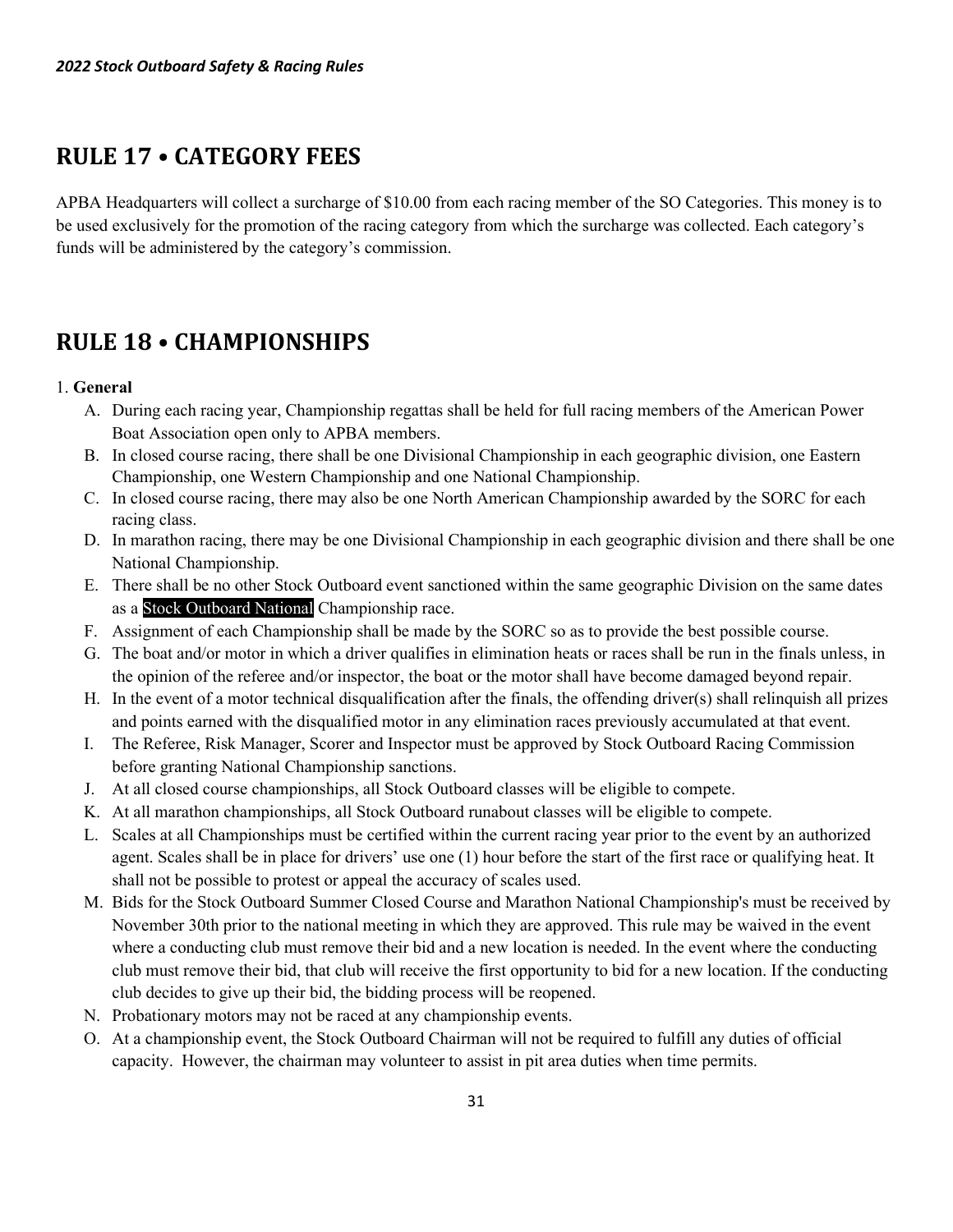#### 2. **Closed Course Championships**

All rules previously stated in the general section apply and shall include:

A. Divisional Championships:

i. Open to any APBA driver for points, trophies and prizes, but only to divisional drivers for bonus points. A driver from out of the division may be named the divisional champion, but will also be listed as, "out of region".

ii. The divisional championships must have a minimum of six (6) different bona fide starters in the race to award a championship. Bonus points will not be awarded if the minimum is not met.

iii. Eliminations shall consist of heats or complete races. In the event of point ties from different heats, time will become the basis for qualifying.

B. Eastern and Western Championships:

i. The SORC shall be empowered to award a Eastern and a Western Championship to be held anytime between November 1 and June 1.

ii. There will be an Eastern championship for the NE, SE, and Central divisions and a Western championship for the West division. (see the APBA bylaws for the regions within each division)

iii. A championship and double points will only be awarded if there are at least  $\frac{e^{i\theta}}{1 + e^{i\theta}}$  six (6) different bona fide starters in the race and the winner is from one of the selected geographical divisions.

iv. Double points shall be awarded to drivers residing within the selected geographical divisions and regular points shall be awarded to all other participants.

v. The only qualified driver will be the defending East or West champion.

vi. Qualifying will be run on a race basis for which regular points will be given.

vii. Bids for this race must be submitted prior to the Annual Meeting.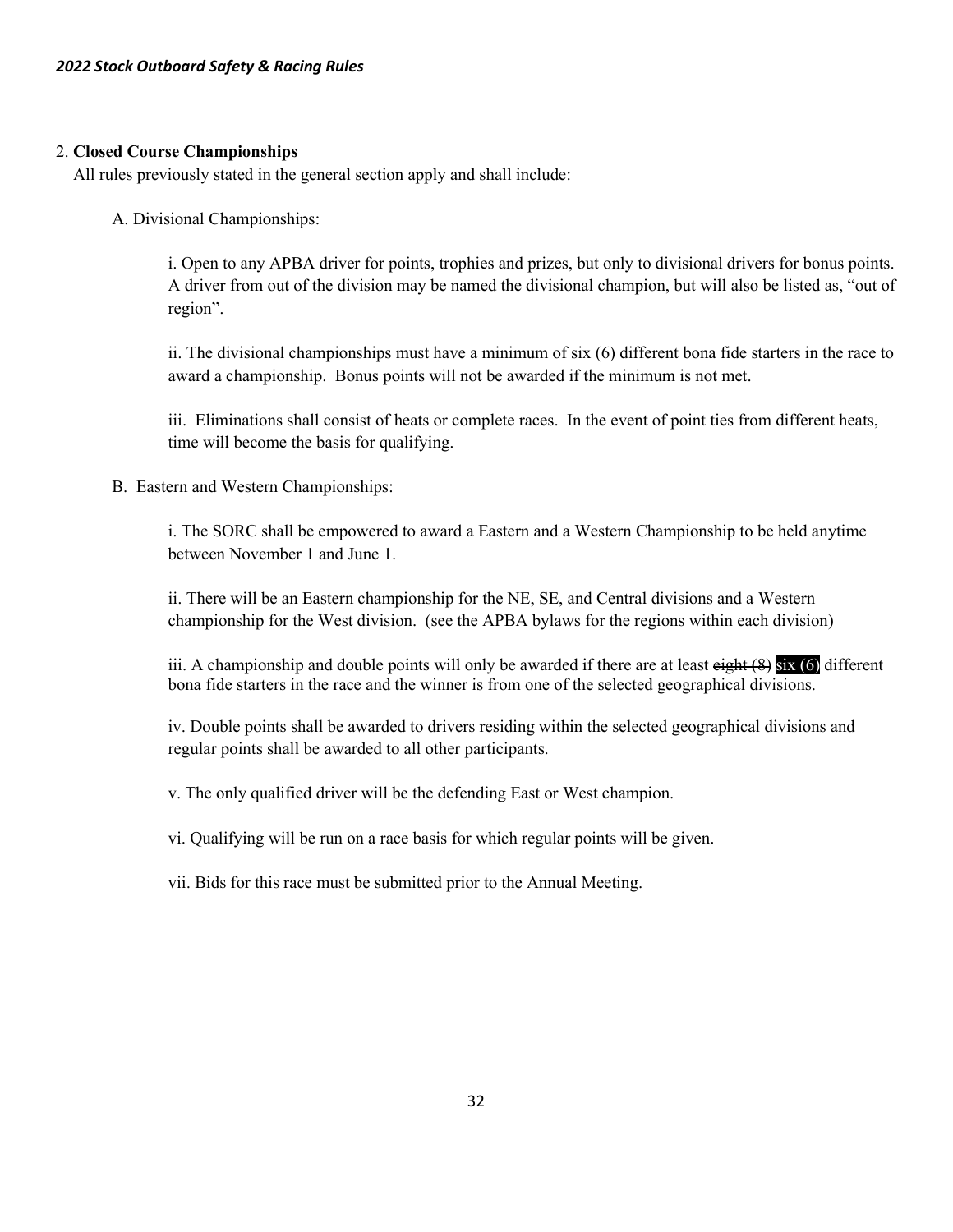C. National Championships:

i. The National Champion in each class for the previous racing year shall be eligible to run in the finals without entering elimination races, if he/she is qualified to run under the requirements of the class.

ii. Twelve (12) drivers in the final field shall consist of the defending champion, plus the first-place drivers with the best time for the elimination races. In the event that a driver does not place in one heat, that heat time shall be considered infinite.

iii. In the event that vacancies still occur, other drivers will be taken from the elimination races according to their position of finish. In the case of a tie, the qualified position shall be awarded to the driver who has established the least total elapsed time in his two qualifying heats.

iv. Elimination races shall consist of two heats for each group of twelve (12). In the event the reigning National Champion wishes to enter elimination races, the driver must relinquish his or her qualified position to run in the eliminations. Regular points shall be given for all elimination races.

v. Any driver that is previously qualified for the summer nationals final in their class, may not be in any official capacity during the qualifying races for their class.

vi. A championship and triple points will only be awarded if there are at least eight (8) different bona fide starters in the race.

vii. In each class, the driver winning the Closed Course National Championship shall be awarded the number 1-US for the following season.

#### 3. **Marathon Championships**

All rules previously stated in the general section apply and shall include:

A. Divisional Championships:

i. During each racing year the SORC may sanction one Stock Outboard Runabout Marathon Divisional Championship in each of the Stock Outboard Divisions.

ii. Open to any APBA driver for points, trophies and prizes, but only to divisional drivers for bonus points. A driver from out of the division may be named the divisional champion, but will also be listed as, "out of region".

iii. The divisional championships must have a minimum of six (6) different bona fide starters in the race to award a championship and double points. If the minimum is met, double points shall be awarded to drivers residing within the division and regular points shall be awarded to all other participants.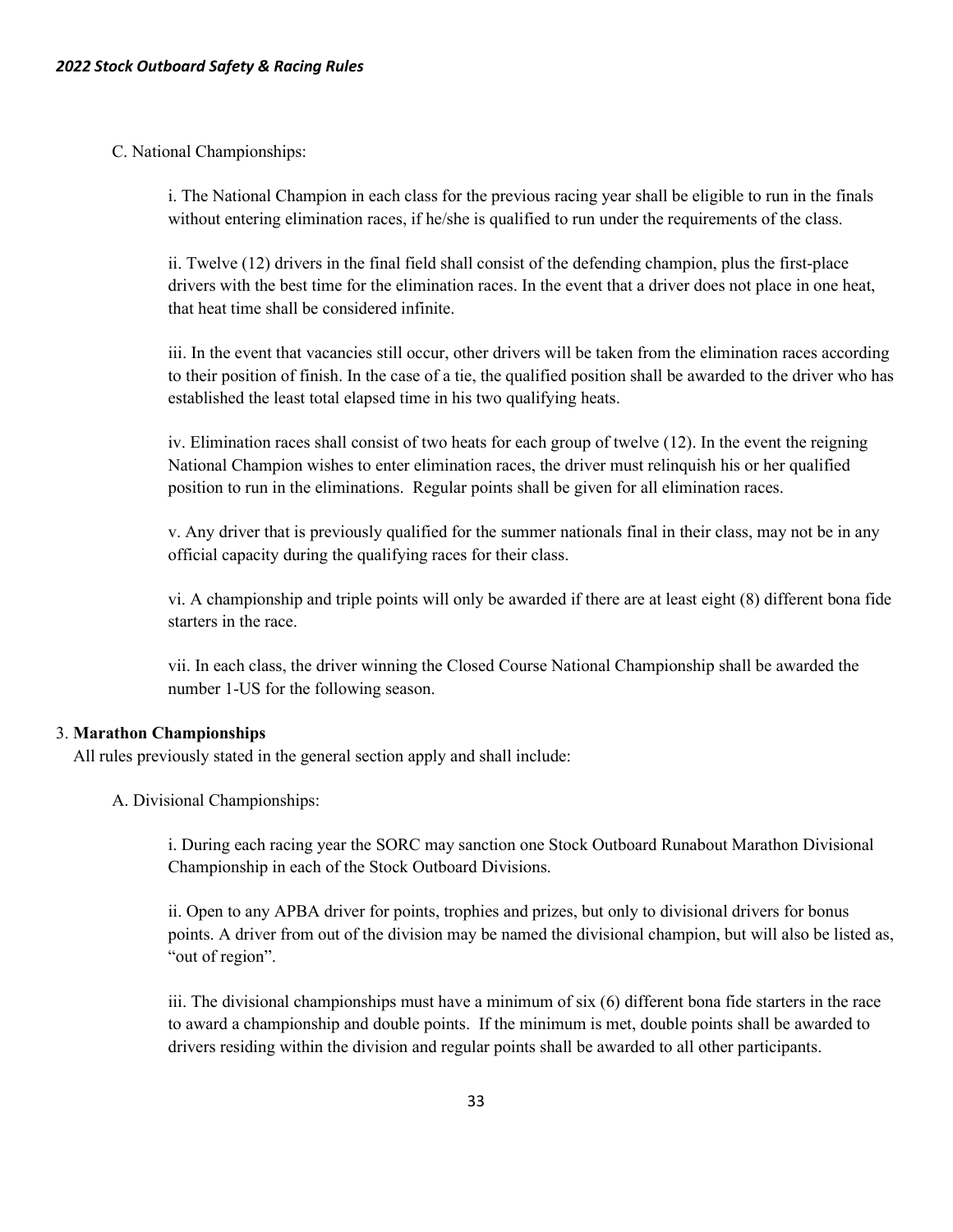B. National Championships:

i. During each racing year the SORC will sanction one Stock Outboard Runabout Marathon National Championship.

ii. The race shall consist of up to two (2) heats which may be run on successive days.

iii. The winner in each class shall be determined on the basis of total points scored in the two heats.

iv. Classes may run separately or together. They shall be scored separately. If a handicap system is utilized, the SORC must approve.

v. Each heat shall be not less than 30 miles or 30 minutes.

vi. Prize money shall be awarded on a race basis and bonus monies to the champion of each class.

vii. The requirements for a photographic start shall be waived.

viii. There will be no change of equipment between heats unless damaged beyond repair in the opinion of the race inspector. If equipment is changed but not damaged, points for the heat shall not be counted in overall standings.

ix. No claims for records will be entertained.

x. In each class the driver winning the Marathon National Championship shall be awarded the -US number for the following year, with the class designation first. (example  $= C$ -US)

xi. The Marathon National Championship races must have a minimum of eight (8) different bona fide starters in the race to award a national championship. Triple points will not be awarded if the minimum is not met.

xii. In the event of a tie on points at the Marathon Nationals, the tie will be broken on overall time for all places. For purposes of breaking a tie on time, an entrant that has finished both days will be scored above an entrant that only finished one day. If there is still a tie, the tie will be broken by the highest finishing position on the longest day or heat. The longest day or heat shall be determined by the Race Committee and announced at the driver's meeting on the first day of racing.

#### C. Eastern and Western Championships:

#### i. The SORC shall be empowered to award a Eastern and a Western Championship to be held anytime between November 1 and July 31.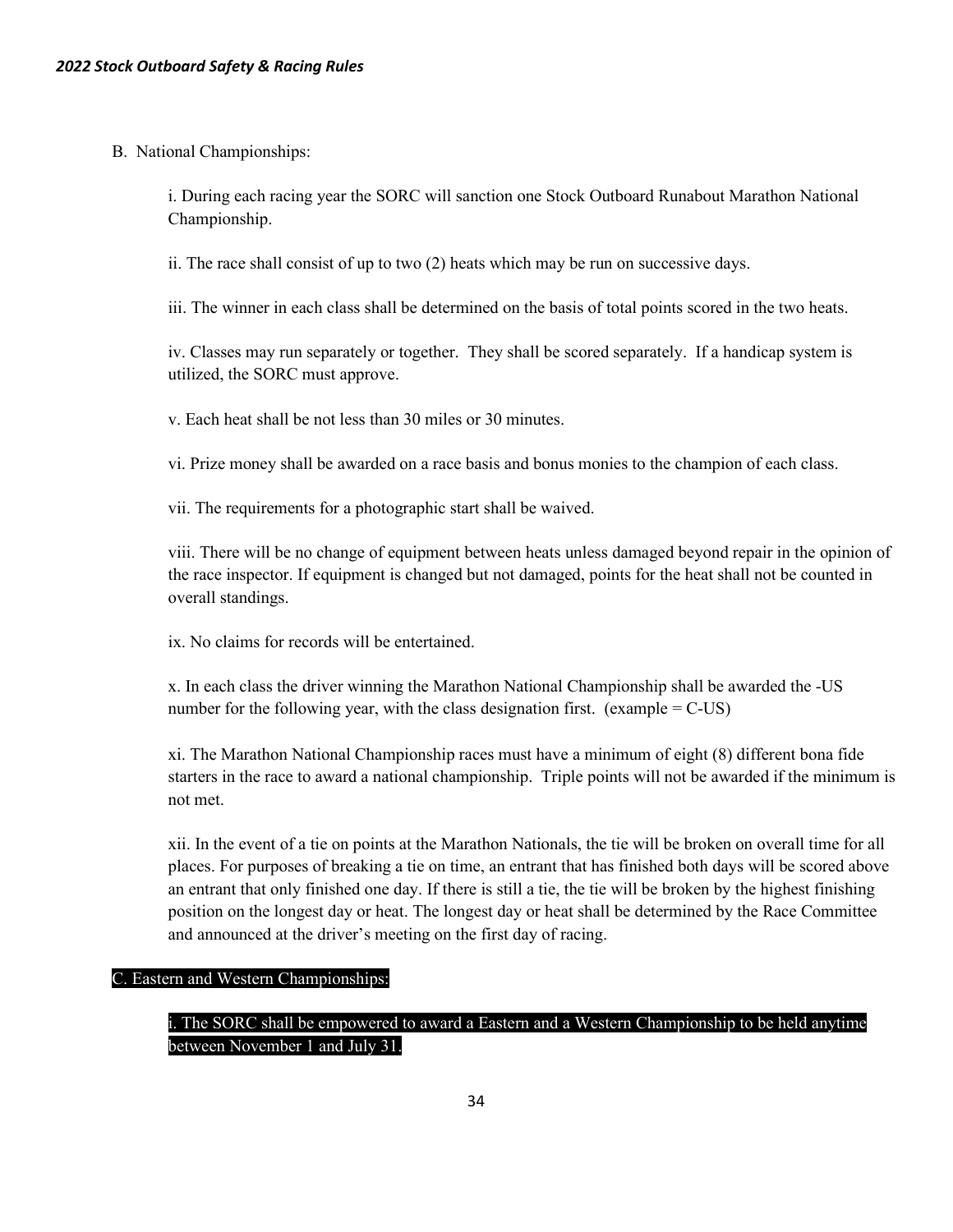ii. There will be an Eastern championship for the NE, SE, and Central divisions and a Western championship for the West division. (see the APBA bylaws for the regions within each division)

iii. A championship and double points will only be awarded if there are at least six (6) different bona fide starters in the race and the winner is from one of the selected geographical divisions.

iv. Double points shall be awarded to drivers residing within the selected geographical divisions and regular points shall be awarded to all other participants.

v. Bids for this race must be submitted prior to the Annual Meeting.

#### 4. **North American Championships**

i. In order for the championship and NAC plaque to be awarded to any one class there must be a minimum of four (4) different bona fide starters in the race.

ii. All categories must comply with all NAC rules, in the Reference Book under Special Events and Awards in the Resource Directory of the APBA website.

### <span id="page-34-0"></span>**RULE 19 • AWARDS**

#### **1. Stock Outboard Hall of Champions**

A. To be eligible, a member must have:

i. Won a Closed Course National Championship with twelve (12) different bona fide starters in the race, which includes the eliminations and the finals.

ii. Won a Marathon National Championship with twelve (12) different bona fide starters in the race.

-OR

iii. Won a Closed Course National High Point Championship having competed in 12 or more races.

iv. Won a Marathon National High Point Championship having competed in 10 or more races.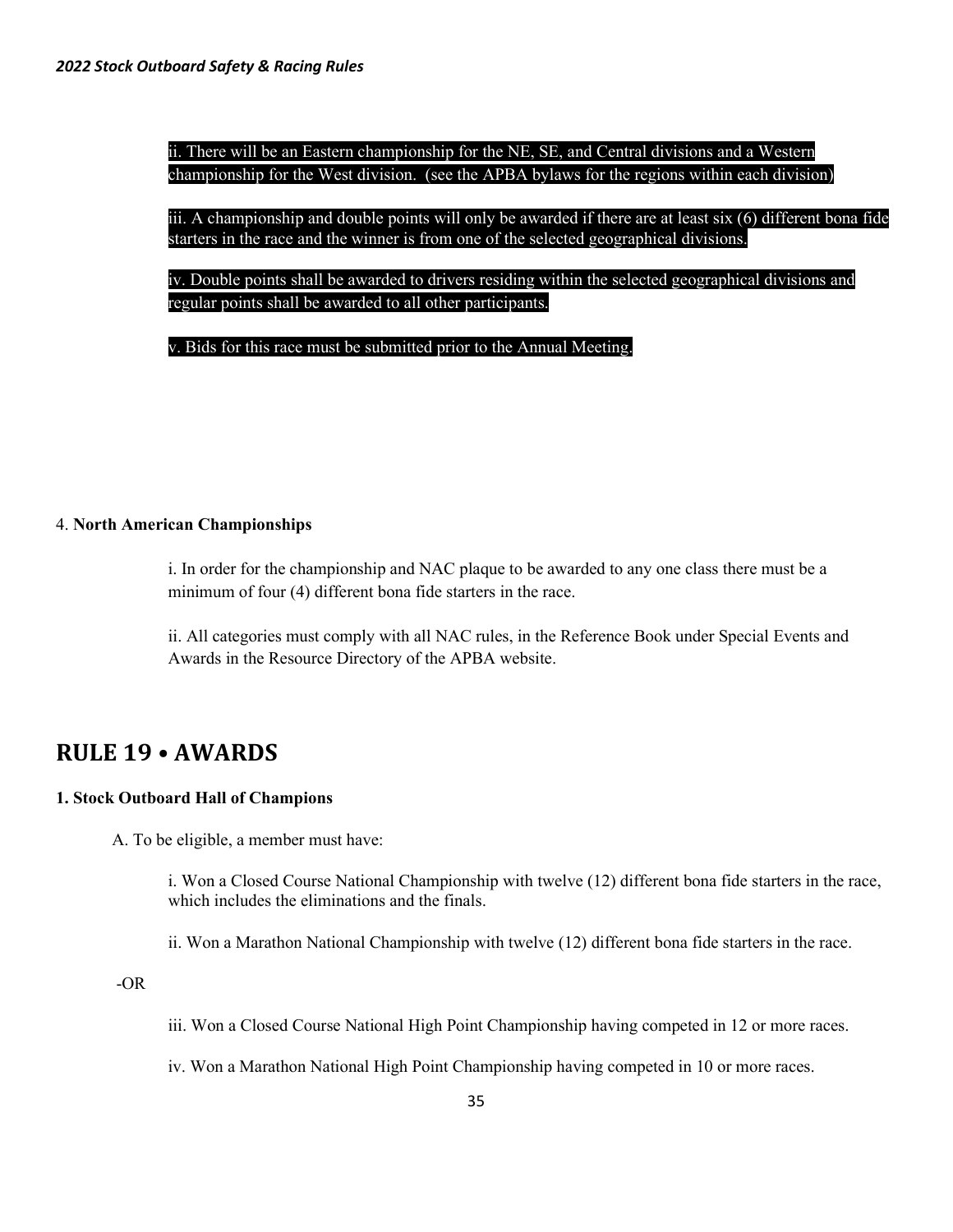B. Once eligibility is established, the driver shall be awarded points for accomplishments in that year according to the following table:

Won a Closed Course National Championship with twelve (12) different bona fide starters in the race…5 pts each Won a Closed Course National High Point Championship with 12 or more races………………………..5 pts each Won a Marathon National Championship with twelve (12) different bona fide starters in the race………5 pts each Won a Marathon National High Point Championship having competed in 10 or more races……………..5 pts each Won a Eastern or Western Championship with eight (8) six (6) or more different bona fide starters…….2 pts each Set a Stock Outboard record (except those establishing a record)………………………………................2 pts each Henry Menzies Award winner………………………………………………………………………….…..1-1/2 pts Jerry Waldman Award winner………………………………………………………………………………1-1/2 pts Craig Dewald Award winner………………………………………………………………………………..1-1/2 pts Won a Divisional Championship with eight (8) or more different bona fide starters……………...……….1 pt each

C. In case of a tie, the following tiebreakers apply:

i. The award will go to the driver whose qualifying class(es) per rule 1 has the greatest number of active participants.

ii. If still tied, the winner will be the driver who scores the most points in direct competition (same class) at the Closed Course National Championships.

iii. If still tied, the winner will be the driver who scores the most national points in the class in which he established his/her eligibility (rule 1).

D. Accomplishments in 300SSH can be used only twice for induction into the Hall of Champions.

#### **2. The Gerald Waldman Award**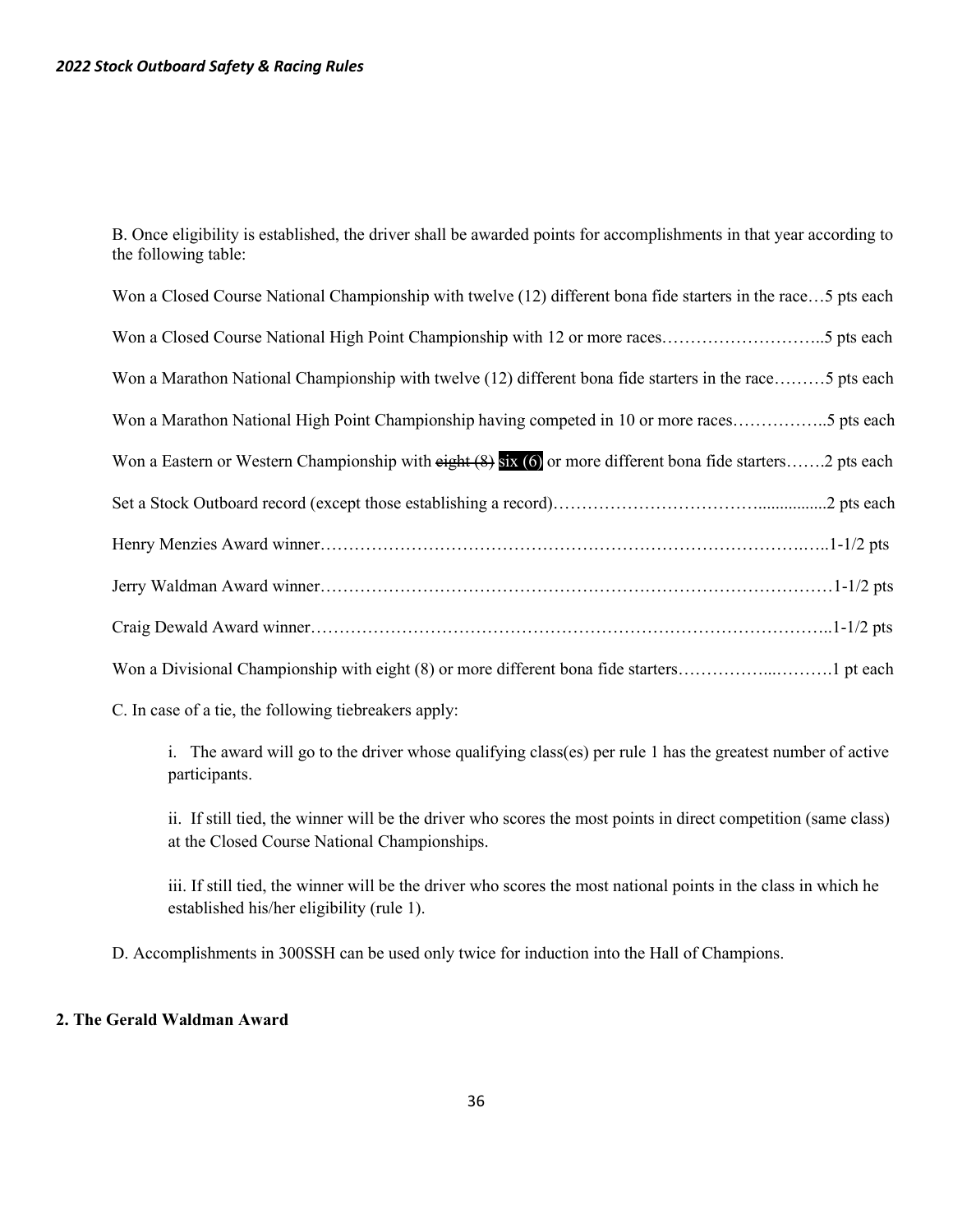#### *2022 Stock Outboard Safety & Racing Rules*

Is awarded to the driver earning the most APBA points in a single Stock Outboard class. This award is for closed course only. Jerry Waldman, at the age of 42 years from Milwaukee, WI was probably the most talented outboard hydro driver ever. Over the lifetime of his racing career, Jerry at one time or another raced every class of stock runabout and hydro plus alky hydro in APBA and NOA classes. He won at least 45 national championships, 26 APBA titles and 19 NOA titles. His fantastic career will probably never be equaled. Jerry's spectacular racing career came to a tragic end on June 3rd, 1972, at Hot Springs, Arkansas, as he was racing in D (Alky) Hydro. Jerry's final day of racing met with great success until the accident as he won most of his events that day and ended up being the high point driver for the race. The racing number 240-W was retired by the SORC in 2014 in honor of Jerry.

#### **3. The Henry Menzies Award**

Is awarded to the driver earning the most APBA points in all Stock Outboard classes raced. This award is for closed course and marathon racing combined. Dr. Henry "Hank" Menzies was a dentist from Colgate, WI and earned himself a place on the APBA Hall of Champions and the Gulf Hall of Fame. He was known nationwide for his dedication to the sport of stock outboard racing and passed away due to a racing accident in 35SSH during the national championships in Saranac Lake, NY in 1978. Hank lived every minute of his 34 years to the fullest and inspired this enthusiasm in the hearts of those around him. The racing number 12-W was retired by the SORC in 1978 in honor of Hank.

#### **4. The Craig Dewald Award**

Is awarded to the driver earning the most APBA points in a single Stock Outboard class. This award is for marathon racing only. Craig (Butch) Dewald, from Reading, PA, began racing outboard Marathons in the early 1950's at the age of 12. He achieved instant success and national recognition with many wins including the Winnebagoland, The Belle Isle and the grueling Around Manhattan Marathon. In 1968, he won the 1000 Islands, NY Marathon where he debuted the very first converted Mercury 20H in the B-Stock class. Craig went on to achieve additional success as a short course hydro and runabout driver during a forty-year racing career. Along the way he also became the country's leading propeller builder. Although these accomplishments earned him many accolades through the years, there was one thing which Craig valued over everything else, the enjoyment of teaching young racers to drive runabouts. The racing number 24-P was retired by the SORC in 2014 in honor of Craig.

#### **5. Rookie of the Year Award**

Is awarded to the new driver selected by the SORC for the accomplishments in their first full season. This award will be based on the season in which the new driver has removed his or her rookie stripes after the completion of their first ten races.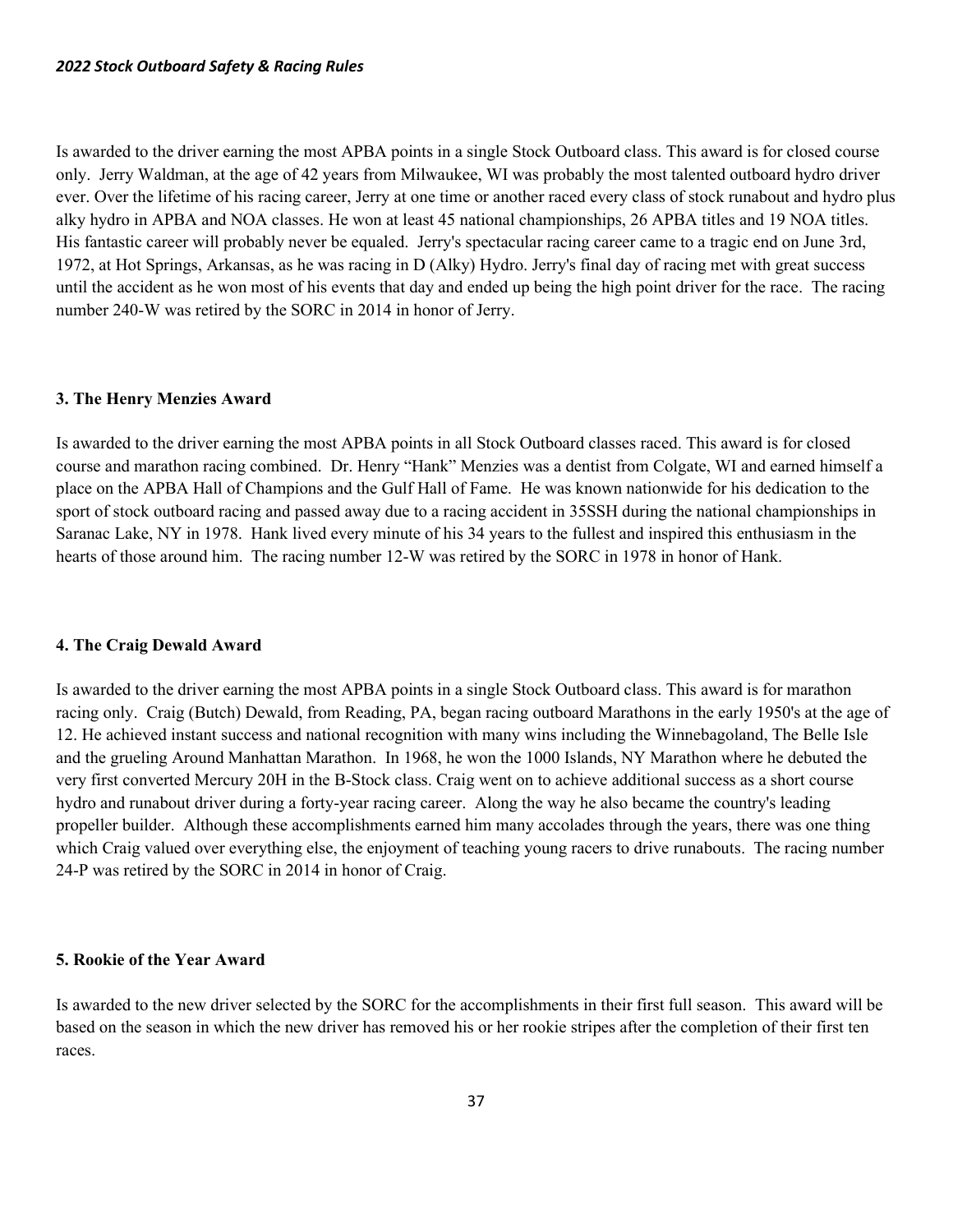The SORC will select a winner based on the following criteria:

- 1. The rookie's accomplishments and points earned on the racecourse.
- 2. The rookie's contributions to the sport off of the racecourse.
- 3. The rookie's sportsmanship throughout the race season.
- 4. Recommendations from the rookie's fellow racers and officials.

All new drivers will be verified by the chairman and distributed to the SORC after the end of the season for review and reference checks. The SORC will deliberate and select one winner based on the criteria above and the majority of the votes counted. The winner will be announced by December 15th. The award will be a custom embroidered jacket and be presented at the APBA Outboard Awards Banquet held at the APBA National Meeting.

All additional drivers that have participated in (10) or more races and have removed their rookie stripes within the award year will be recognized by the Stock Outboard Commission for their accomplishment of a successful racing season.

#### **6. The Tammy Dawe Advocate Award**

Is awarded to recognize an APBA member who has made an outstanding contribution to our sport of boat racing. This award is named in honor of Tammy Dawe who dedicated her life to our sport and made it better through each person she touched. Tammy grew in a well-known racing family from Indio, California. Soon, she was a respected contender in the ASH & 20SSH classes. She followed in her father Ernie's footsteps to lead the Stock Outboard category as a Region 12 commissioner on the SORC for many years until her untimely passing in 2012. She was an eighth-grade language arts teacher in Victorville, CA and passed away after school in her classroom at the young age of 40 years. The racing number 20-C was retired by the SORC in 2012 in honor of Tammy.

A. Tammy Dawe Advocate Award Criteria - This award may be presented at the APBA Annual Meeting by the Stock Outboard Racing Commission and can only be awarded once to an individual. This award was created with the help of Tammy's close friend Jeff Conant and will be based on the following criteria and point system. A nominee must have a minimum of forty-five points before he/she will be considered for this award. Nominations can come from any past or present member. The nominations should include the nominee's history (past & present) with APBA, highlighting the following criteria.

| (Examples: Promotes racing, put drivers in equipment, builds equipment for free or little cost, put on driver schools, etc) |  |
|-----------------------------------------------------------------------------------------------------------------------------|--|
|                                                                                                                             |  |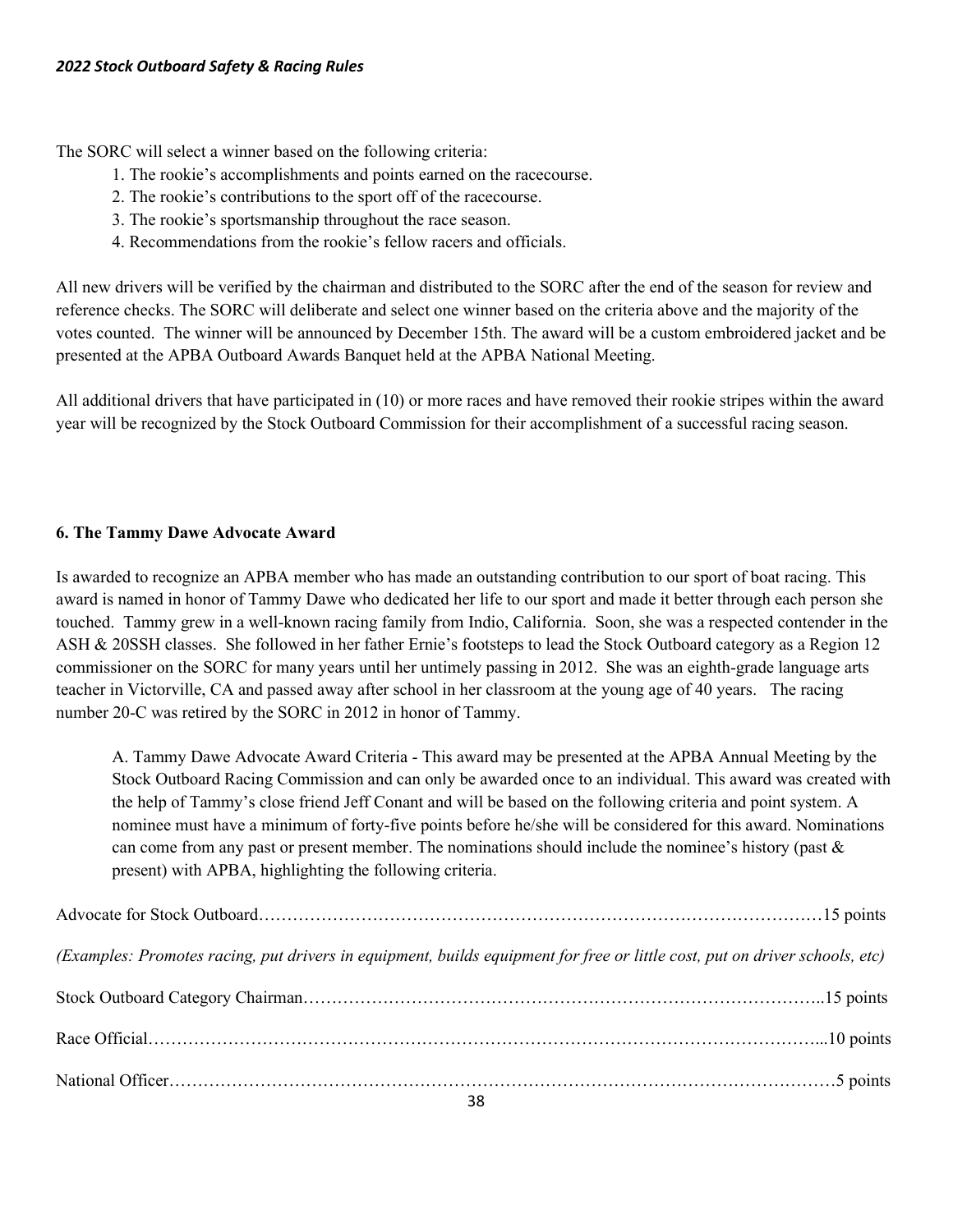Accumulated 25 or more points by earning 1 point for each year of service for any of the items listed above…….5 points

*Example: been on SORC 12 years = 12 points, race official 8 years = 8 points, region officer = 6years, totaling 26 points so the individual will have more than 25 points, therefore eligible for the 5 points.*

C. Each year the SORC Chairman will pick a committee of three from the membership to establish the Tammy Dawe Advocate Award Committee. This committee will be announced like all other committees at the National Meeting for the upcoming year. On an annual basis, the SORC may elect one individual for the award. The committee will choose up to three individuals eligible for that year's award and submit them to the SORC Chairman. The three they recommend to the SORC do not have to be the top point earners; they just have to be eligible with over 45 points. The recipient will then be chosen by a majority vote of the SORC via email. Nominations must arrive in any manner to the SORC Chairman no later than July 1st. The committee will review nominations & submit to the Chairman up to three individuals that they have chosen by July 31st. If there are no nominations for the year, the committee may nominate an individual on their own. The committee does not have to present the award every year if there is not a suitable candidate.

#### **7. Steve Warnock Memorial Award**

This perpetual trophy is awarded each year to the BSH national champion and was the gift of his wife Darlene, son Michael and daughter Rachel in 2014. It shall be the responsibility of the champion to make sure the trophy is present at the following national championship. The trophy was originally won by Steve for his national championship win in 25SSH at the 1990 Wakefield, MI nationals. A native of Pewaukee, WI, he earned over 12 national championships and set two competition records during his career. He also won two world championships in 25SSH and was inducted into the APBA Hall of Champions and the Honor Squadron for his achievements. Steve was a leader for many years in the Badger State Outboard Association and was the driving force in the many championships held in Wakefield. He went on to be elected as the Stock Outboard Chairman for four years starting in 1990 after many years on the SORC as a Region 7 commissioner. His untimely death in 2010 left all in the sport with a huge loss and so many will never forget the gentle soul we affectionally called, Warby.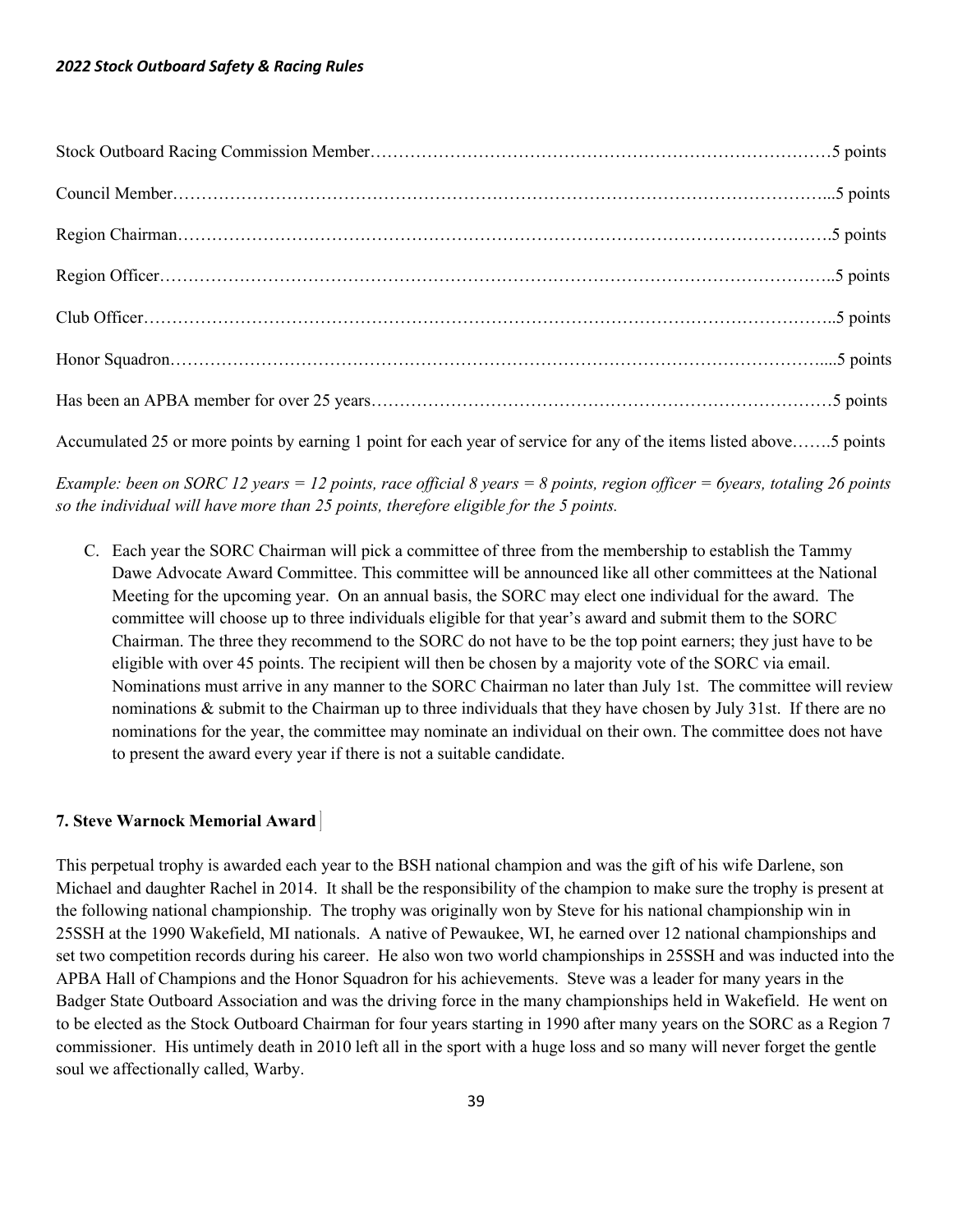#### **8. Fred Miller Memorial Award**

This perpetual trophy was the gift of Fred's daughter Stacy Iwanicki in 2018. The trophy was originally won by Fred for his championship in B utility at the Winnebago, WI marathon national championship in 1959. Fred attended the race for five years in a row from 1957 to 1961. He was very successful in many of our runabout classes throughout his career. He managed the races in Trenton, MI and Dayton, OH for many years and also created the APBA Hall of Champions.

Prior to the marathon nationals each year, one Stock Outboard class will be drawn in a lottery. The national champion in this class will receive and hold this trophy for one year in Fred's honor. It shall be the responsibility of the champion to make sure the trophy is present at the following national championship.

Fred left his home of Trenton in 1986 to be the Manager of High Performance and Racing for the Outboard Marine Corp (OMC) and lived in Lake Villa, IL until his passing. With an amazingly energetic attitude, he passed away suddenly in 2017 at the age of 78 only two months after attending what would be his last national meeting in Los Angeles, CA. Along with his daughter Stacy, Fred was also supported by his son Gordon and wife of many years, Merry.

## <span id="page-39-0"></span>**GLOSSARY OF TERMS**

Air fence: A stationary device utilizing a single, non-movable thin plane (aeronautical term, not geometric) with two surfaces. Air fences shall be longitudinally straight, parallel with the keel, having no curvature or camber, but having consistent thickness, no thicker than .250". These devices are to be vertical. If an air fence were to be mounted off vertical, it could be considered a wing. Cockpit sides are not considered to be air fences.

Beam: Width of the hull.

Bona Fide Starter: Any boat that belongs in the class for which the heat is run, which enters the race course within the allotted time, and crosses the starting line no later than allowed by the rules.

Chine extension: An extension of the chine surface beyond the line where the deck intersects the chine. The term "chicken wing" is a slang term for chine extension.

Dead rise: lift from the centerline or keel to the chine. Sometimes referred to as a V. An example of dead rise is the keel being 0 and the chine being 1" higher. Negative dead rise is the opposite of dead rise. Negative dead rise is not permitted in any runabout. This is the case for both negative dead rise from fore to aft and port to starboard.

Heat: A single continuous competitive event.

Immersed Surfaces: The wetted surface of the hull, including the bottom and chines, from transom to bow that is below the waterline.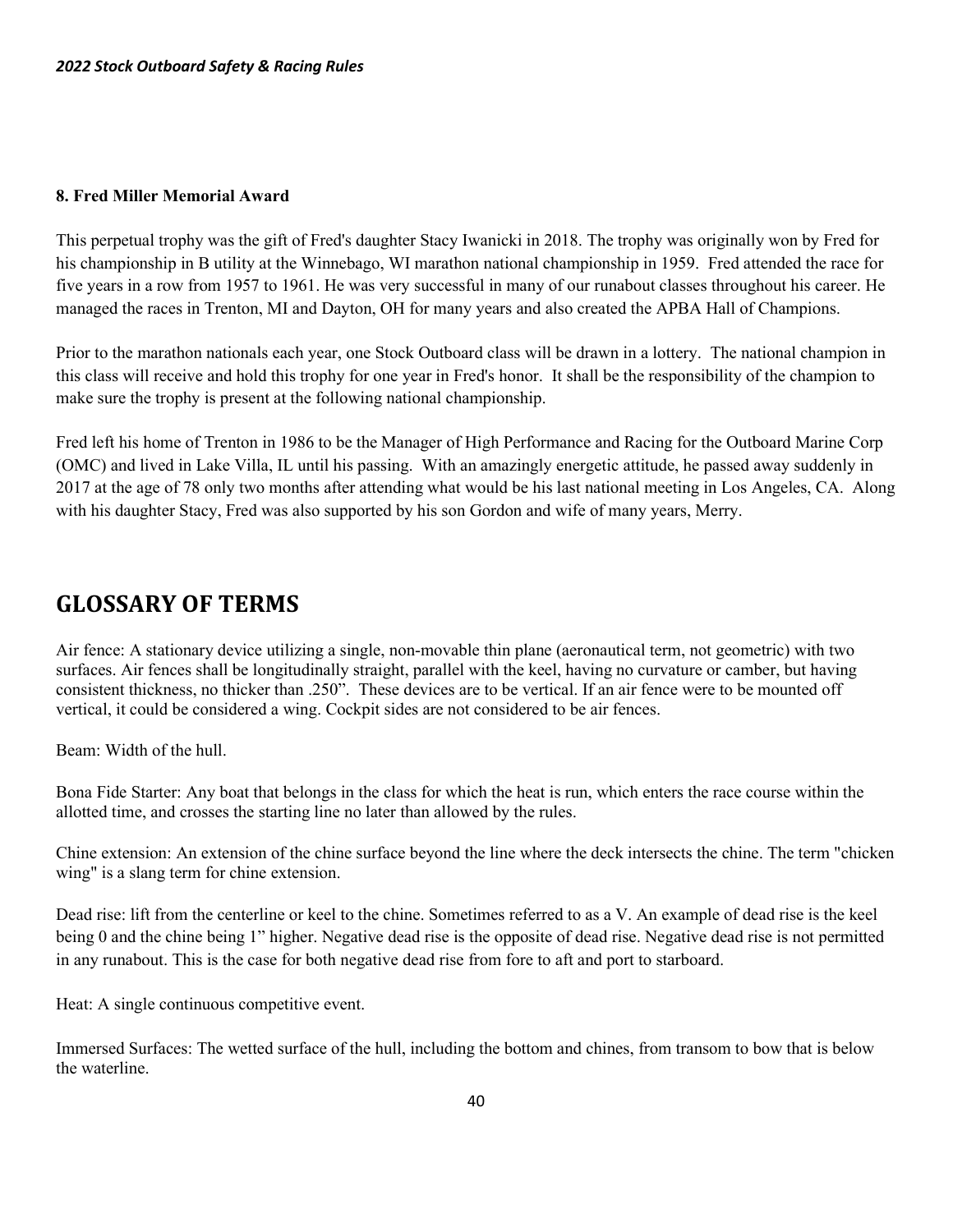#### *2022 Stock Outboard Safety & Racing Rules*

Longitudinal, Longitudinally: Parallel to keel.

Monoplane: A boat with one planing surface.

Planing Surface: The lowest immersed surface from the aft end forward, excluding hydro air traps.

Race: An event or a series of heats that result in a single winner for each of the participating classes.

Regatta: The complete set of races and time trials that take place pursuant to a single application for an APBA sanction.

Rocker: In a profile view (fore and aft), the rise in the keel and chine.

Securely Fastened: Does not fall out when hull is turned upside down.

Shear Line: The fore and aft curvature from stem to transom of the deck as shown in side elevation.

Start of Race: A race starts when the first boat crosses the starting line in an event or series of events that results in a single winner for its class. In an event that has two or more heats to determine a winner, the race starts when the first boat meeting all starting rules crosses the starting line for the first heat. In a heat utilizing timers that are synchronized with the starting clock, the race starts when the starting clock reaches "0".

Transverse, Transversely: At right angles (90°) to keel.

Trailing edge: The trailing edge of the bottom of the boat is defined as the aft most end of the bottom, or in the case of a discontinuous trailing edge, the trailing edge is defined as a straight line connecting the aft most point on the starboard side bottom to the aft most point on the port side bottom. This straight line occurs on the main structural wetted surface between the air traps."

Tunnel: A concavity greater than 1/16" within the planing surface.

Vertical stabilizers: A system made up of a vertical stationary main plane coupled to an adjustable rudder. Vertical stabilizers are not considered legal.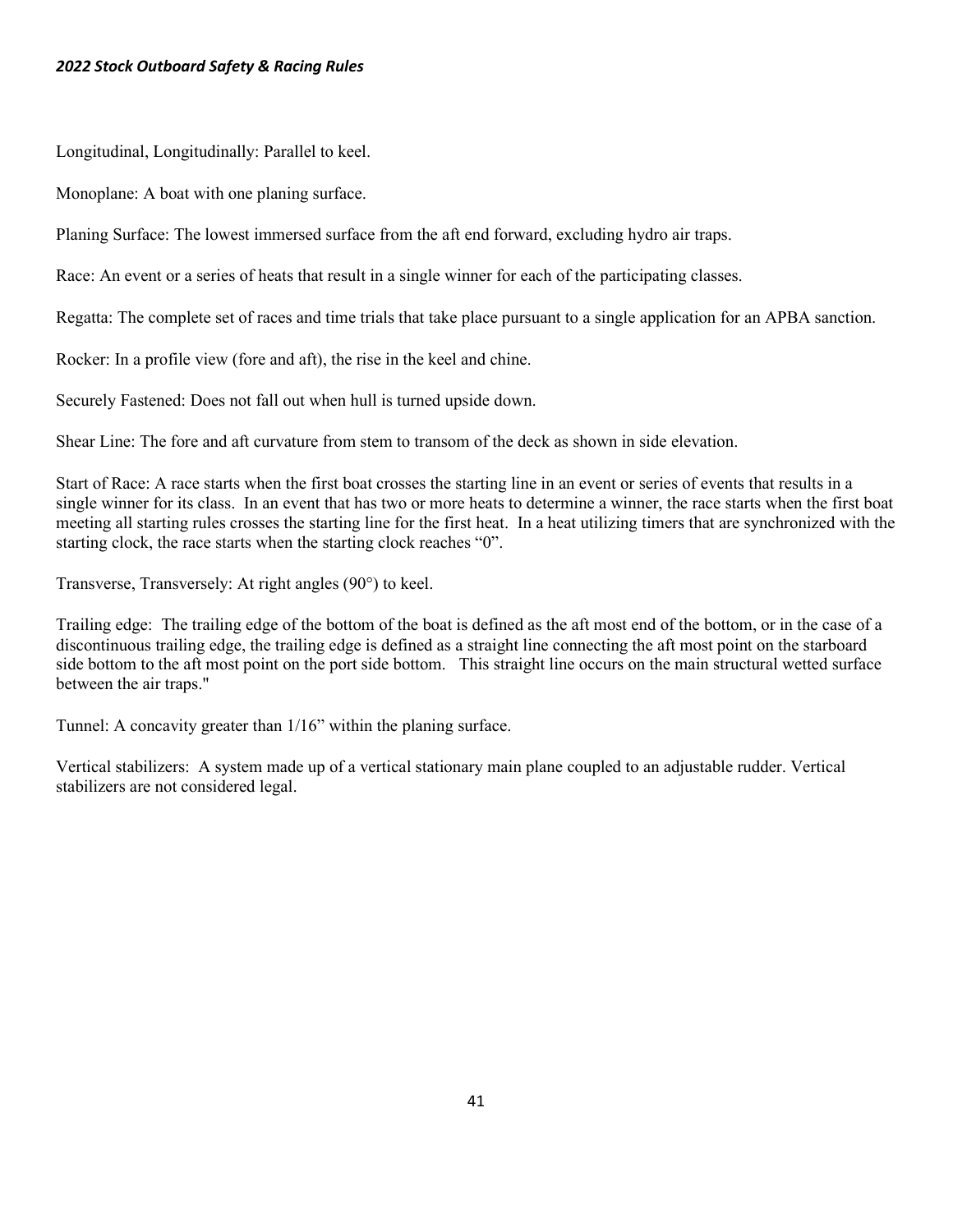Hydroplane bottom descriptions: